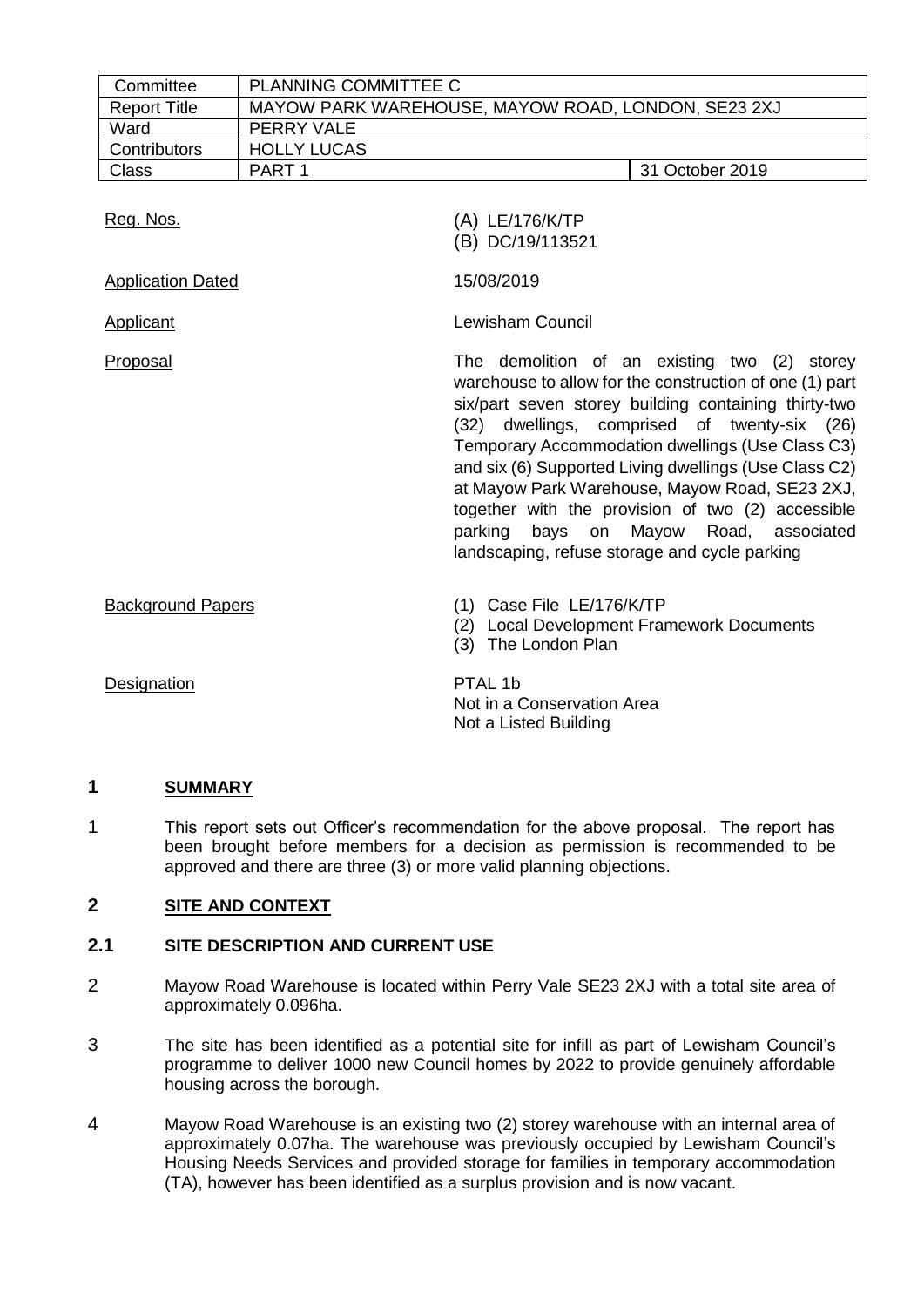

**Figure 1.0: Site Location Plan**

- 5 The existing warehouse covers almost the entire site (as identified above in Figure 1).
- 6 It includes a raised planter on the eastern portion addressing Mayow Road, which supports three (3) mature trees.
- 7 The site is generally flat with a level change of 1.4m increasing from south to north.

# **2.2 CHARACTER OF AREA**

- 8 The site and its surrounding context is predominately residential in character, presenting generally 2-3 storeys in height with the exception of the twelve (12) storey tower blocks and five (5) storey Forest Hill Secondary School.
- 9 The subject site is located on Mayow Road in Forest Hill SE23 2XJ. There is small patch of land to the north of the site, which fronts Dacres Road and services the three (3) existing tower blocks (Heathwood Point, Ashleigh Point and Deepdene Point) to the north-west. The former Brent Knoll School is located to the east of the warehouse on the opposite side of Mayow Road and its imminent re-development is therefore a key consideration. Mayow Park, which is a large established park, frames the remainder of the site. Forest Hill School is also located in close proximity to the north of the site. The character of the surrounding area is predominately Victorian, low-rise residential.

# **2.3 HERITAGE/ARCHAEOLOGY**

10 The site is not located within or near a Conservation Area. It does not contain any statutory Listed Buildings on or within close proximity to the site, nor is it an Area of Archaeological Priority.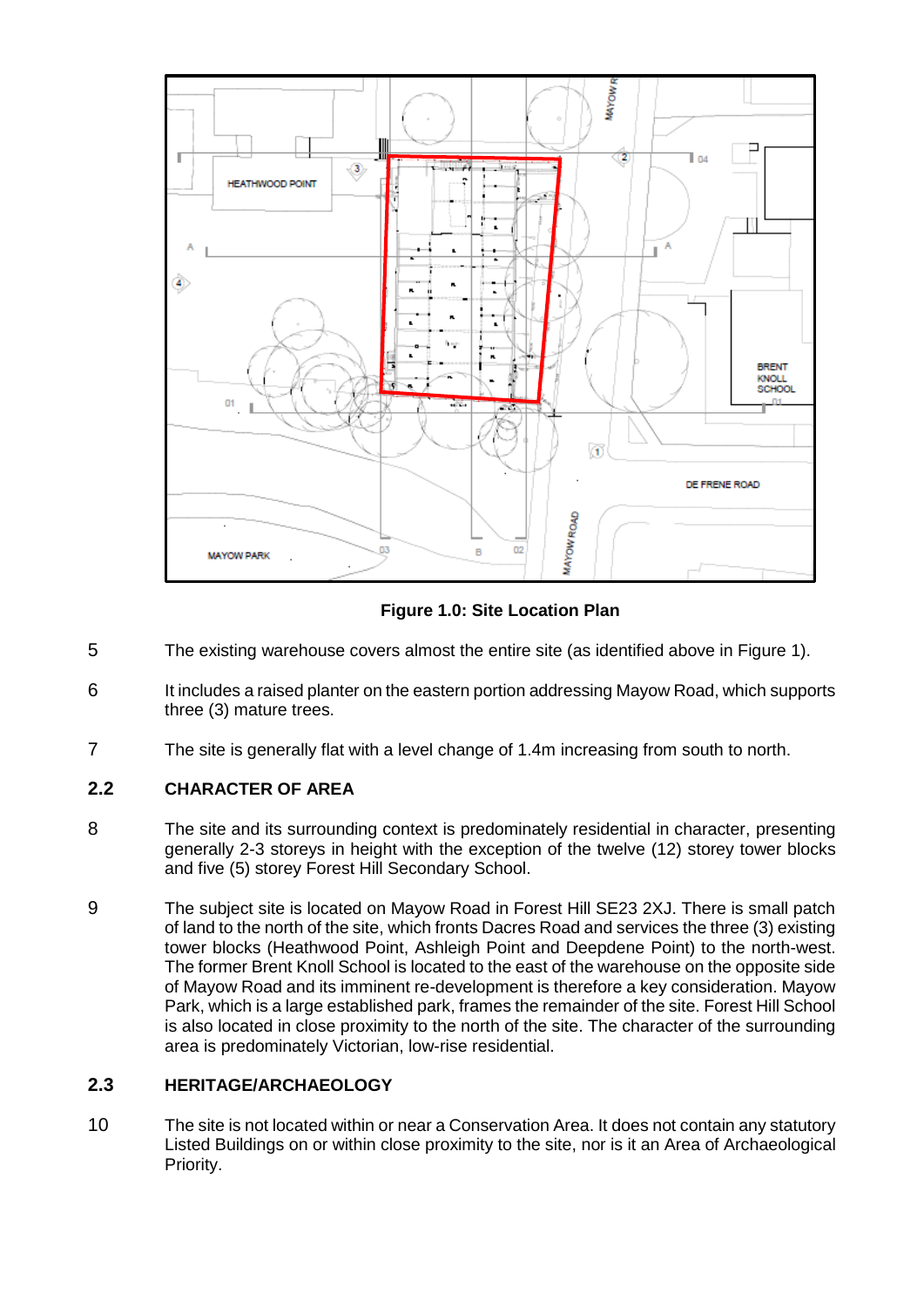# **2.4 SURROUNDING AREA**

- 11 Mayow Park adjoins the site. Dacres Wood Nature Reserve and Albion Millennium Green are all located within approximately 900m of the subject site and provide opportunity for public open space.
- 12 Forest Hill Secondary School, Perry Mount Primary School, Our Lady & St Philip Neri and St George's CE Primary School are also located within an approximate 900m radius.

# **2.5 LOCAL ENVIRONMENT**

13 The site falls within Flood Risk Zone 1 and is therefore considered as having a less than 1 in 1,000 annual probability of river or sea flooding (<0.1%).

## **2.6 TRANSPORT**

- 14 The site presents a Public Transport Access Level (PTAL) score of 1b (poor) on a scale of 1-6b, 1 being lowest and 6b is highest.
- 15 It is located within 900m of the Sydenham Overground Station and within 1mile of Lower Sydenham Station and Forest Hill Overground Stations. It is well serviced by three (3) bus links (Bus Routes 75, 122 and 185), approximately 200m from the site providing access to Lewisham, Crystal Palace and Victoria.

## **3 RELEVANT PLANNING HISTORY**

16 Nil

# **4 CURRENT PLANNING APPLICATION**

## **4.1 THE PROPOSALS**

- 17 Full planning permission is sought for the demolition of the existing warehouse (Use Class B8), to allow for the construction of a part 6/part 7 storey building to provide thirty-two (32) dwellings comprised of six (6) Supported Living dwellings (Use Class C2) and twenty-six (26) Temporary Accommodation dwellings.
- 18 In addition, the proposal includes two (2) new wheelchair parking bays, fifty-six (56) cycle parking spaces, refuse, landscaping and shared amenity space for the Supported Living cluster.
- 19 The six (6) Supported Living dwellings would be located on ground and first floor and are designed as 1BED/2PERSON dwellings to accommodate one (1) resident with support staff. Staff would be present 24 hours a day, but would not live in the flats. Staff rest and office spaces are provided at First & Second Floors. All six (6) dwellings would be wheelchair dwellings in accordance with M4(3).
- 20 The temporary accommodation is comprised of twenty-six (26) dwellings, including fourteen (14) 2BED/4PERSON dwellings and twelve (12) 3BED/6PERSON dwellings. All TA dwellings would be accessible and adaptable in accordance with M4(2).
- 21 The flats are designed to meet Building Regulations Part M4 with 81% % (26 dwellings) meeting M4(2) to be Accessible and Adaptable and 19% (6 dwellings) to be M4(3) Wheelchair User Dwellings.
- 22 The proposed development would provide thirty-two (32) new dwellings of which 100% would be for Affordable Rent at Local Housing Allowance Levels, including Supported Living and Temporary Accommodation. They will be managed by Lewisham Homes.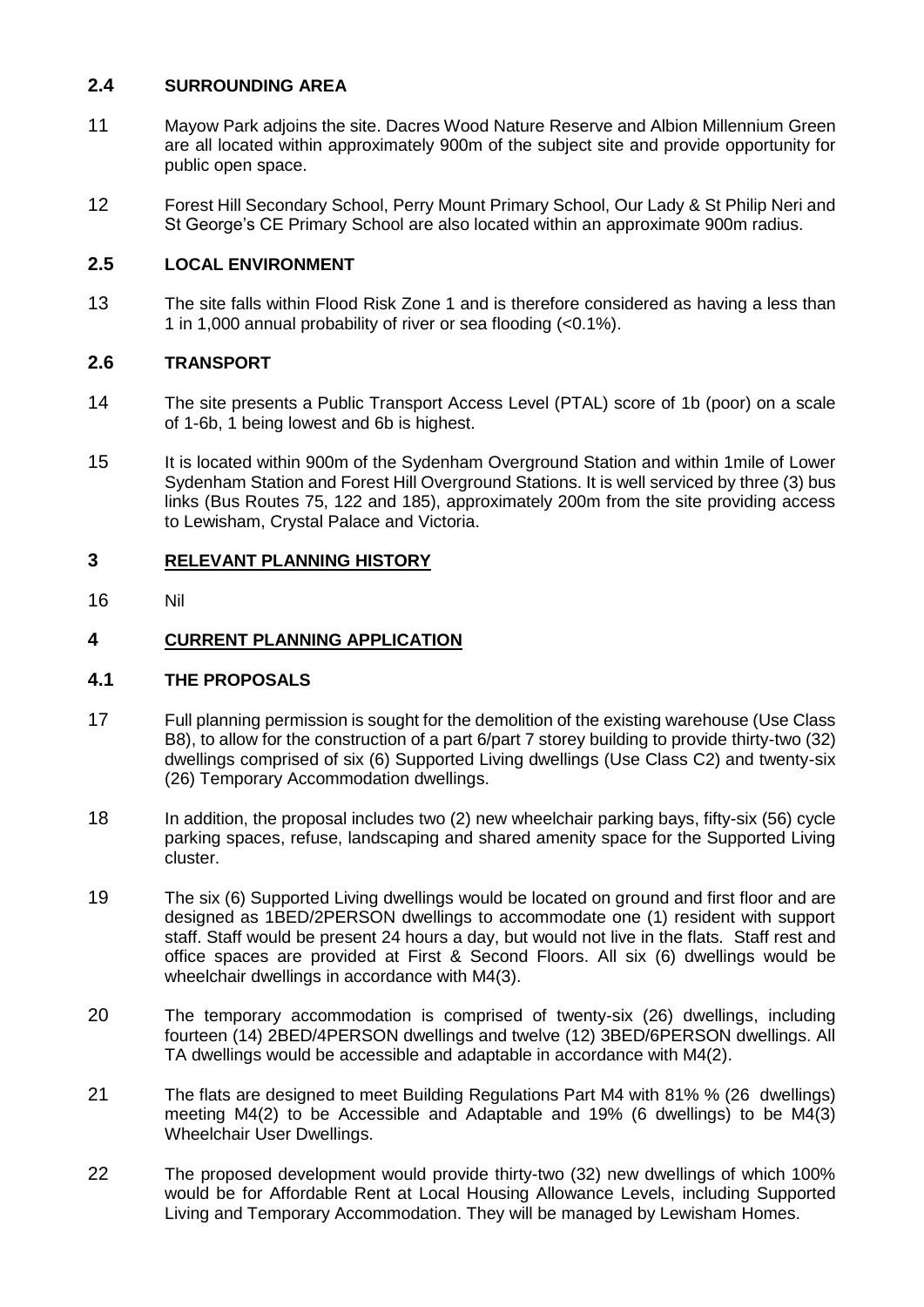# **5 CONSULTATION**

## **5.1 PRE-APPLICATION ENGAGEMENT**

- 23 Pre-application discussions started between the Applicant (Lewisham Strategic Housing Team) and Council Officers in December 2018 and continued up until June 2019, which included input from Urban Design, Highways, Ecology and Tree Officers.
- 24 Two (2) pre-application meetings were held in December 2018 and April 2019 prior to submission of the planning application, which included input from Urban Design, Highways, Ecology and Tree Officers.

# **5.2 APPLICATION PUBLICITY**

- 25 Consultation for the application has been carried out in accordance with Lewisham Council's Statement of Community Involvement for a major development.
- 26 Site notices were displayed on 23 August 2019 and a press notice was published on 28 August 2019.
- 27 Letters were sent to 140 residents and businesses in the surrounding area, including the Forest Hill Society and the relevant ward Councillors on 23 August 2019.
- 28 Four (4) responses were received, comprising nine (9) objections and one (1) comment.

#### $5.2.1$ **Objections**

| <b>Material planning consideration</b>                                                                                                                                                                                                                                                                                                                                                                                                                                                                                                                                                                                                                                          | Para where addressed |  |  |
|---------------------------------------------------------------------------------------------------------------------------------------------------------------------------------------------------------------------------------------------------------------------------------------------------------------------------------------------------------------------------------------------------------------------------------------------------------------------------------------------------------------------------------------------------------------------------------------------------------------------------------------------------------------------------------|----------------------|--|--|
| <b>Disruption:</b><br>Already have overflowing of noise, traffic<br>and rubbish from the existing boys school,<br>disruption of three new builds all at the<br>same time; noise, heavy machinery, It is<br>unclear what the demolition/construction<br>impact will be on existing residents                                                                                                                                                                                                                                                                                                                                                                                     | Section 7.2.3        |  |  |
| <b>Safety and Security:</b><br>Concern regarding the type of people who<br>will live in this proposal, cars and property<br>already being defaced and damaged, will<br>make people feel less safe in their homes,<br>lack of safety and security to existing<br>tenants, temporary accommodation<br>tenants have no respect for their<br>neighbours, this will create a whole new<br>level of anti-social behaviour, I will have to<br>worry about being in my home, can you<br>assure me my family will be safe, Class<br>C2 dwellings mean alcohol abuse and<br>mental disorders, not safe and these are<br>usually put in least desirable places, which<br>is not Mayow Road | Section 7.3          |  |  |
| Design:                                                                                                                                                                                                                                                                                                                                                                                                                                                                                                                                                                                                                                                                         | Section 7.4          |  |  |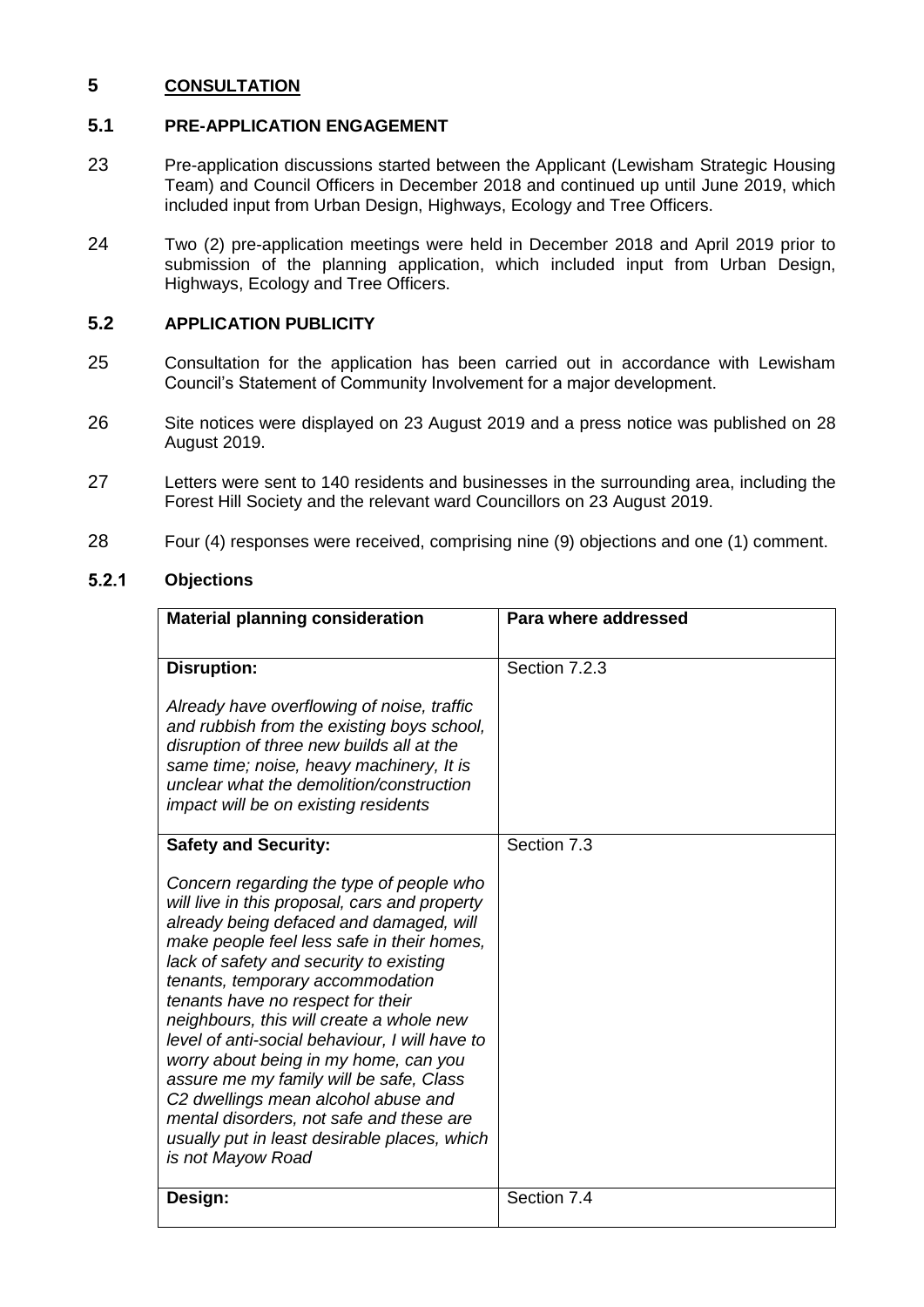| It was stated the building would be part<br>four but now changed to part 6/part 7, 7<br>storeys does not fit with the surrounding,<br>Communal garden will encourage fly-<br>tipping and danger                                                                                                                              |               |
|------------------------------------------------------------------------------------------------------------------------------------------------------------------------------------------------------------------------------------------------------------------------------------------------------------------------------|---------------|
| <b>Parking and Traffic:</b>                                                                                                                                                                                                                                                                                                  | Section 7.5.3 |
| More than 2 parking spaces required,<br>traffic increase particularly at peak times,<br>construction vehicles must be banned<br>from the area at the start and finish of<br>school times or it will be more grid locked<br>than currently                                                                                    |               |
| <b>Impact on Surrounding Buildings:</b>                                                                                                                                                                                                                                                                                      | Section 7.6   |
| Invasion of privacy being so close,<br>overlooking of existing properties, loss of<br>light to existing properties, concern about<br>scale and massing and impact on existing<br>properties, sunlight/daylight impacts will<br>be unacceptable to a couple of windows,<br>impact on already overcrowded diverse<br>community |               |
| <b>Sustainability:</b>                                                                                                                                                                                                                                                                                                       | Section 7.7   |
| Air quality readings from the site should be<br>available to the public on the day they are<br>taken                                                                                                                                                                                                                         |               |
| <b>Consultation:</b>                                                                                                                                                                                                                                                                                                         | Section 5     |
| No one from the department has visited<br>any surrounding properties                                                                                                                                                                                                                                                         |               |

## 29 Some non-material planning considerations were also raised as follows:

- **Proposal may affect value of surrounding properties**
- Residents will come from criminal backgrounds with drugs and be unsafe in the local area and is unacceptable next to a school.

# **5.3 INTERNAL CONSULTATION**

30 The following internal consultees were notified on 23 August 2019, their responses are summarised below:

# 31 Highways

Highways Officers have been involved throughout pre-application stage and raise no objection to the proposal subject to Conditions to secure section 278 Highways works, a Delivery and Servicing Plan, Cycle Parking details, Travel Plan and Construction Management Plan.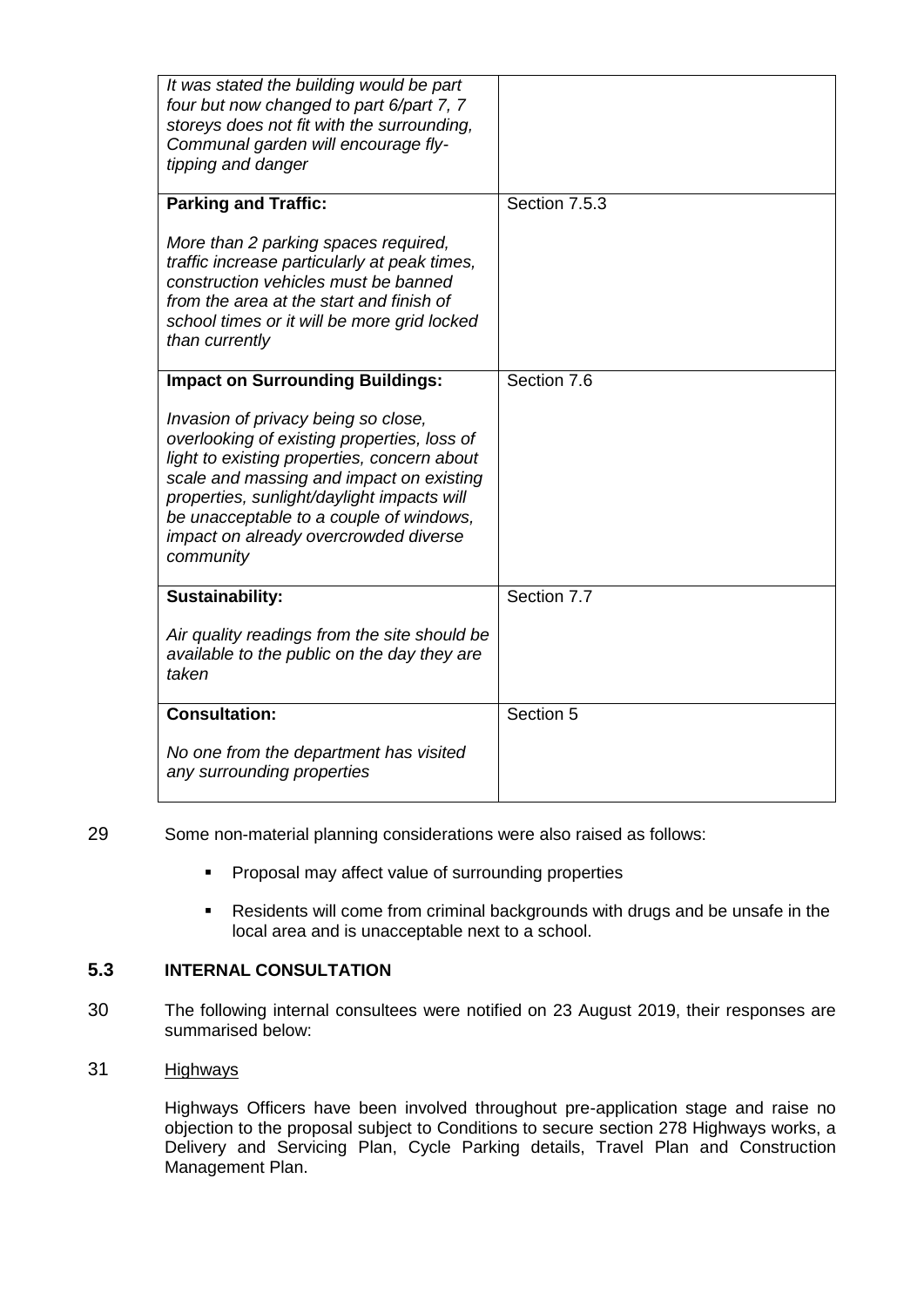#### 32 Tree Officer

Involved throughout pre-application and provided significant input throughout the design process.

### 33 Ecological Regeneration

Raised no objection subject to details and area of the Living Roof being Conditioned, in addition to a Condition to secure two (2) swift boxes, two (2) bird boxes and four (4) bat boxes.

### 34 Met Police (Designing Out Crime Officer)

Met Police have not been involved throughout pre-application, however raise no objection and consider the application incorporates excellent crime prevention methods including lines of site and natural surveillance, which would activate the area. The ground floor design is also considered to include positive crime prevention design with no alcoves or secluded areas. An informative would be added to include the recommendations made by Met Police.

### 35 Urban Design

Involved throughout pre-application and provided significant input throughout the design process.

## 36 Environmental Protection/Health – Contamination

Raised no objection, however requested a Site Contamination condition.

37 Environmental Protection/Health - Air Quality

In principle accept the assurances and recommendations in the Air Quality Report, however request clarification relating to assessing background levels, details/confirmation that all plant equipment will meet NRMM standards in relation to emissions, confirmation on the make and number of boilers and calculations that the buildings emissions would be Air Quality Neutral. A Dust Management as part of the Construction Logistics Management Plan would be Conditioned.

38 Planning Policy

No response received.

39 Occupational Therapist

No response received.

40 Children and Young People

No response received.

41 Sustainability – Heat

Sustainability Officers are broadly supportive of the proposal, however have requested an appropriately worded pre-commencement Condition to address their outstanding concerns, which is discussed further in section 7.7 of this report.

42 Sustainability – Flooding and Surface Water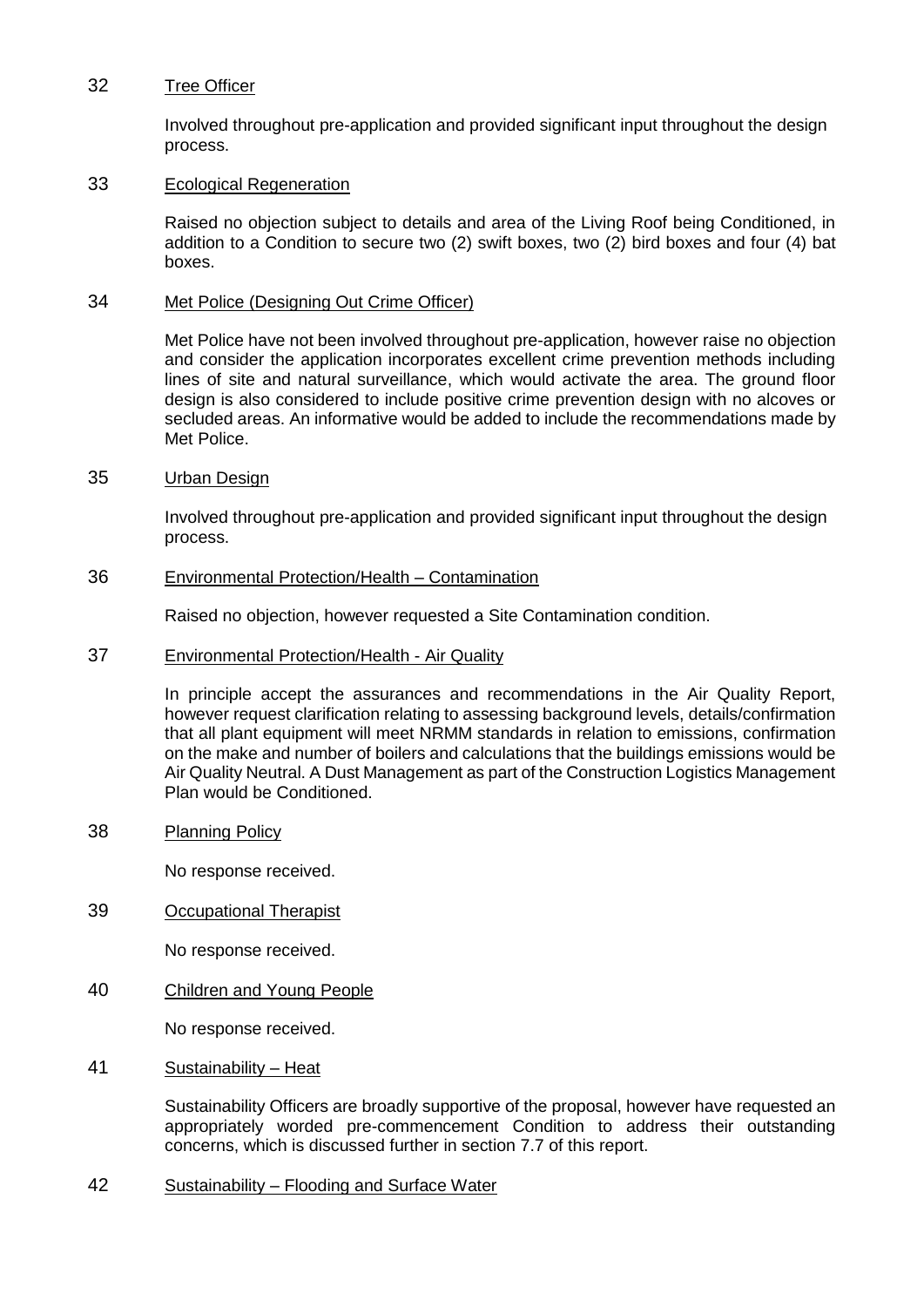Sustainability Officers are broadly supportive of the proposal, however have requested an appropriately worded pre-commencement Condition to address their outstanding concerns, which is discussed further in section 7.7 of this report.

# **5.4 STATUTORY CONSULTATION**

43 The following Statutory Consultees were notified on 23 August 2019:

### 44 Natural England

Confirmed no comment to make in relation to the proposal as the application is not likely to result in significant impacts on statutory designated nature conservation sites or landscapes.

### 45 Thames Water

With regard to Surface Water, Waste Water and Sewage Treatment Works, Thames Water raise no objection based on the information provided. Conditions and informatives requested.

## **6 POLICY CONTEXT**

## **6.1 LEGISLATION**

46 Planning applications are required to be determined in accordance with the statutory development plan unless material considerations indicate otherwise (S38(6) Planning and Compulsory Purchase Act 2004 and S70 Town & Country Planning Act 1990).

## 47 **MATERIAL CONSIDERATIONS**

- 48 A material consideration is anything that, if taken into account, creates the real possibility that a decision-maker would reach a different conclusion to that which they would reach if they did not take it into account.
- 49 Whether or not a consideration is a relevant material consideration is a question of law for the courts. Decision-makers are under a duty to have regard to all applicable policy as a material consideration.
- 50 The weight given to a relevant material consideration is a matter of planning judgement. Matters of planning judgement are within the exclusive province of the LPA. This report sets out the weight Officers have given relevant material considerations in making their recommendation to Members. Members, as the decision-makers, are free to use their planning judgement to attribute their own weight, subject to the test of reasonableness.

## **6.2 NATIONAL POLICY & GUIDANCE**

- National Planning Policy Framework 2019 (NPPF)
- National Planning Policy Guidance

## **6.3 DEVELOPMENT PLAN**

- 51 The Development Plan comprises:
	- London Plan Consolidated With Alterations Since 2011 (March 2016) (LPP)
	- Core Strategy (June 2011) (CSP)
	- Development Management Local Plan (November 2014) (DMP)
	- Site Allocations Local Plan (June 2013)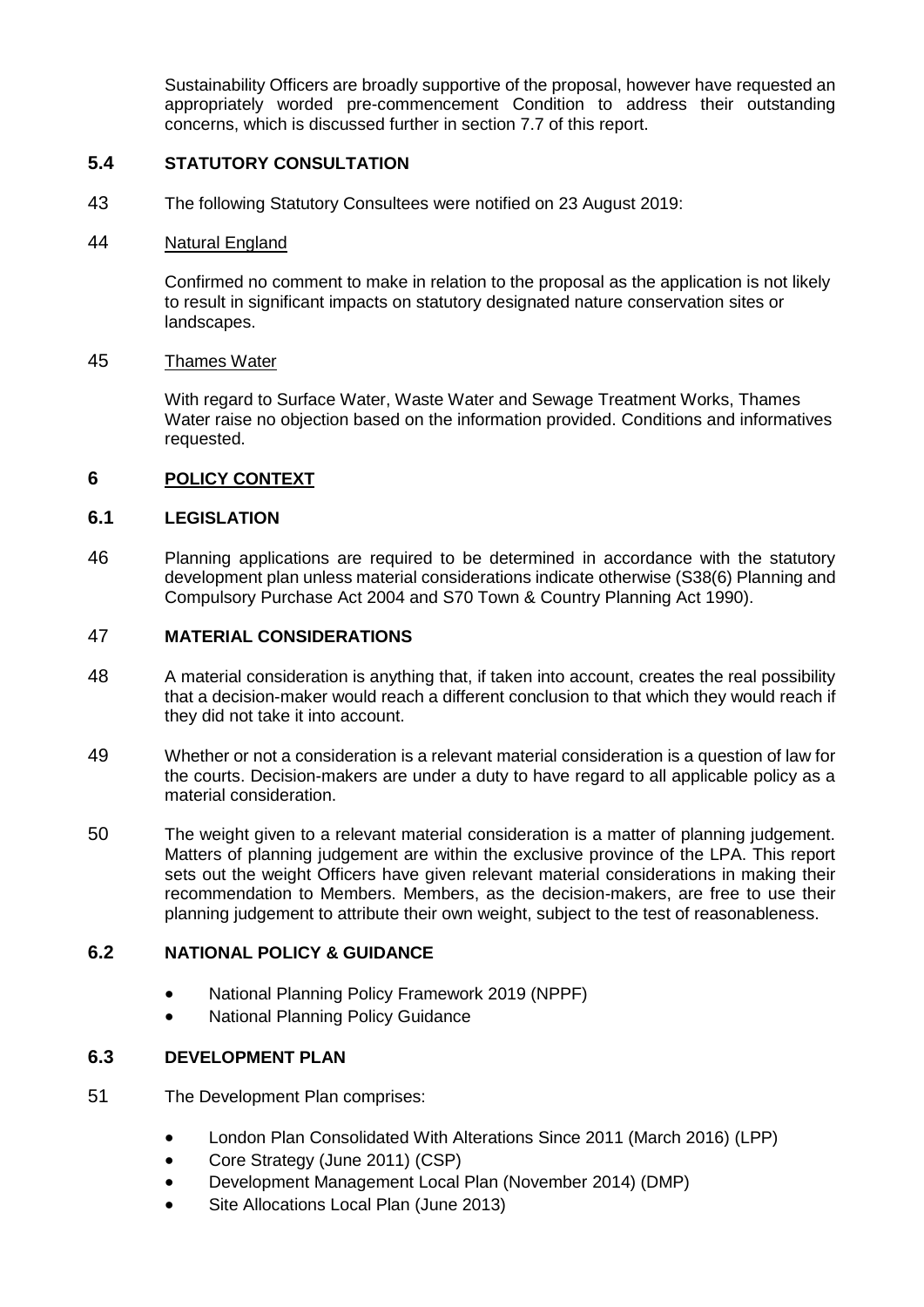# **6.4 SUPPLEMENTARY PLANNING GUIDANCE**

- 52 Lewisham SPG/SPD:
	- Planning Obligations Supplementary Planning Document (February 2015)
- 53 London Plan SPG/SPD:
	- [Planning for Equality and Diversity in London](https://www.london.gov.uk/what-we-do/planning/implementing-london-plan/supplementary-planning-guidance/planning-equality-and) (October 2007)
	- [London View Management Framework](https://www.london.gov.uk/what-we-do/planning/implementing-london-plan/supplementary-planning-guidance/london-view-management) (March 2012)
	- [All London Green Grid](https://www.london.gov.uk/what-we-do/planning/implementing-london-plan/supplementary-planning-guidance/all-london-green-grid) (March 2012)
	- [Play and Informal Recreation](https://www.london.gov.uk/what-we-do/planning/implementing-london-plan/supplementary-planning-guidance/play-and-informal) (September 2012)
	- [Sustainable Design and Construction](https://www.london.gov.uk/what-we-do/planning/implementing-london-plan/supplementary-planning-guidance/sustainable-design-and) (April 2014)
	- [Character and Context](https://www.london.gov.uk/what-we-do/planning/implementing-london-plan/supplementary-planning-guidance/character-and-context) (June 2014)
	- [The control of dust and emissions during construction and demolition](https://www.london.gov.uk/what-we-do/planning/implementing-london-plan/supplementary-planning-guidance/control-dust-and) (July 2014)
	- [Accessible London: Achieving an Inclusive Environment](https://www.london.gov.uk/what-we-do/planning/implementing-london-plan/supplementary-planning-guidance/creating-london) (October 2014)
	- [Housing](https://www.london.gov.uk/sites/default/files/housing_spg_revised.pdf) (March 2016)
	- [Homes for Londoners: Affordable Housing & Viability](https://www.london.gov.uk/sites/default/files/culture_and_night-time_economy_spg_final.pdf) (August 2017)
	- Energy Assessment Guidance (October 2018)

# **6.5 OTHER PLANNING GUIDANCE**

 Draft London Plan (July 2019): The Mayor of London published a draft London Plan on 29 November 2017 and minor modifications were published on 13 August. The Examination in Public commenced on 15 January 2019 and concluded on 22 May 2019. This document now has some limited weight as a material consideration when determining planning applications. The relevant draft policies are discussed within the report (DLPP)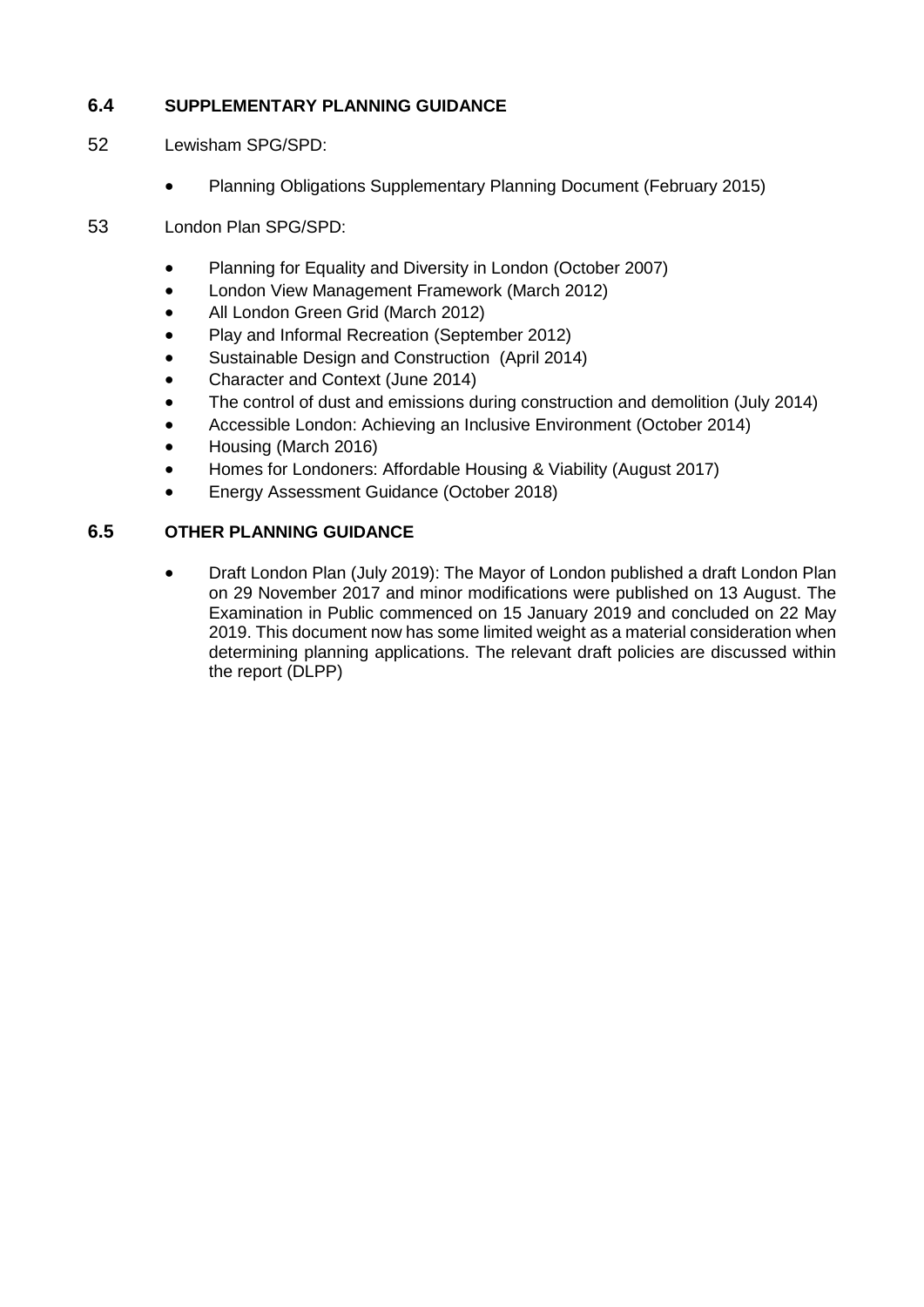# **7 PLANNING CONSIDERATIONS**

- 54 The main issues are:
	- Principle of Development
	- Housing
	- **•** Specialist Residential Uses
	- Urban Design
	- Transport Impact
	- Impact on Adjoining Properties
	- Sustainable Development
	- Natural Environment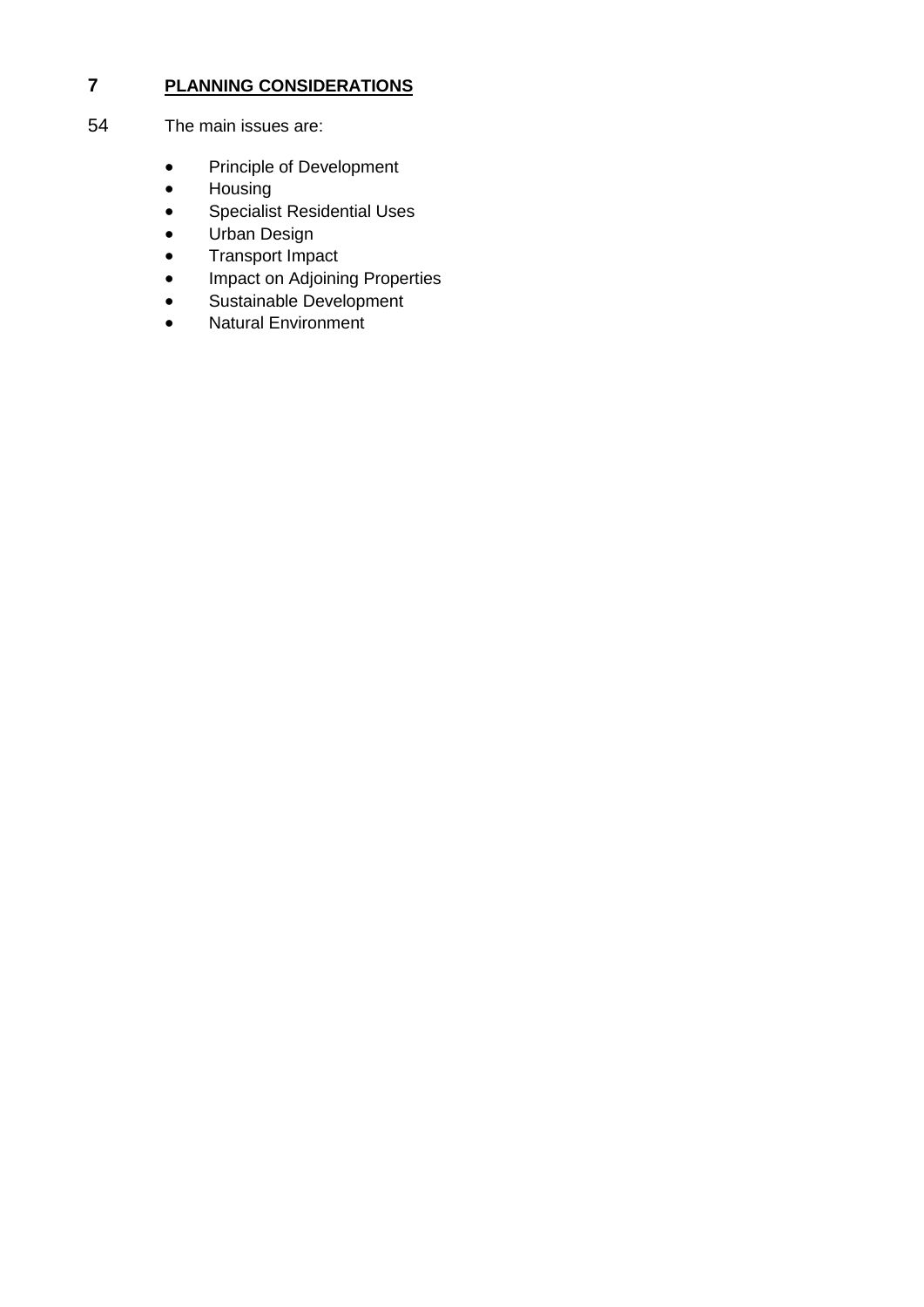# **7.1 PRINCIPLE OF DEVELOPMENT**

## *General policy*

- 55 The National Planning Policy Framework (NPPF) at Paragraph 11, states that there is a presumption in favour of sustainable development and that proposals should be approved without delay so long as they accord with the development plan.
- 56 Lewisham is defined as an Inner London borough in the London Plan. LPP 2.9 sets out the Mayor of London's vision for Inner London. This includes among other things sustaining and enhancing its recent economic and demographic growth; supporting and sustaining existing and new communities; addressing its unique concentrations of deprivation; ensuring the availability of appropriate workspaces for the area's changing economy; and improving quality of life and health.

### *Policy*

- 57 The application site is not located within a town centre or designated shopping frontage. It is not within any of the defined Strategic Industrial Locations, Local Employment Locations or Mixed Use Locations as defined by Core Strategy and is not located within an Area of Archaeological Priority.
- 58 The London Plan, London Plan Supplementary Planning Guidance (SPG), Core Strategy, Development Management Local Plan, Residential Standards Supplementary Planning Document and other national planning guidance emphasise the importance of high quality design that complements the existing development and establishes suitable character.
- 59 NPPF Chapter 11 outlines that planning decisions should make effective use of land by promoting and supporting under-utilised land and buildings, particularly where they would contribute to housing need and where sites could be used more effectively.
- 60 NPPF Chapter 12 seeks to achieve well-designed places and seeks to ensure that developments are visually attractive. London Plan Policy 3.4 supports new housing schemes where the local character and context are well considered, which is in line with DM Policy 33 which resists residential development on existing amenity areas of landscaped open space attached to existing residential development, unless it is of the highest design quality and it relates successfully to the existing design quality of the streetscape.
- 61 Core Strategy 5 recognises the importance of maintaining a supply of business clusters in the borough and supports residential development if it can be demonstrated that the site is unsuitable for its current use.

#### $7.1.1$ **Principle of development conclusions**

- 62 The proposed development forms part of Lewisham Council's programme to deliver 1,000 new genuinely affordable Council homes across the borough by 2022.
- 63 Providing housing, particularly affordable housing is a current priority to tackle the housing crisis in the borough and wider London.
- 64 In February 2019, Lewisham Mayor and Cabinet was advised of the intended proposals for Council housing at Mayow Road. A report was put to Mayor and Cabinet setting out that a s105 consultation would be undertaken and to agree the demolition of the existing warehouse. Authority was also delegated to the Executive Director of Regeneration, Housing & Environment (formerly Customer Services) to agree that a planning application should be submitted for the construction of 32 new Council homes on the estate for Supported Living and Temporary Accommodation. Mayor and Cabinet agreed the strategy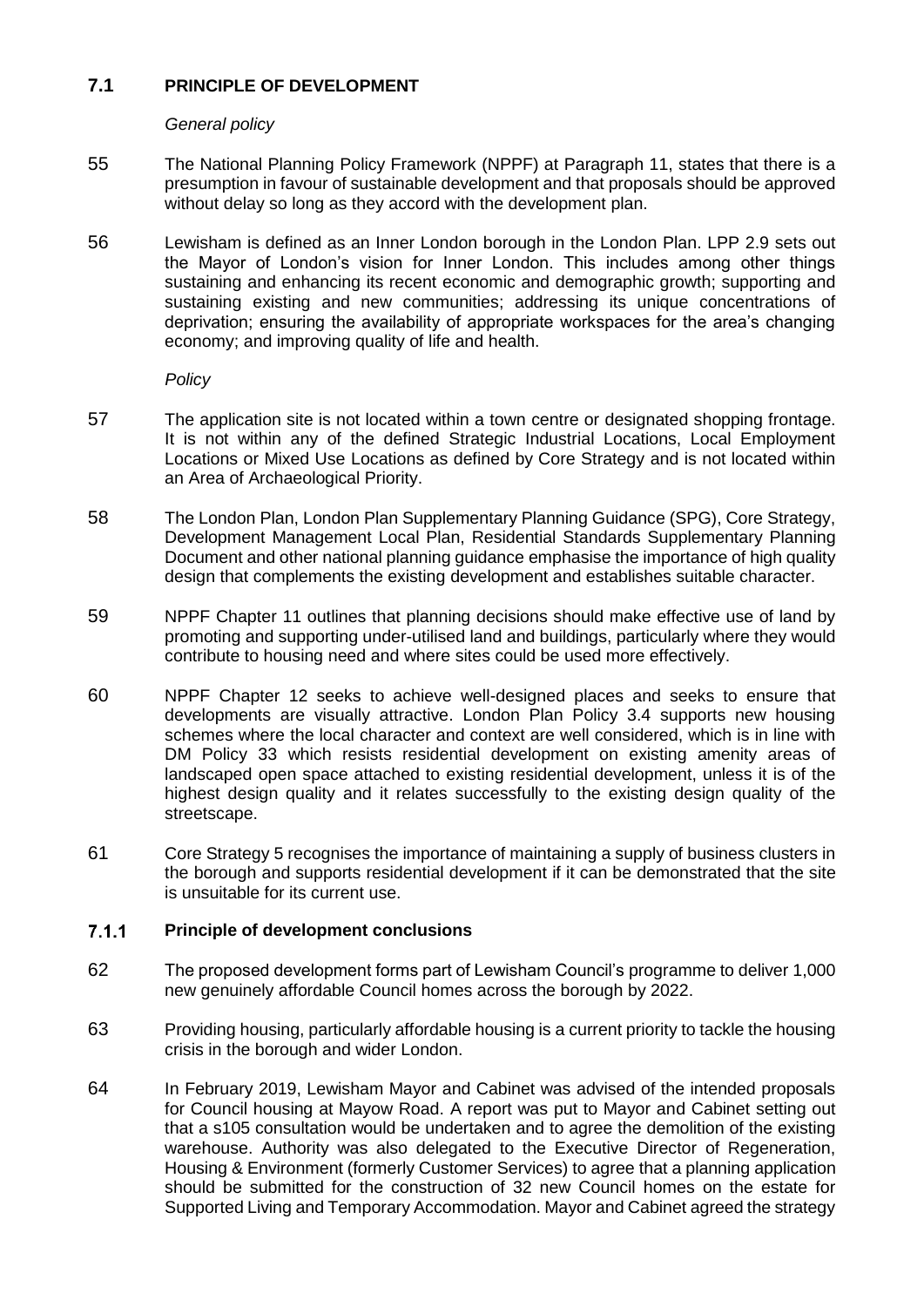for the redevelopment of Mayow Road Warehouse to be demolished to deliver high quality new Council homes on site. The Supported Living component would also employ carer staff at a ratio of 1:1 to residents.

- 65 The site currently supports the Mayow Road Warehouse (Use Class B8), which would be demolished to allow for the thirty-two (32) 100% affordable rented residential dwellings (Use Class C2). The existing warehouse has been identified as no longer suitable for its current use and a more efficient and financially viable option exists outside the borough. The site has therefore been identified as an efficient option to provide high-quality Council housing. The existing warehouse is also not up to standard as a storage facility and is prone to damp. The loss of the B8 use is therefore supported.
- 66 The site will make a valuable contribution towards meeting housing needs as identified in the London Plan Policies 3.3 and 3.4 to increase housing supply and optimising housing potential, taking into account local context and character, design principles and public transport capacity. Furthermore, the London Plan Policy 3.8 identifies the need for Londoners to have a genuine choice of high quality affordable housing, which is considered to be in line with this proposal. The proposal will make use of land and Officers therefore raise no objection to the principle of development, subject to securing a high quality design.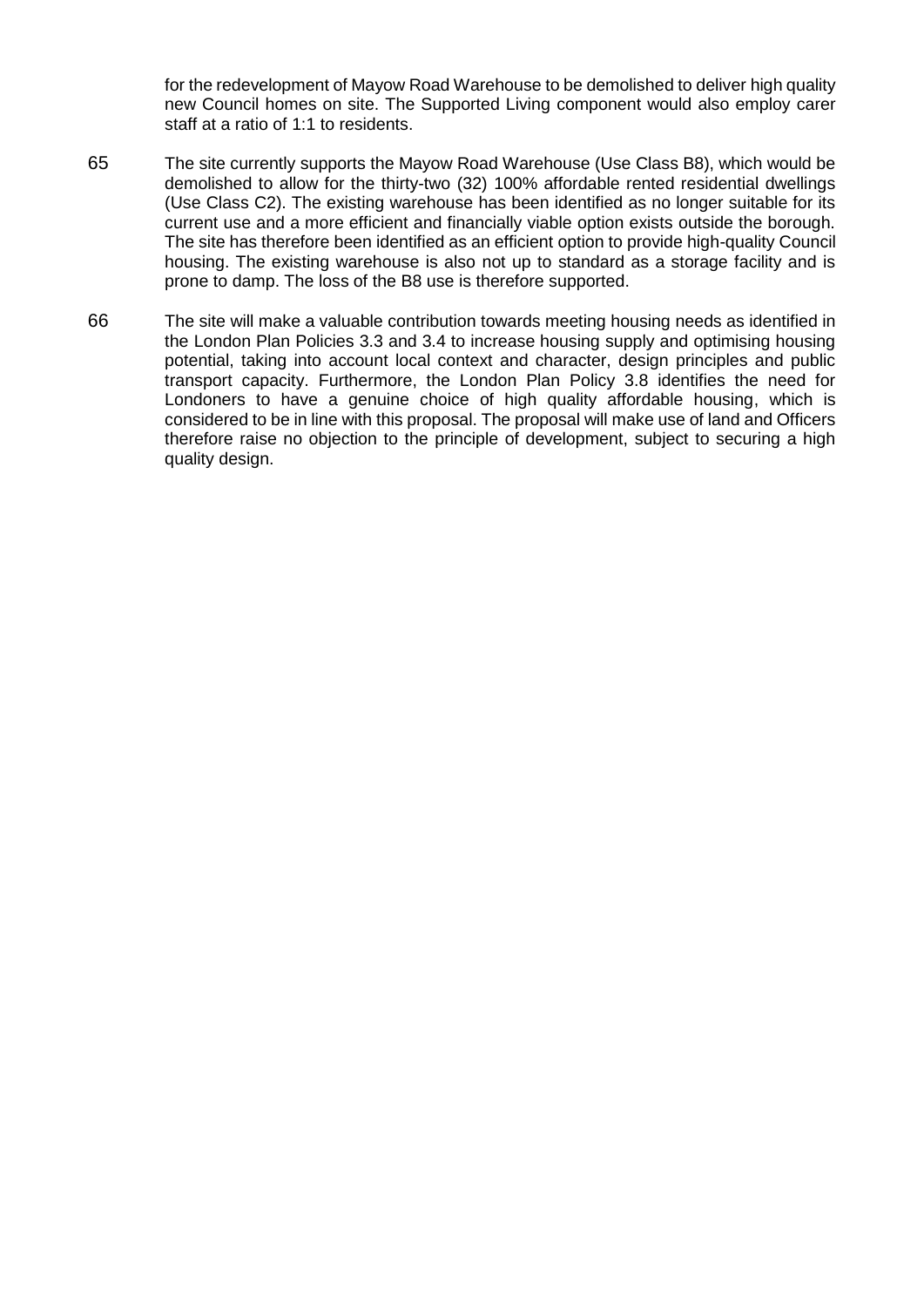# **7.2 HOUSING**

67 This section covers: (i) the contribution to housing supply, including density; (ii) the dwelling size mix; (iii) the standard of accommodation; and (iv) total affordable housing proposed and its tenure split.

#### $7.2.1$ **Contribution to housing supply**

*Policy*

- 68 National and regional policy promotes the most efficient use of land.
- 69 The NPPF states that housing applications should be considered in the context of the presumption in favour of sustainable development. The NPPF sets out the need to deliver a wide choice of high quality homes, widen opportunities for home ownership and create sustainable, inclusive and mixed communities.
- 70 The NPPF encourages the efficient use of land subject to several criteria set out in paragraph 122. Paragraph 123 applies where there is an existing or anticipated shortage of land for meeting identified housing needs and strongly encourages the optimal use of the potential of each site.
- 71 London Plan Policies (LPPs) 3.3 and 3.4 seek to increase housing supply and to optimise housing output within the density ranges set out in the sustainable residential quality (SRQ) matrix.
- 72 Emerging Draft LPPs H1, H2 and support the most efficient use of land and development at the optimum density. Defining optimum is particular to each site and is the result of the design-led approach. Consideration should be given to: (i) the site context; (ii) its connectivity and accessibility by walking and cycling and existing and planned public transport (including PTAL); and (iii) the capacity of surrounding infrastructure.
- 73 The current London Plan sets an annual target of 1,385 new homes until 2025. The emerging draft London Plan, if unchanged, would increase this to 2,117.
- 74 National and regional policy avoids specifying prescriptive dwelling size mixes for market and intermediate homes.
- 75 NPPF para 61 expects planning policies to reflect the need for housing size, type and tenure (including affordable housing) for different groups in the community.
- 76 LPP 3.8 states Londoners should have a genuine choice of homes, including differing sizes and types. Emerging DLPP H12 sets out that an appropriate mix of unit sizes should be informed by several criteria set out in the policy.
- 77 CSP 1 echoes the above with several other criteria however expects the provision of family housing (3+ bedrooms) in major developments.
- 78 Determining an appropriate mix of dwelling sizes for a site depend on several criteria in CSP 1, relating to: (i) the site's character and context; (ii) previous or existing use of the site; (iii) access to amenity space for family dwellings; (iv) likely parking demand; (v) local housing mix and population density; and (vi) social and other infrastructure availability and requirements.

# *Discussion*

79 The existing site is  $959m<sup>2</sup>$  (0.096ha), which is almost entirely covered by the existing warehouse. The proposed building lies within the footprint of the existing warehouse, with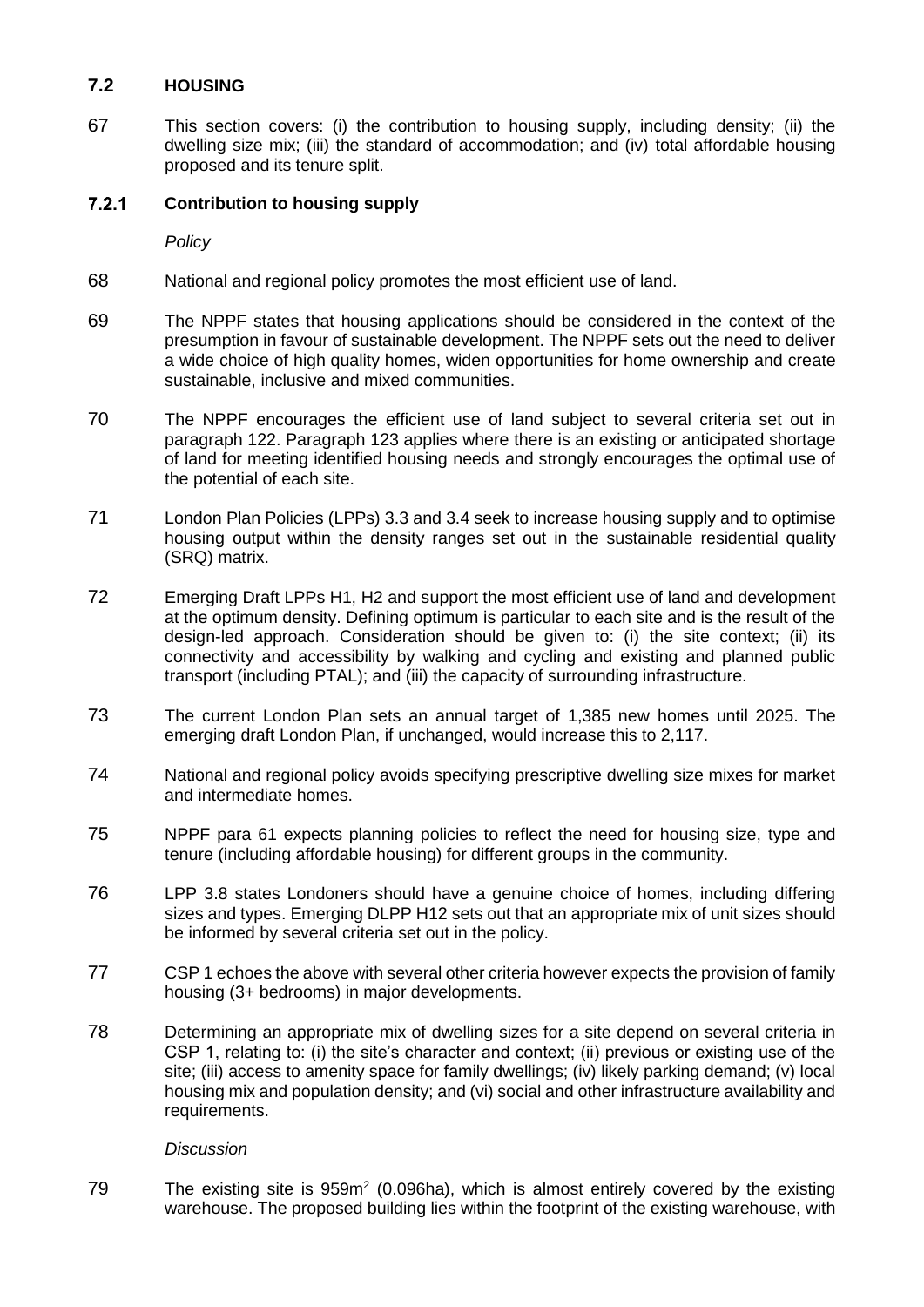further reductions to the footprint to allow for the Supported Living secure garden. The proposed thirty-two (32) residential dwellings would present a density of 410 dwellings per hectare, which is considered to be in excess of the London Plan density range for an urban location with a low PTAL. However, with consideration to the high quality building and 12 storey adjoining tower blocks it is considered the proposal would make optimum use of the underutilised site, which would provide much needed genuinely affordable housing offset by the large area of open space adjoining the site. The density is therefore considered to be acceptable.

80 The proposed development would provide thirty-two (32) new dwellings of which 100% would be for Affordable Rent at Local Housing Allowance Levels, including Supported Living and Temporary Accommodation. This will make a valuable contribution to housing targets set by the Mayor of London, equating to 2.3% of the 1385 dwelling existing target and to be 1.51% of the 2117 dwelling target.

#### $7.2.2$ **Affordable housing**

### *Percentage of affordable housing*

*Policy*

- 81 Core Strategy Policy 1 and Development Management Policy 7 seek to provide a mix of dwellings and provide affordable housing. It confirms that the maximum level of affordable housing would be sought by the Council, with a strategic target of 50% as a starting point for negotiations and subject to the assessment of viability. The policy seeks provision at 70% social rented and 30% intermediate housing (based on total unit numbers).
- 82 The Affordable Housing and Viability SPG (AHV) introduced the threshold approach to viability. Proposals are not required to be supported by viability information where they: (i) deliver at least 35% affordable housing on-site without public subsidy; (ii) are consistent with the relevant tenure split; and (iii) have sought to increase the level about 35% by accessing grant (GLA, 2017, p17).

## *Affordable housing tenure split and dwelling size mix*

*Policy*

83 Core Strategy Policy 1 requires major residential development (10 or more dwellings) to provide a proportion of family sized dwellings (three + bedrooms) to create a balanced mix of dwellings and DM Policy 7 gives priority to providing family dwellings.

#### *Discussion*

- 84 The proposed development would provide thirty-two (32) new dwellings of which 100% would be for Affordable Rent at Local Housing Allowance Levels, including Supported Living and Temporary Accommodation. As the Supported Living element provides specialised housing need, the proposal for all six (6) dwellings to be 1BED is justified to meet demand and has been identified as appropriate by National Health Service (NHS). NHS have provided encouragement for the development and ongoing discussion and agreement is being facilitated by Lewisham Council for them for provisional grant funding to support for Supported Living element. All six (6) Supported Living units would be provided as M4(3) to accommodate the Supported Living residents
- 85 The Temporary Accommodation element of the proposal would include fourteen (14) 2BED dwellings (44% provision) and twelve (12) 3BED (37.5% provision), which is considered to exceed policy of 10% provision of 3+ bed dwellings.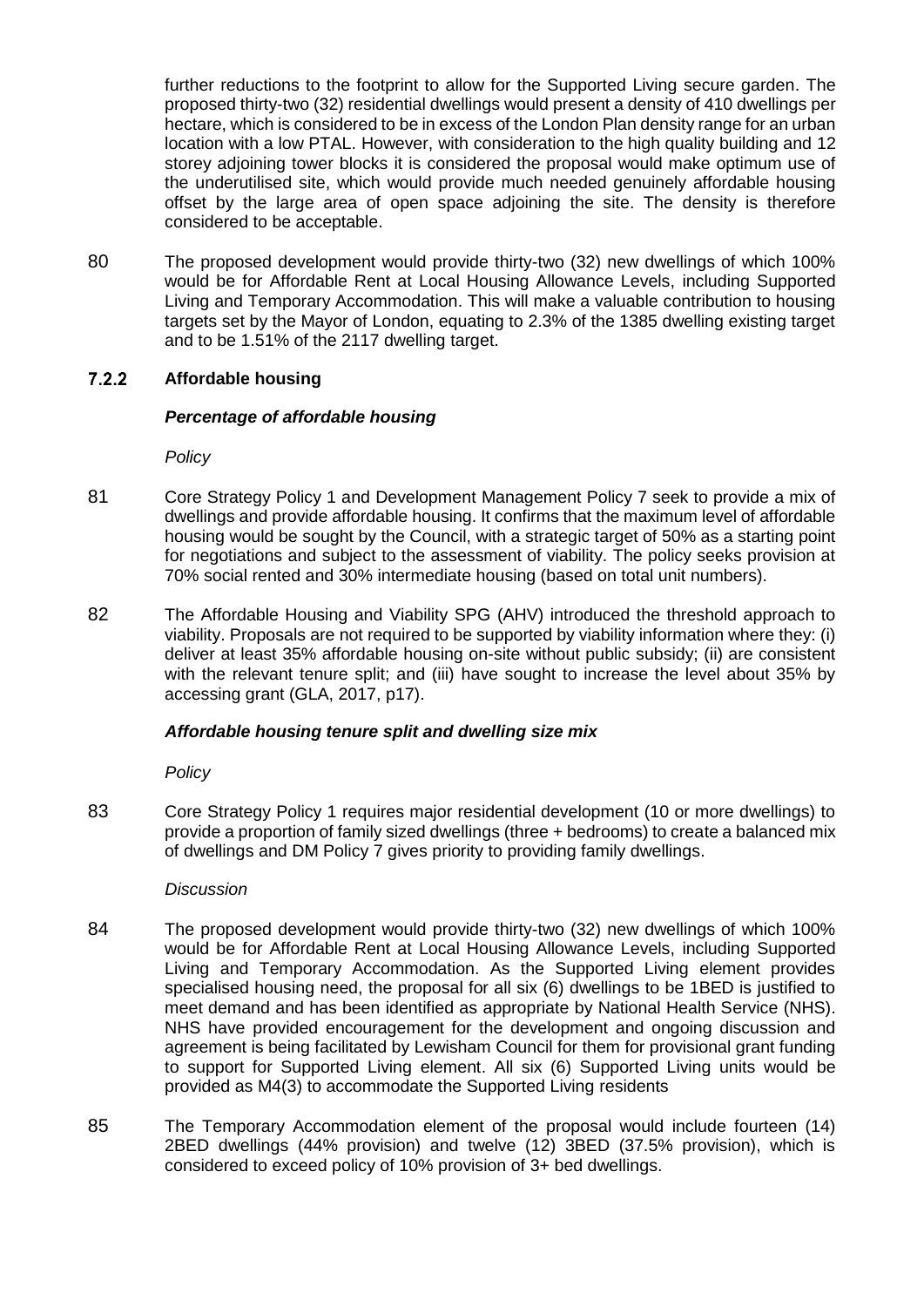|                            | 1 Bed    | 2 Bed | 3 Bed | $4$ Bed $+$ | <b>Total</b> |
|----------------------------|----------|-------|-------|-------------|--------------|
| <b>Private</b>             | 0(0)     | 0(0)  | 0(0)  | 0(0)        | 0(0)         |
| <b>Affordable</b><br>Rent  | 6(6)     | 14(0) | 12(0) | 0(0)        | 32(0)        |
| <b>Shared</b><br>Ownership | 0(0)     | 0(0)  | 0(0)  | 0(0)        | 0(0)         |
| <b>Total</b>               | (6)<br>6 | 14(0) | 12(0) | 0(0)        | 32(0)        |

## **Table 2: Tenure Mix by Dwelling Size\***

- 86 The proposal would provide thirty-two (32) 100% affordable dwellings at Local Housing Allowance Levels to provide Temporary Accommodation and Supported Living. Whilst the proposed development would not achieve the 70:30 split in favour of social rented dwellings as specified by the Core Strategy, Officers consider the proposal to be acceptable in this instance given the urgent need for Temporary Accommodation dwellings within the borough.
- 87 Lewisham Council is experiencing a significant increase in the number of households facing homelessness and requiring housing assistance. Since 2010 the Council has witnessed a significant increase in the number of households in Temporary Accommodation (TA), whilst the number of available affordable housing lets has almost halved. This reduction in available Council Housing stock is placing a significant strain across Council housing services, including the provision of suitable, high quality and welldesigned TA. It is also forcing the Council to utilise expensive private B&B/Nightly Paid emergency accommodation, which can often be of a poor quality, operating basic shared facilities and located in areas outside of an individual's local support network. Over 2200 people currently live in TA in Lewisham, of which approximately 630 people occupy expensive nightly paid/B&B accommodation. In 2018/2019 the Council spent £3.6m on temporary accommodation, which is a significant expenditure for the Council and therefore supports the urgent need for permanent, high quality affordable housing. Objections received relates to potential residents with drugs and criminal backgrounds, the Councils Housing team have confirmed that this is not the case and that the dwellings will be for homeless families with children as well as supported living residents who have challenging learning needs.
- 88 The six (6) proposed Supported Living dwellings have been specifically designed for residents with learning disability and/or autism who have challenging behaviour and may otherwise be at risk of inappropriate hospital admission or out of borough placement, demand has therefore increased for this type of service. The scheme is part of the Council's aim to provide a range of appropriate accommodation aligned with the National Transforming Care Programme to ensure this type of accommodation is aligned with the correct support and type of service locally.
- 89 The residents would live independently with in-house care and support will be provided 24/7 to the Supported Living dwellings. The development is supported by NHS England.
- 90 As such, Officers consider that the proposed development therefore meets the requirements of Core Strategy 1 and significantly contributes to providing affordable housing for the aging community in the borough.

# *Dwelling Size*

*Policy*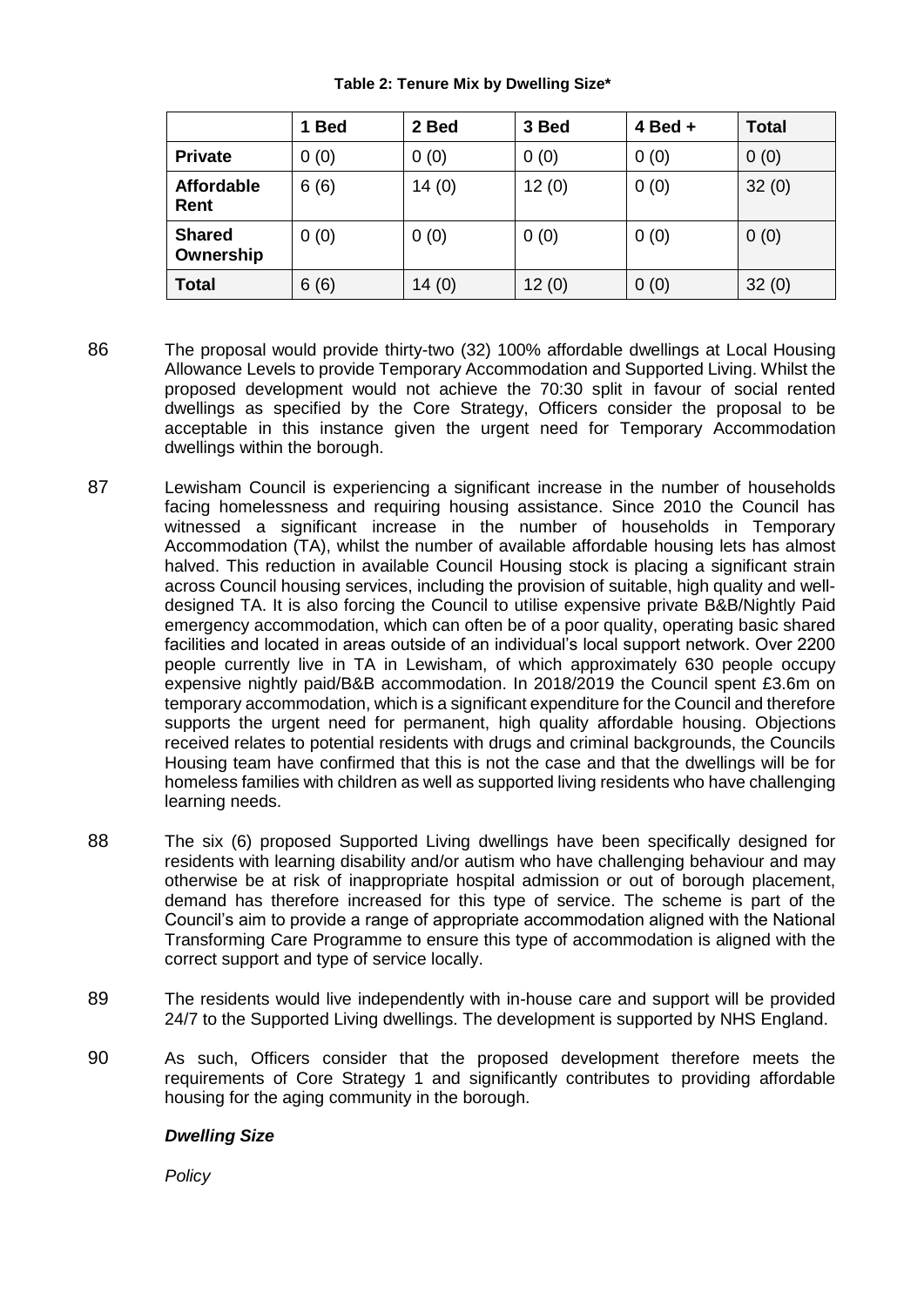- 91 National and regional policy avoids specifying prescriptive dwelling size mixes for market and intermediate homes.
- 92 NPPF para 61 expects planning policies to reflect the need for housing size, type and tenure (including affordable housing) for different groups in the community.
- 93 The London Plan Policies 3.3 and 3.4 seek to increase housing supply and optimise housing potential, taking into account local context and character. Furthermore, the London Plan Policy 3.8 identifies the need for Londoners to have a genuine choice of high quality affordable housing, which is considered to be in line with this proposal.
- 94 Core Strategy Policy 1 echoes the above with several other criteria however expects the provision of family housing (3+ bedrooms) in major developments including the site's character and context; previous or existing use of the site; access to amenity space for family dwellings; likely parking demand; local housing mix and population density; and social and other infrastructure availability and requirements.

## *Summary of Affordable housing*

95 The proposed development would provide thirty-two (32) new dwellings of which 100% would be for Affordable Rent at Local Housing Allowance Levels, including Supported Living and Temporary Accommodation. This is in accordance with DM Policy 7 and 32 and London Plan Policies 3.10, 3.11 and 3.13 and exceeds the requirement of DM Policy 7, however when providing genuinely affordable housing is considered acceptable. The development would exceed the requirement of Core Strategy 1 in providing family sized dwellings and would comply with the requirement to provide 10% wheelchair dwellings.

#### $7.2.3$ **Residential Quality**

### *General Policy*

- 96 NPPF para 127 sets an expectation that new development will be designed to create places that amongst other things have a 'high standard' of amenity for existing and future users. This is reflected in relevant policies of the London Plan (LPP 3.5), the Core Strategy (CS P15), the Local Plan (DMP 32) and associated guidance (Housing SPD 2017, GLA; Alterations and Extensions SPD 2019, LBL).
- 97 The main components of residential quality are: (i) space standards; (ii) outlook and privacy; (iii) overheating; (iv) daylight and sunlight; (v) noise and disturbance; (vi) accessibility and inclusivity; and (vii) children's play space.

## *Internal space standards*

*Policy*

- 98 The Technical Housing Standards (2015), Mayors Housing Supplementary Planning Guidance (SPG), London Plan Policy 3.5 and DM Policy 32 set out or make reference to the minimum internal space standards to achieve housing development that provides the highest quality of space externally in relation to its context.
- 99 The London Plan Policy 3.5 seeks to achieve housing development that provides the highest quality of space internally and externally in relation to its context.

*Discussion*

100 Any single storey 1BED/2P dwelling, as outlined by The London Plan is required to provide a minimum 50 $m^2$  Gross Internal Area (GIA) with a minimum of 1.5 $m^2$  built-in storage, while a 2BED/4P dwelling is required to provide a minimum of  $70m^2$  GIA with a minimum of  $2m^2$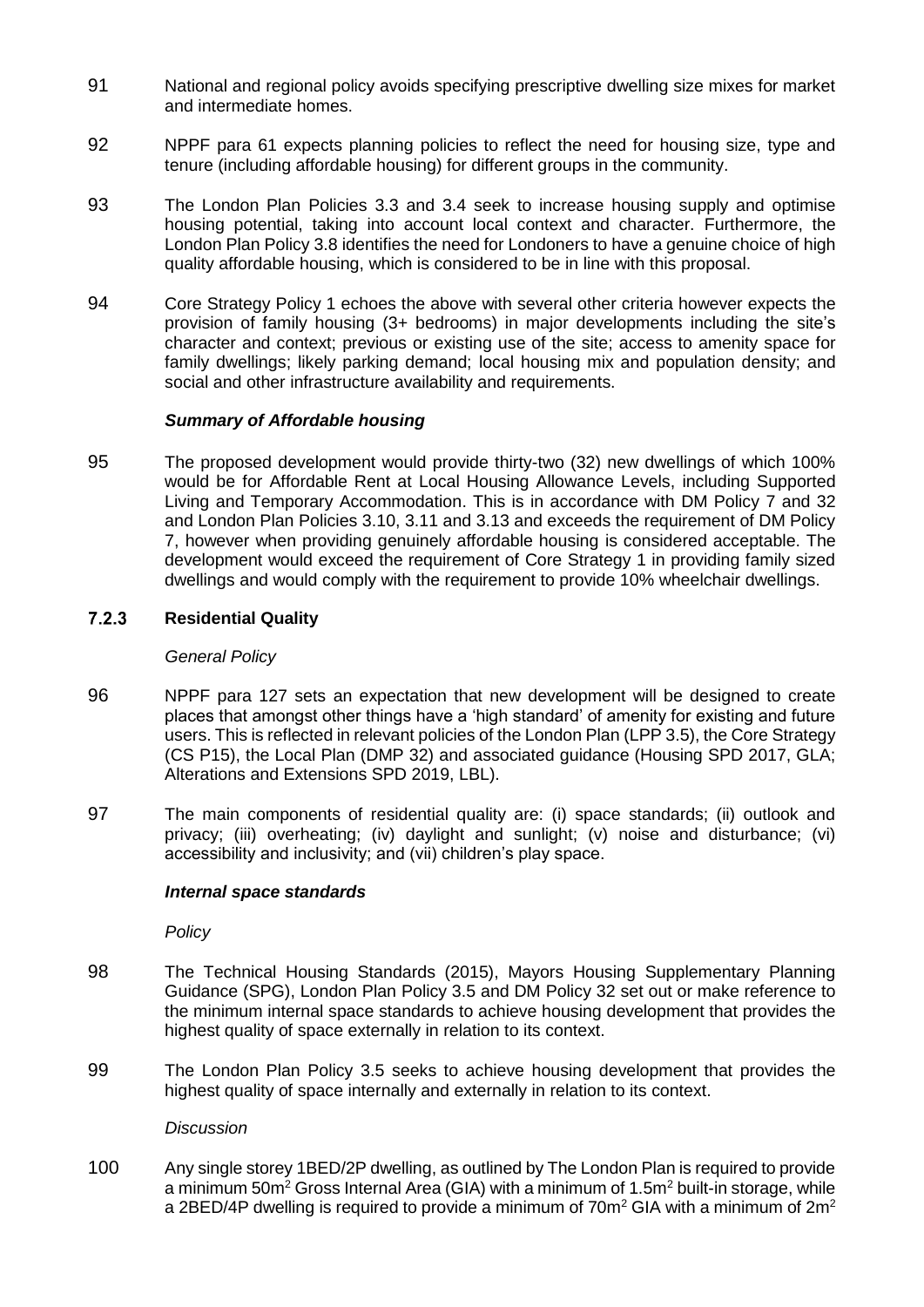built in storage and a 3BED/4P is required to provide a minimum of  $75m^2$  GIA with 2.5m<sup>2</sup> built in storage. All of the proposed dwellings would meet or exceed the minimum GIA and storage standards, with most of the Supported Living dwellings exceeding minimum requirement by at least a minimum of  $15m^2$ .

## *Outlook & Privacy*

*Policy*

101 DM Policy 32 expects all new development to provide a satisfactory level of privacy, outlook and natural lighting for both its future residents, which is also supported by the Mayors Housing SPG. Furthermore, The London Plan Policy 5.3 requires the highest standards of sustainable design and construction to be achieved, including the avoidance of single-aspect units. The Lewisham Residential Development Standards SPD also requires a flexible 21m distance between habitable windows on main rear elevations.

#### *Discussion*

- 102 The closest relationship with the proposed building to existing buildings would be the 10.3m separation from existing tower block (Heathwood Point), which would address a proposed flank elevation. Windows have been carefully positioned to ensure an appropriate separation distance. Given the proposal adjoins Mayow Park to the west, small greenspace to the north and Mayow Road to the east, all other separation distances would exceed 21m.
- 103 DM Policy 32 also assesses whether the proposed accommodation would provide a good outlook and adequate privacy. The design proposes all dwellings to be at least single aspect with twenty-five (25) dwellings achieving dual aspect and the remaining seven (7) achieving east facing single aspect. Private terraces and perimeter planting are proposed to the ground floor amenity spaces, which will help to increase privacy.
- 104 Owing to the block style design, there is no scenario of habitable windows directly facing one and other.

#### *Overheating*

*Policy*

105 London Plan Policies 5.3 and 5.9 seek to avoid internal overheating through design, materials, construction and operation of the development. The Mayors Housing SPG also demonstrates that development proposals should achieve an appropriate design of dwellings to avoid overheating without heavy reliance on energy intensive mechanical cooling systems.

#### *Discussion*

106 The design allows for a combination of single, dual and triple aspect dwellings, which would allow for better daylight and reduce overheating which is supported.

## *Daylight and Sunlight*

*Policy*

107 DMP 32(1)(b) expects new developments to provide a 'satisfactory level' of privacy, outlook and natural lighting for its future residents.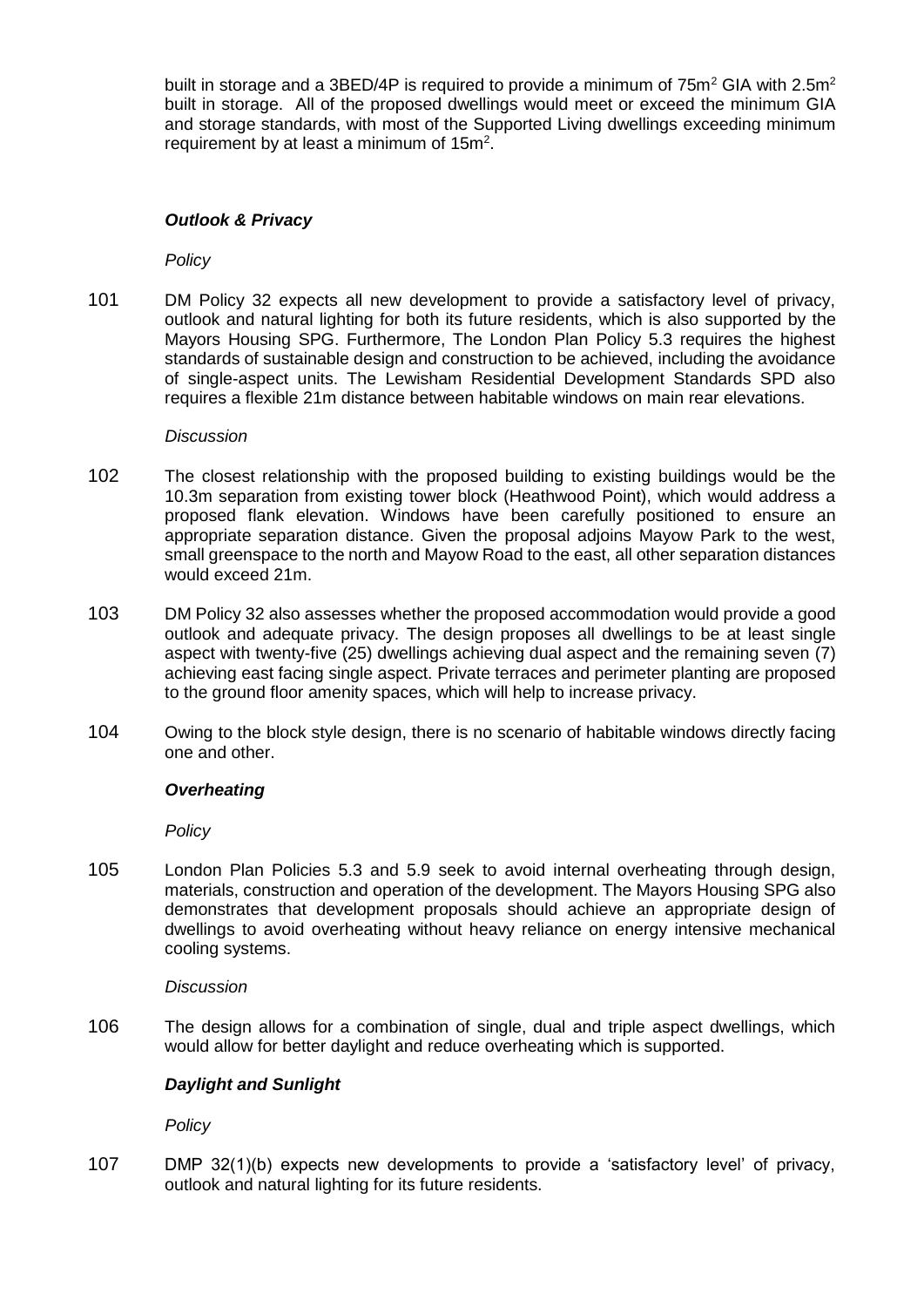- 108 Daylight and sunlight is generally measured against the Building Research Establishment (BRE) standards. This is not formal planning guidance and should be applied flexibly according to context. The BRE standards set out below are not a mandatory planning threshold.
- 109 In new dwellings, the BRE minimum recommended average daylight factor (ADF) is 1 % for bedrooms, 1.5% for living rooms and 2 % for kitchens.

#### *Discussion*

- 110 The Daylight and Sunlight Study (Within Development) undertaken, determined that all rooms within the development would meet the recommended Average Daylight Factor (ADF), with one (1) achieving negligible ADF of 1.47% where the BRE recommends 1.50%, however this window serves a living room and the dwelling is also dual aspect and therefore the impact would not be noticeable.
- 111 Ninety (90) of the one-hundred and six (106) surveyed windows would achieve appropriate Daylight Distribution. The remaining sixteen (16) windows would receive a noticeable reduction, however none of these dwellings are single aspect and most of these windows serve bedrooms which BRE guidance acknowledge are less important than kitchen and living rooms with regard to daylight. Furthermore, all of these dwellings are dual aspect and meet the ADF recommended levels.
- 112 Majority of the assessed rooms will meet the Annual Probable Sunlight Hours (APSH), with one (1) achieving negligible sunlight levels and ten (10) achieving noticeable sunlight amenity levels. Where rooms achieve results below the recommended levels, they are generally obscured by their own inset balcony.
- 113 Overall, Officers acknowledge that a major development may result in some dwellings not receiving the recommended internal daylight and sunlight levels, however on balance it is considered that the proposal achieves a satisfactory level of residential amenity and that all units would have good outlook through most dwellings (25 dwellings) achieving dual aspect and the remaining seven (7) achieving east facing single aspect.

## *Noise & Disturbance*

*Policy*

- 114 The NPPF at para 170 states decisions should among other things prevent new and existing development from contributing to, being put at unacceptable risk from, or being adversely affected by, unacceptable levels of noise pollution. Development should help to improve local environmental conditions. Para 180 states decisions should mitigate and reduce to a minimum potential adverse impacts resulting from noise from new development and avoid noise giving rise to significant adverse impacts on health and the quality of life.
- 115 Planning controls the effect of noise from external sources on residential uses and noise transmission between different uses. The relevant standard is BS: 8233:2014. This states the internal noise levels within living rooms must not exceed 35dB(A) during the daytime  $(0700-2300)$  and 30 dB(A) in bedrooms during the night –time  $(2300-0700)$ .
- 116 With respect to external areas, BS 8233:2014 recommends that external noise level does not exceed 50dB LAeq,T with an upper guideline of value of 55dB LAeq,T
- 117 The NPPG states LPAs should consider noise when new developments may create additional noise and when new developments would be sensitive to the prevailing acoustic environment and in doing so consider: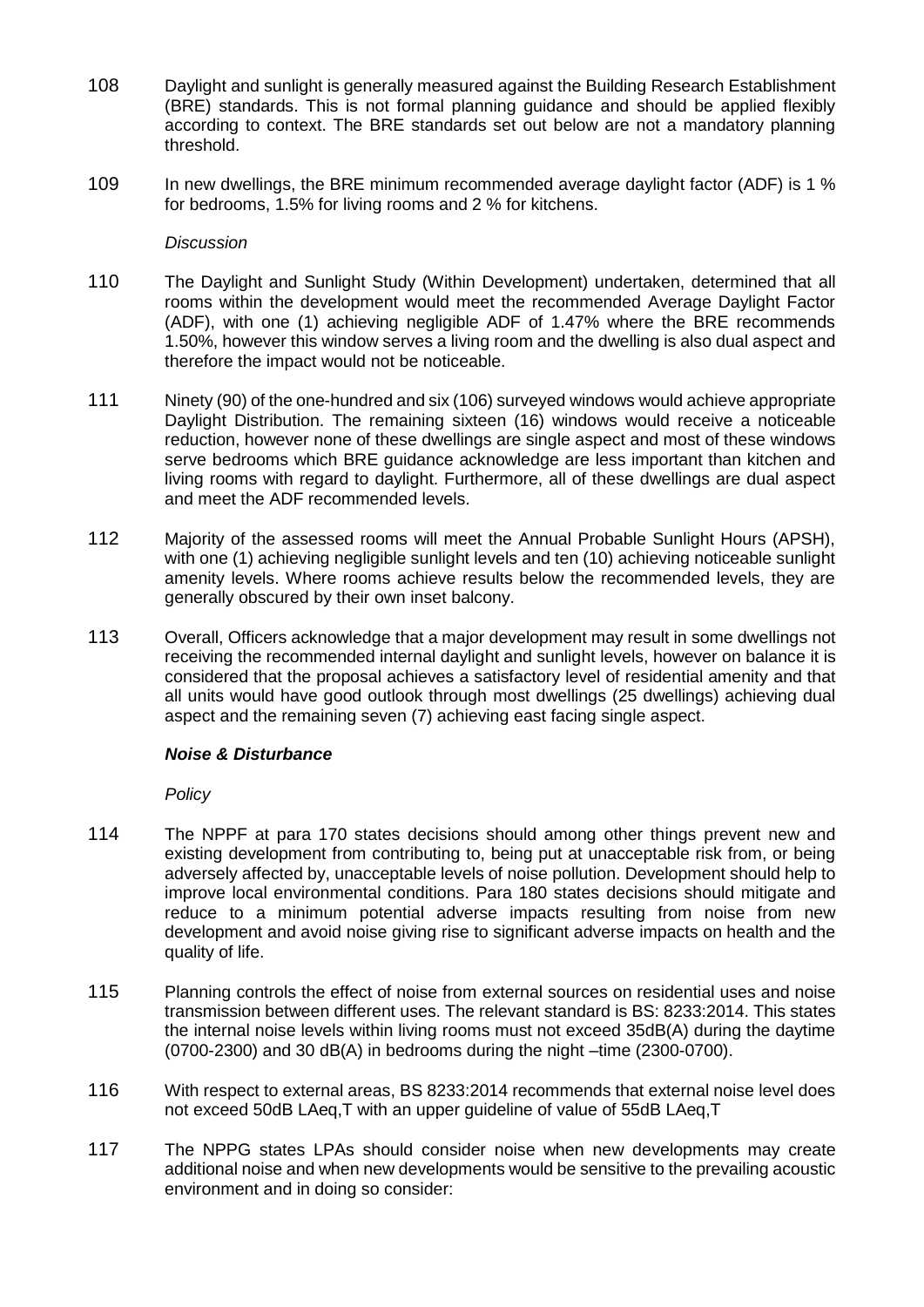- o whether or not a significant adverse effect is occurring or likely to occur;
- o whether or not an adverse effect is occurring or likely to occur; and
- o whether or not a good standard of amenity can be achieved
- 118 The objectives of the NPPF and NPPG are reflected in LPP 7.15, DLPP D1,D12 and D13, CS Objective 5 and DMP 26.

#### *Discussion*

119 A Construction Management Plan would be Conditioned to ensure details of best practical measures to be employed to mitigate noise and vibration arising out of the construction process. This would also include details of construction traffic movements including cumulative impacts, rationalising travel and traffic routes to and from the site, full details of the number and time of construction vehicle trips to the site with the intention and aim of reducing the impact of construction relates activity and details of how the impacts of construction activities and associated traffic will be managed.

### *Accessibility and inclusivity*

*Policy*

- 120 The Local Plan Policy 3.8 requires 10% of residential units to be designed to Building Regulation standard M4(3) 'wheelchair user dwellings' and therefore be wheelchair accessible, or easily adaptable for residents who are wheelchair users, with the remaining 90% to M4(2) 'accessible and adaptable dwellings'.
- 121 Core Strategy Policy 1 requires major schemes to provide 10% of all units and each tenure type to be constructed as accessible. DM 32 states that the Council will require new build housing to be designed to ensure that internal layout and external design features provides housing that is accessible to all intended users.

#### *Discussion*

- 122 The proposed development has been designed to comply with Core Strategy 1 in providing 72% Lifetime Homes and 18% wheelchair accessible in accordance with Part M of the building regulations. All wheelchair user dwellings would be provided within the Supported Living element of the proposal.
- 123 Overall, the proposed standard of accommodation and private/public amenity space proposed for each unit are considered to be acceptable and policy compliant.
- 124 Two (2) wheelchair parking bays are proposed to be located on Mayow Road, which would support the Supported Living element of the proposal. The parking bays would be unallocated, however would provide an opportunity for convenient access to the proposal.
- 125 Furthermore, an independent parking survey was undertaken to assess the existing parking stress on the public highway surrounding the application site and confirmed there is capacity on the surrounding street network to accommodate the parking demand generated by the development proposals.

## *External space standards*

*Policy*

126 The Technical Housing Standards (2015), Mayors Housing Supplementary Planning Guidance (SPG), London Plan Policy 3.1 and DM Policy 32 set out or make reference to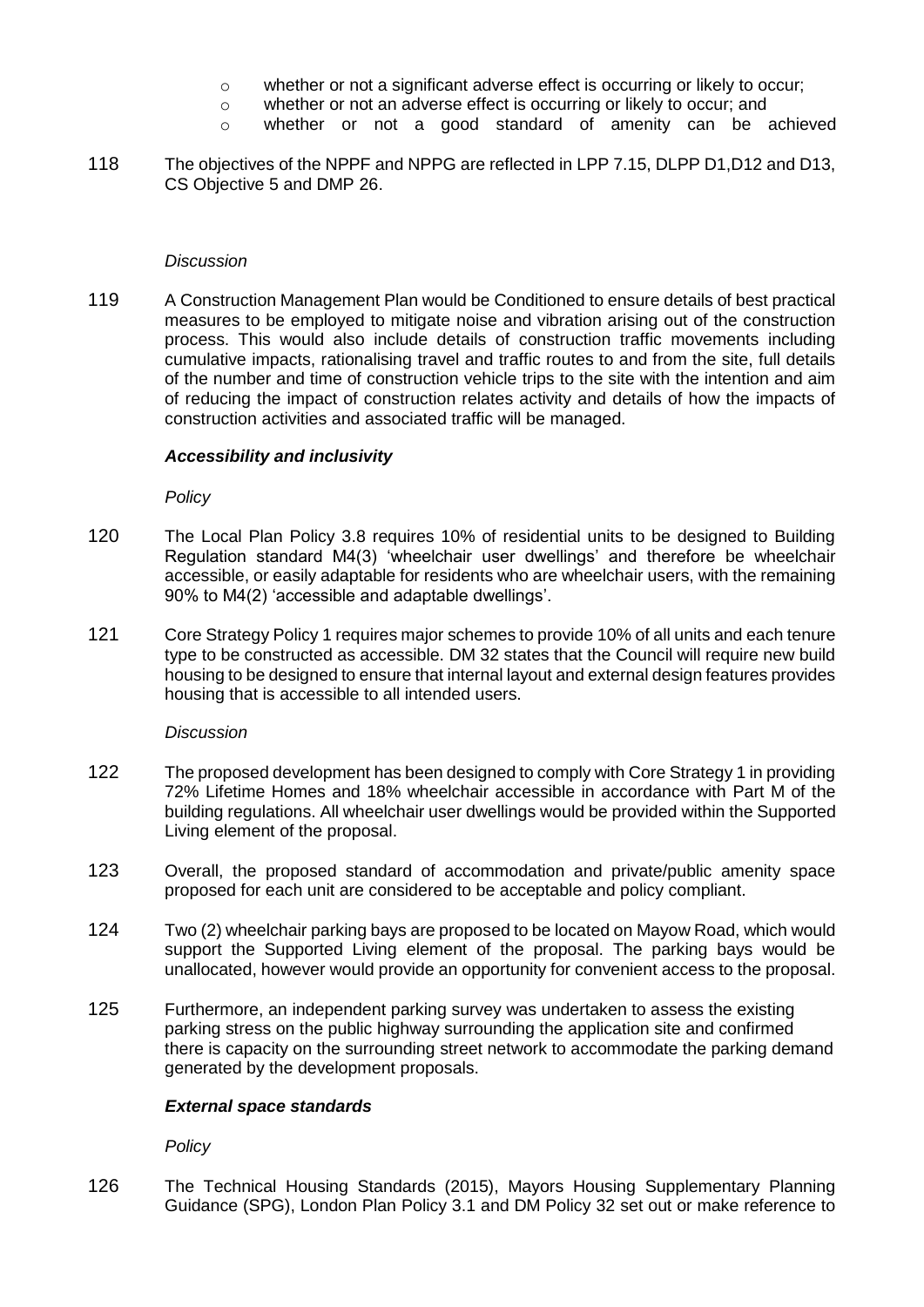the minimum space standards required for amenity space to achieve housing development that provides the highest quality of space externally in relation to its context.

127 Standard 4 of the Housing SPG states that, where communal open space is provided, development proposals should demonstrate that the space: is overlooked by surrounding development; is accessible to disabled people including people who require level access and wheelchair users; and is designed to take advantage of direct sunlight; has suitable management arrangements in place.

### *Discussion*

- 128 Specifically, the Housing SPG requires private outdoor amenity space standards to provide a minimum of  $5m^2$  for any 1-2 person dwelling and an extra 1m2 for each additional occupant with a minimum depth of 1500mm. A 2B/4P dwelling therefore requires  $7m^2$  of private amenity space and a  $3B/6P$  dwellings requires a minimum of  $9m<sup>2</sup>$  of private amenity space, which is met or exceeded in all circumstances of the Temporary Accommodation.
- 129 For safety reasons, the Supported Living element of the proposal does not propose individual private amenity space, however it does provide a communal  $75<sup>m²</sup>$  secure courtyard garden to be used by the Supported Living residents and their carers, which would exceed the requirement of six  $(6)$  1BED dwellings  $(30m^2)$  as per London Plan standards. It should also be noted that most of the Supported Living dwellings exceeding minimum requirement by at least a minimum of  $15m^2$ .

## *Children's play space*

*Policy*

- 130 LPP3.6 states housing proposals should make provision for play and informal recreation.
- 131 The Mayor's Shaping Neighbourhoods: Children and Young People's Play and Informal Recreation SPG recommends 10sqm of play space per child. The GLA divide the requirements of children's play space into three categories: (i) under 5s, described as doorstep play and generally considered as part of the plot; (ii) ages 5-11; and (iii) children 12 plus.

### *Discussion*

132 As identified above, all Temporary Accommodation would meet or exceed the required private amenity space and the Supported Living element would provide a significant area of external private amenity space, however owing to the constraints of the site, no play space would be provided. The site does however adjoin Mayow Park (which is located within 50m of the site) which has a play area, outdoor gym, nature reserve, café, tennis and cricket facilities), which is considered to be a convenient and appropriate alternative to providing onsite play space provision.

#### $7.2.4$ **Housing conclusion**

- 133 The proposal contributes to the Council's New Homes Programme by creating 100% new Council homes to households on Lewisham's Housing Register.
- 134 The current application helps to address this demand and is in line with the Council's Housing Strategy. The Strategy states that 'In particular we need to ensure that there is an increase in the supply of affordable homes for those who have least capacity to pay unaffordable market rents' and from this, a key objective of the Strategy is to build the homes the borough's residents need.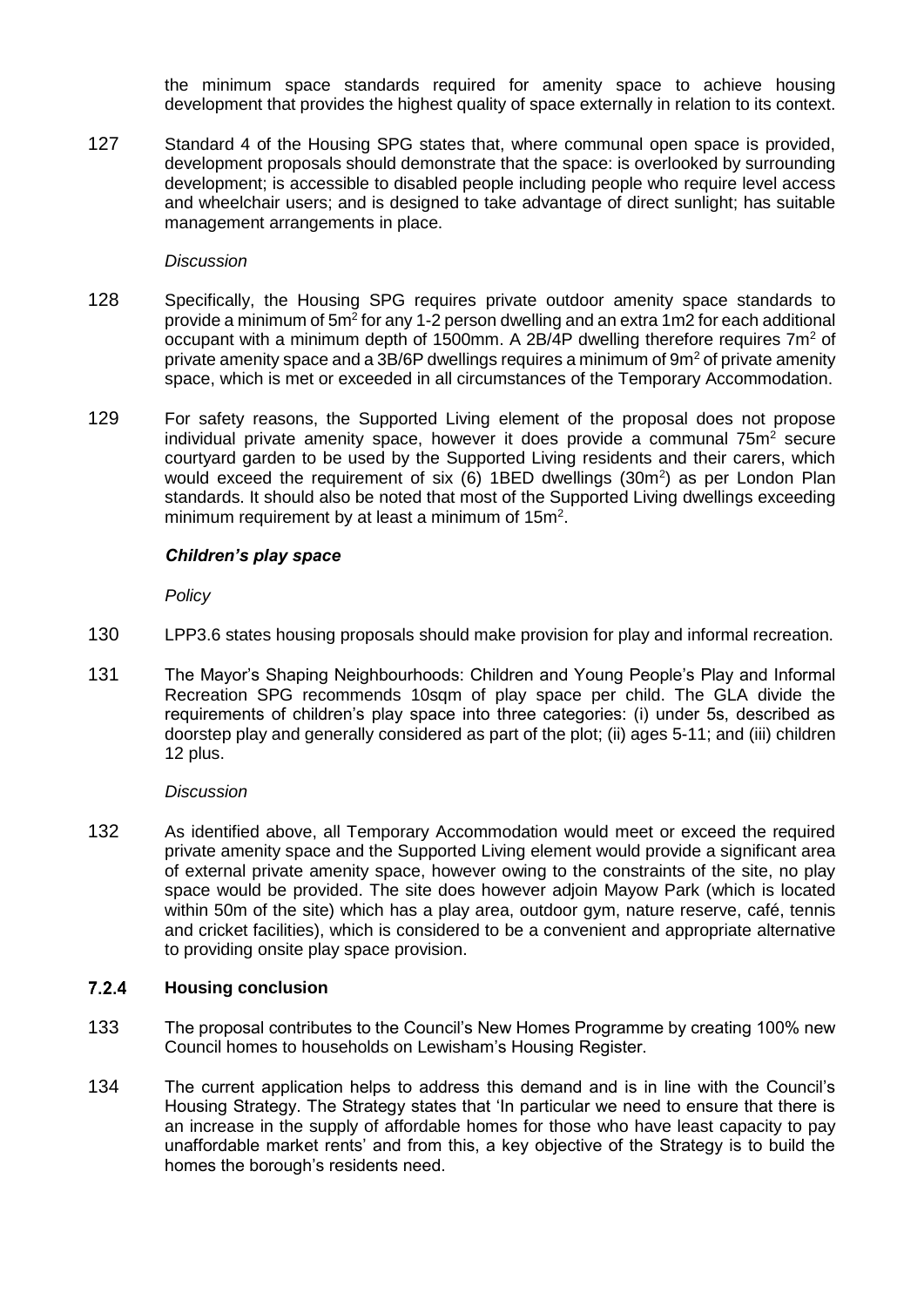135 The site will make a valuable contribution towards meeting affordable housing needs as identified in the London Plan Policies 3.3 and 3.4 to increase housing supply and optimising housing potential in a sustainable urban location making efficient use of the land. Furthermore, the London Plan Policy 3.8 identifies the need for Londoners to have a genuine choice of high quality affordable housing, which is considered to be in line with this proposal. The proposal will make use of open space and officers therefore do not raise an objection to the principle of development, subject to securing a high quality design.

# **7.3 SPECIALIST RESIDENTIAL USES**

*Policy*

136 NPPF seeks to ensure that the needs of groups with specific housing requirements are addressed, more specifically DM Policy 5 aims to ensure specialist accommodation is provided in the appropriate locations, which is also consistent with The London Plan Policy 3.1, 3.5 and 3.8.

#### *Discussion*

- 137 Specialist accommodation is supported by the Council where it is well designed to meet the specific requirements of the intended residents and their social, physical, mental and/or health care needs and where development proposals provide easy access to public transport, shops, local services, community facilities and social networks.
- 138 The proposal would support six (6) Supported Living flats (Use Class C2) and twenty-six (26) Temporary Accommodation dwellings (Use Class C3) which would provide new high quality Temporary Accommodation for local homeless families in the borough, provide high quality Supported Living accommodation for adults who have learning difficulty and/or autism. It would also relive financial pressure from the Council where expensive nightly accommodation is currently being used as an alternative.
- 139 The Supported Living component of the proposal would be purpose built to support the needs of the residents with involvement from the NHS.
- 140 The building has therefore been designed as fit for purpose with a good fit between the facilities supplied and the specialist needs of residents. The dwellings all provide a kitchen, bathroom, bedroom and living area and therefore provide independent living with the support from full time carer staff.
- 141 The Supported Living element would also provide social opportunity in the shared amenity space, which would facilitate interaction and help to prevent isolation.
- 142 In documentation submitted with the application, the Applicant confirmed Supported Living element of the proposal would also employ approximately 26-27 Full Time working staff.
- 143 Representations received raised concern with regard to the behaviour of residents within the proposed specialist residential uses and residential Use Class. The Temporary Accommodation would provide accommodation for homeless families, as well as those in Supported Living who require 24/7 support. It is considered that the design carefully considers the needs of the existing and future residents and neighbours. There is no promotion of any vulnerable individual accommodation or those with any drug/alcohol dependency.
- 144 On this basis, Officers are satisfied that the proposal would deliver high quality and much needed genuinely affordable housing for people in the borough.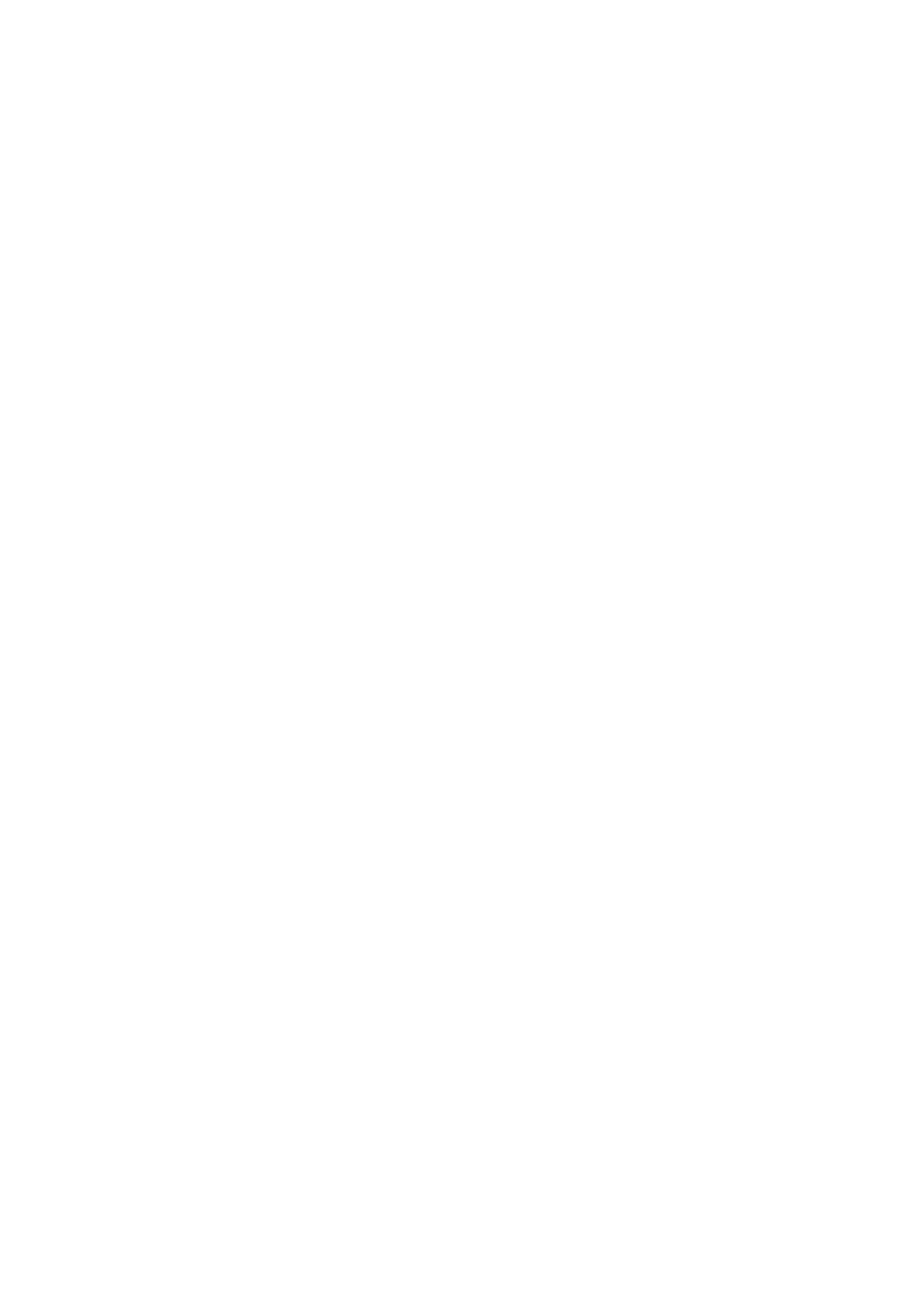# **7.4 URBAN DESIGN**

## *General Policy*

- 145 The NPPF at para 124 states the creation of high quality buildings and places is fundamental to what the planning and development process should achieve. The NPPG encourages decision takers to always secure high quality design; this includes being visually attractive and functional, however other issues should be considered.
- 146 LPP 7.6 requires development to positively contribute to its immediate environs in a coherent manner, using the highest quality materials and design.
- 147 CSP 15 repeats the necessity to achieve high quality design. DMP 30 states that all new developments should provide a high standard of design and should respect the existing forms of development in the vicinity.
- 148 Paragraph 197 of the NPPF states that the effect of an application on the significance of a non-designated heritage asset should be taken into account and that in weighing applications that directly or indirectly affect non-designated heritage assets, a balanced judgement will be required having regard to the scale of any harm or loss and the significance of the heritage asset.

#### $7.4.1$ **Appearance and character**

*Policy*

- 149 Planning should promote local character. The successful integration of all forms of new development with their surrounding context is an important design objective (NPPG).
- 150 In terms of architectural style, the NPPF encourages development that achieves well designed places, specifically development that is sympathetic to local character and history, including the surrounding built environment and landscape setting, while not preventing or discouraging appropriate innovation or change (para 127). At para 131, the NPPF states great weight should be given to outstanding or innovative designs which promote high levels of sustainability, or help raise the standard of design more generally in an area.

## *Form, Scale and Layout*

*Policy*

- 151 The London Plan Policy 7.1 seeks to shape places by providing lifetime neighbourhoods and outlines the design of new buildings and the spaces they create should help reinforce or enhance the character, legibility, permeability, and accessibility of their location. Furthermore, London Plan Policy 7.4 states that buildings, street and open spaces should provide a high-quality design that has regard to pattern and grain of the existing spaces and streets, scale, proportion and mass. The London Plan Policy 7.6 states that buildings should be of a proportion, composition, scale and orientation that enhances, activates and appropriately defines the public realm and further that the building form and layout of new developments should have regard to the density and character of the surrounding development.
- 152 The development has carefully considered designing out crime in accordance with DM Policy 32, London Plan Policy 7.3 and Core Strategy 15 and fear of crime also identified within paragraph 91 of the NPPF (2018). The entrance of the buildings will be safe as they are clearly defined and visible from the street through the use of materiality contrast and lighting in accordance with DM Policy 27.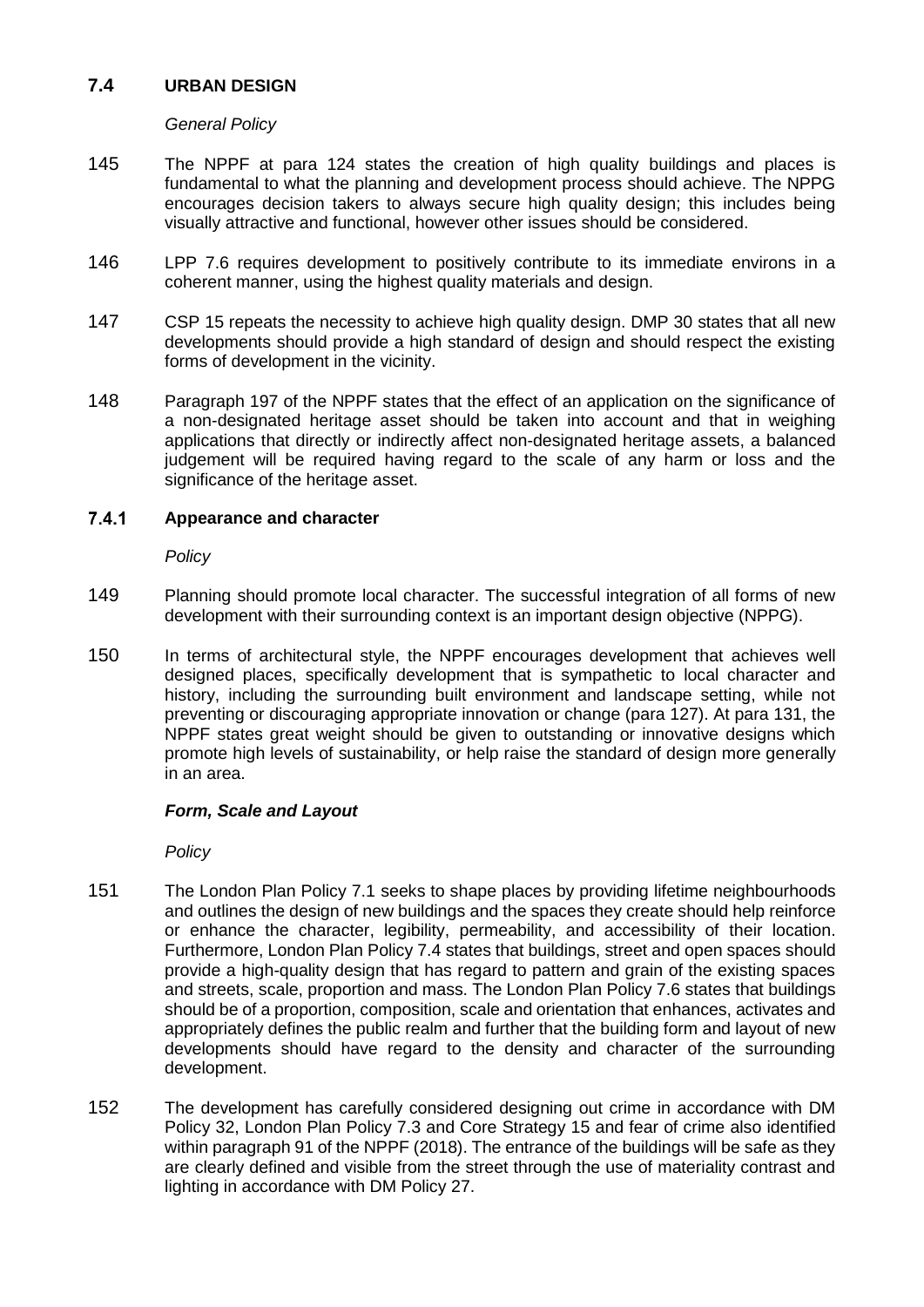#### *Discussion*

- 153 The scale, massing and articulation of the proposed flats block have been the subject of extensive discussion between Officers and the applicant during pre-application as well as public consultation and further shaped by input from local residents. The proposed development considers its immediate surroundings and wider context. The building is considered to be of an appropriate proportion, scale and orientation to its surroundings.
- 154 The proposal presents a stepped massing of part six/part seven storeys ranging in height from approximately 19.79m – 23.14m, which is considerably lower than the adjoining tower blocks which present twelve (12) storeys in height, however would be noticeably taller than the predominate 2-4 storey surrounding context.
- 155 Two entrances are proposed to the building, one to serve the Supported Living element and one to serve the Temporary Accommodation element, which is necessary for the purpose of the criteria of providing Supported Living dwellings.
- 156 It is acknowledged the development would give rise to a considerable increase in scale and massing comparative to the existing warehouse, however the stepped massing paired with the proposed building being framed predominantly by Mayow Park it is considered to sit comfortably in the context.

## *Detailing and Materials*

*Policy*

157 Lewisham Residential Standards Document sets out guidance relating to design, development, layout and materials. The London Plan Policy 7.6 and DM Policy 32 seek to ensure buildings are of a high architectural quality, and comprise details and materials that complement the local architectural character without necessarily replicating it.

#### *Discussion*

- 158 The proposal includes vertical, horizontal and stretcher bond, powder coated aluminium windows, steel balustrade, vertical fins, recessed brick course, brick reveals and privacy glazing.
- 159 The proposal aims to use predominately multi light coloured brick (red/orange tones) with a contrasting darker brick to double height brick panels at ground and first floor.
- 160 Brick detailing would also include vertical bonded banding at each floor level with a return to window reveals.
- 161 The Supported Living proposes louvre panels within the design to provide secure ventilation with consideration to the vulnerable residents.
- 162 Precast concrete is proposed to the external landscape.
- 163 The proposed material palette is considered to be high quality and the final details would be secured by Condition.

#### $7.4.2$ **Public Realm**

*Policy*

164 The London Plan Policy 7.5 seeks to deliver high quality public realm that is secure, accessible, inclusive, connected and easy to understand and maintain.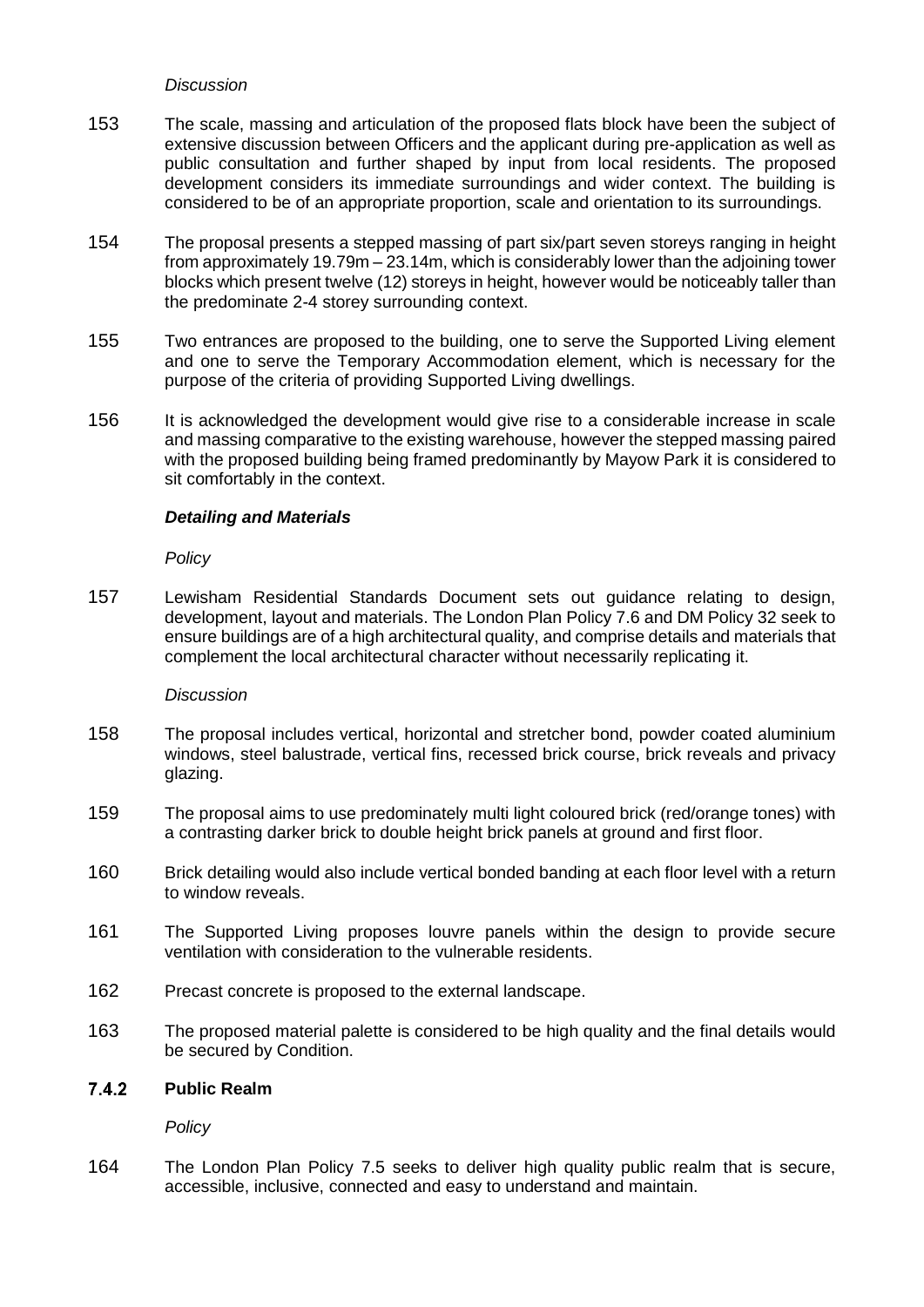#### *Discussion*

- 165 The scheme proposes multiple elements of landscape and amenity, which would contribute to public realm including trees and soft landscape, private amenity space, shared amenity space and wider amenity provision.
- 166 Four (4) trees are proposed to be removed to facilitate development on the site, which are discussed in detail below in Section 7.8. The proposed tree loss would be replaced in addition to green living roof, new planting, Supported Living amenity space, hard and soft landscaping and tree-loss provision which cumulatively would present a net gain in green infrastructure.
- 167 Specifically, the Housing SPG requires private outdoor amenity space standards to provide a minimum of  $5m^2$  for any 1-2 person dwelling and an extra 1m2 for each additional occupant with a minimum depth of 1500mm. A 2B/4P dwelling therefore requires 7m2 of private amenity space and a 3B/6P dwellings requires a minimum of 9m2 of private amenity space, which is met or exceeded in all circumstances of the Temporary Accommodation. The private amenity space to the north-west corner of the building proposes angled louvers to ensure there is no overlooking from existing adjoining tower blocks.
- 168 For safety reasons, the Supported Living element of the proposal does not propose individual private amenity space, however it does provide a communal 75m2 secure courtyard garden to be used by the Supported Living residents and their carers, which would exceed the requirement of six (6) 1BED dwellings (30m2) as per London Plan standards. The amenity space has been designed to be safe and secure and would only be accessible to Supported Living residents and the staff, which will include landscaping, fencing and sensory planting.
- 169 Overall, the site would achieve a high quality landscape scheme including buffer planting to ground floor, understorey planting, gravel maintenance strips (where necessary), concrete paving, replacement and additional tree planting, boundary planting, aggregate paths and biodiverse roof planting.
- 170 Officers consider that the existing warehouse does not positively contribute to the streetscene and the setback building within the footprint of the existing warehouse supported by high quality boundary treatment and planting would be a positive improvement.
- 171 The details of the soft and hard landscaping in addition to the details of the proposed living roof would be secured by Condition.

#### $7.4.3$ **Accessibility and inclusivity**

*Policy*

172 The London Plan Policy 7.2 seeks to achieve an inclusive environment in all new development by providing the highest standards of accessible and inclusive design. The Mayors Accessible London SPG also outlines and advises who accessible and inclusive design can be achieved. DM Policy 35 aims to design public spaces to be safe, inclusive, accessible, attractive and robust.

#### *Discussion*

173 Consideration has been given to the design of the Supported Living element, which includes separate and secure entrance, wheelchair access, lift access, ease of access, supervision and wellbeing through daylight views and limited corridor lengths. The shared amenity space is also designed to be quiet and secluded.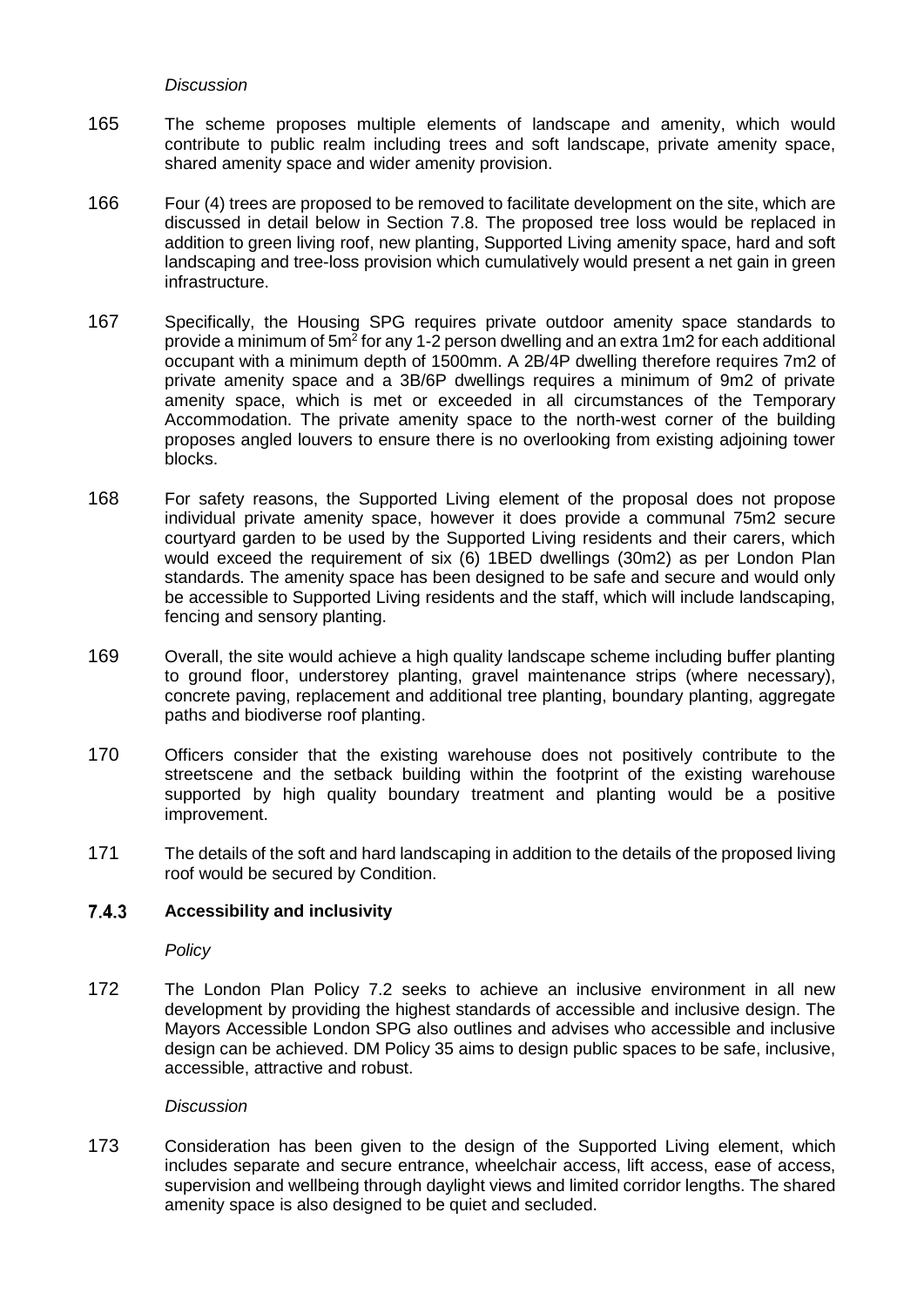- 174 The flats are designed to meet Building Regulations Part M4 with 81% (26 dwellings) meeting M4(2) to be Accessible and Adaptable and 19% (6 dwellings) to be M4(3) Wheelchair User Dwellings.
- 175 Consideration has also been given to safety and access in the event of fire or emergency. Fire engineers have been involved throughout the building design, which ensures the proposal is in line with Building Regulations. Sprinkler protection is also proposed.

#### $7.4.4$ **Urban design conclusion**

176 In conclusion, Officers are satisfied that the proposal would deliver a scheme of high quality design and landscaping strategy that would enhance the site while providing much needed affordable housing. The applicant has engaged with officers at pre-application stage consistently and responded to formal feedback to ensure the proposal is considered to be of an appropriate design and scale.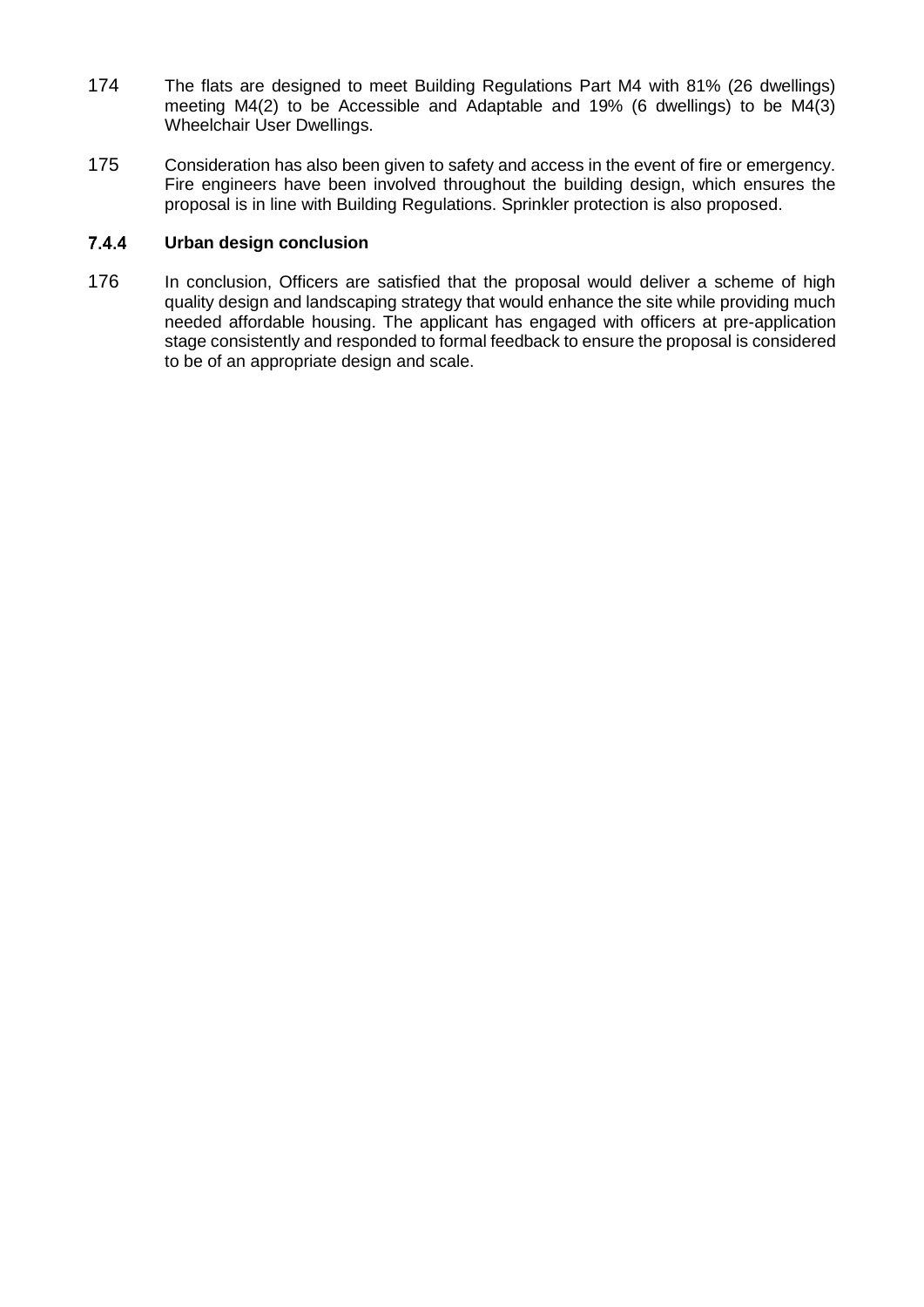# **7.5 TRANSPORT IMPACT**

## *General policy*

- 177 Nationally, the NPPF requires the planning system to actively manage growth to support the objectives of para 102. This includes: (a) addressing impact on the transport network; (b) realise opportunities from existing or proposed transport infrastructure; (c) promoting walking, cycling and public transport use; (d) avoiding and mitigating adverse environmental impacts of traffic; and (e) ensuring the design of transport considerations contribute to high quality places. Significant development should be focused on locations which are or can be made sustainable, through limiting the need to travel and a choice of transport modes.
- 178 Para 109 states "Development should only be prevented or refused on transport grounds if there would be an unacceptable impact on highway safety, or the residual cumulative impacts on the road network would be severe".
- 179 Regionally, the Mayor's Transport Strategy ('the MTS', GLA, March 2018) sets out the vision for London to become a city where walking, cycling and green public transport become the most appealing and practical choices. The MTS recognises links between car dependency and public health concerns.
- 180 The Core Strategy, at Objective 9 and CSP14, reflects the national and regional priorities.

#### $7.5.1$ **Access**

*Policy*

- 181 The NPPF requires safe and suitable access for all users. Paragraph 108 states that in assessing applications for development it should be ensured that appropriate opportunities to promote sustainable transport modes can – or have been taken up and that amongst other things safe and suitable access to the site can be achieved for all users.
- 182 CSP 14, amongst other things, states that the access and safety of pedestrians and cyclists will be promoted and prioritised; that a restrained approach to parking provision will adopted; and that car-free status for new development can only be assured where onstreet parking is managed so as to prevent parking demand being displaced from the development onto the street.
- 183 DMP 29 identifies that car limited major residential will be supported in areas with a PTAL of 4 or above and that amongst other factors development should not have a detrimental impact on on-street parking provision in the vicinity. It outlines that measures such as carclubs and cycle storage will be expected to ensure that sustainable transport modes are encouraged.

#### *Discussion*

- 184 The site does not support vehicular access and the proposal is for car-free development, however two (2) Wheelchair parking bays are proposed on Mayow Road to support the Supported Living element of the proposal.
- 185 An independent Parking survey was undertaken to assess the existing parking stress on the public highway surrounding the application site. The results of the surveys confirmed that there is capacity on-street to accommodate the parking demand generated by the development proposals.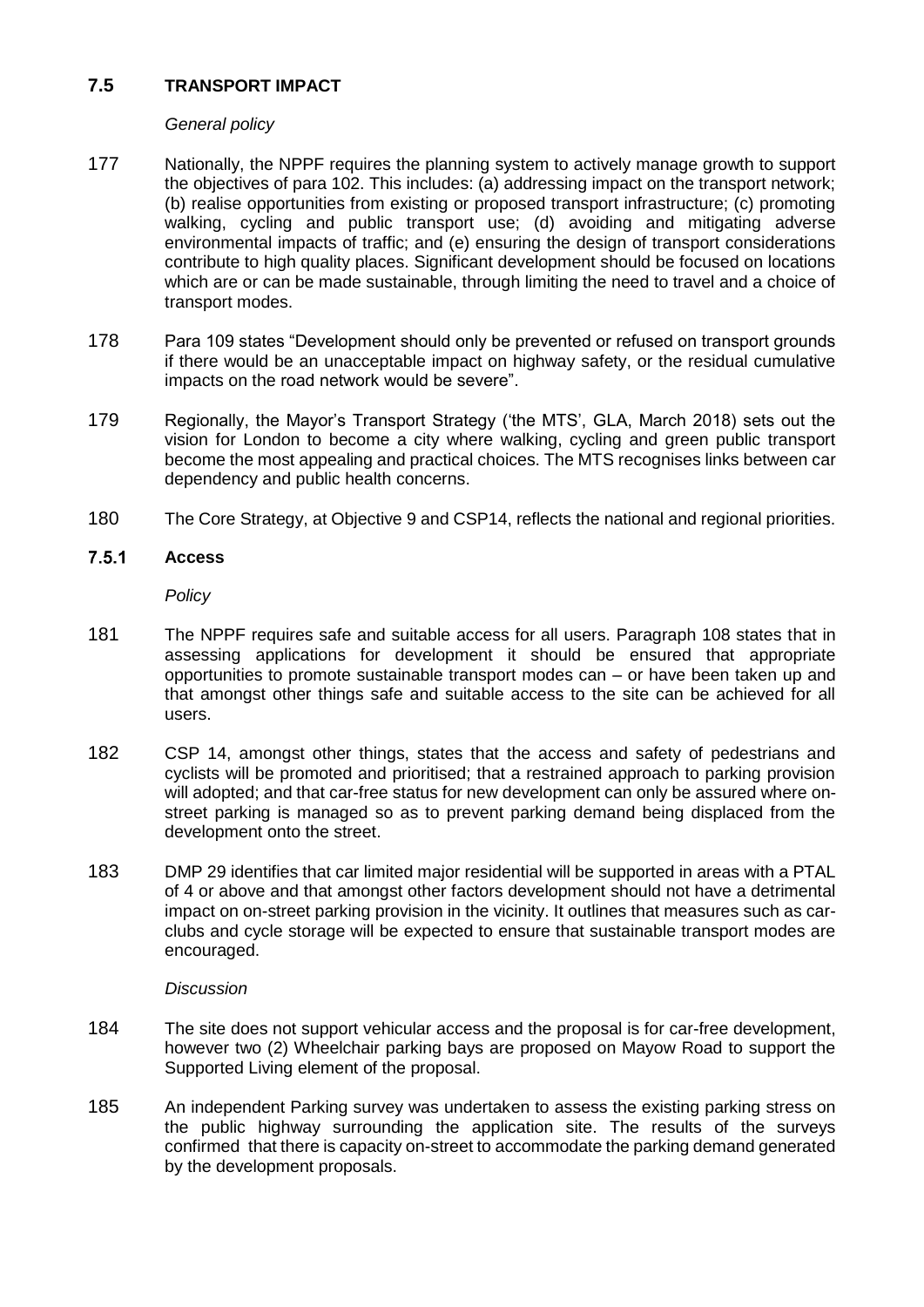186 Highways Officers have been involved throughout pre-application stage and raise no objection to the proposal subjection to Conditions to secure section 278 Highways works, a Delivery and Servicing Plan, Cycle Parking details, Travel Plan and Construction Management Plan.

#### $7.5.2$ **Servicing and refuse**

*Policy*

- 187 The NPPF states development should allow for the efficient delivery of goods and access by service and emergency vehicles.
- 188 LPP 6.13 requires schemes to provide for the needs of businesses and residents for delivery and servicing and LPP 6.14 states that development proposals should promote the uptake of Delivery and Service Plans.
- 189 Storage facilities for waste and recycling containers should meet at least BS5906:2005 Code of Practice for waste management in Buildings in accordance with London Plan Housing Supplementary Planning Guidance (2016) standard 23.

### *Discussion*

- 190 Separate refuse is proposed for the Temporary Accommodation and Supported Living elements, both are provided at Ground Floor. Internal refuse storage is provided which is accessed via lockable doors that address Mayow Road with a pull length of 10m to collection point for the Temporary Accommodation and 7.5m for the Supported Living element. Facilities maintenance personnel will manage the pull to kerb for collection. Refuse has been provided in accordance with Part H or Building Regulations.
- 191 The refuse would be collected from Mayow Road in accordance with the current arrangement.
- 192 A Delivery and Servicing Plan would be conditioned to secure the details of all future deliveries and services.

#### $7.5.3$ **Transport modes**

## *Walking, Cycling and Public Transport*

*Policy*

- 193 Paragraph 110 of the NPPF states that development should give priority first to pedestrian and cycle movements, both within the scheme and with neighbouring area.
- 194 Development should create places that are safe, secure and attractive, minimising the scope for conflicts between pedestrians, cyclists and vehicles
- 195 LPP 6.9 sets out to bring a significant increase in cycling to at least 5% of modal share by 2026, supported by the implementation of Cycle Superhighways and the central London cycle hire scheme and provision of facilities for cyclists including secure cycle parking and on-site changing and shower facilities for cyclists.
- 196 The London Plan Housing SPG Standard 20, London Plan Policy 6.9 and DM Policy 29 state that all developments should provide dedicated storage space for cycles at the following level:
	- 1 per studio and one bed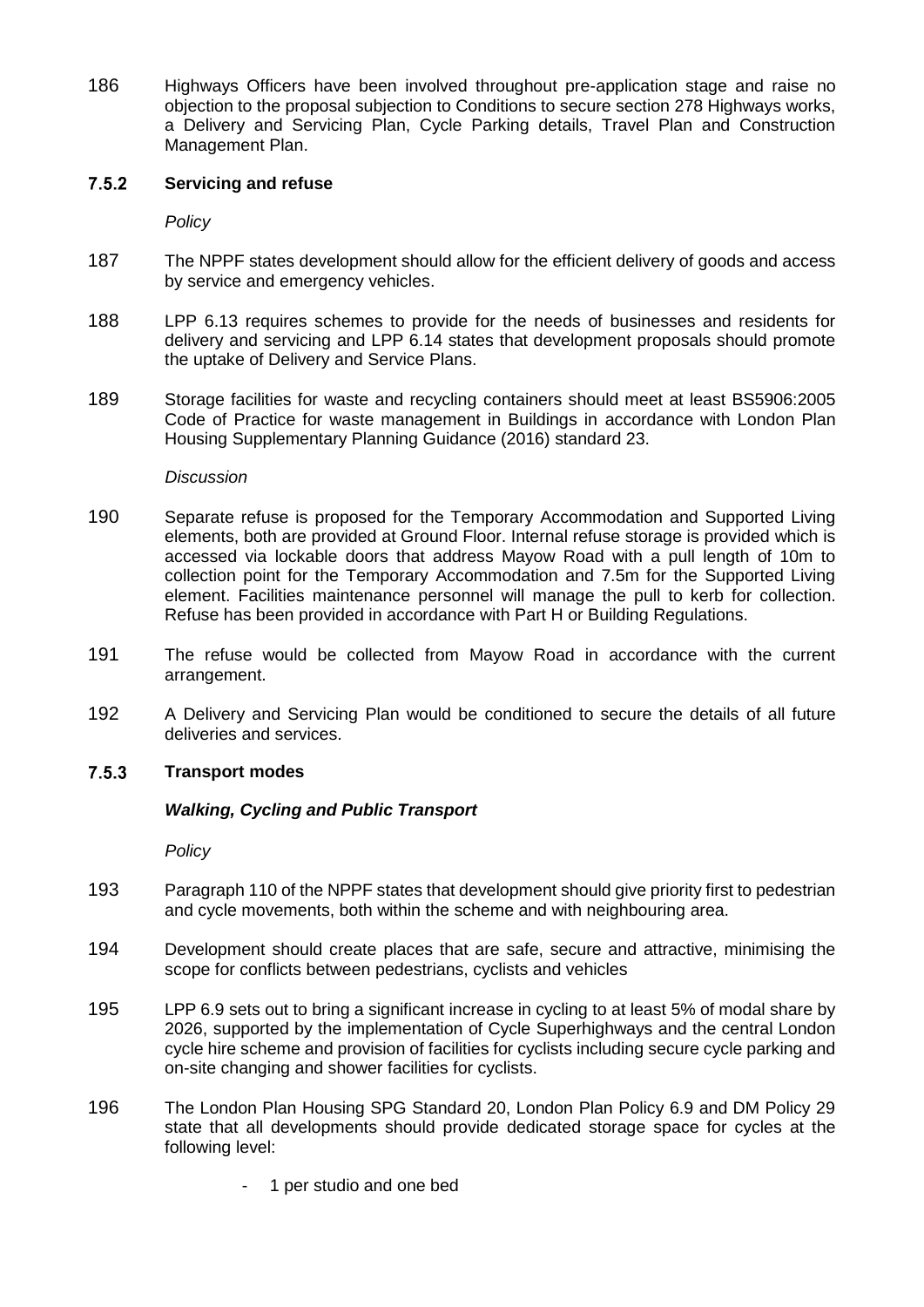2 per all other dwellings

In addition, one short stay cycle parking space should be provided for every 40 units.

### *Discussion*

- 197 A total of fifty-six (56) cycle spaces are proposed for the Temporary Accommodation element and Supported Living staff, which would be provided at ground floor accessed externally from the cycle store in the north-west corner of the building via a metal bicycle ramp to aid access.
- 198 The number of cycle spaces is in accordance with the London Plan by providing fifty-two (52) spaces for the Temporary Accommodation element and four (4) for Supported Living staff and as such is considered acceptable.
- 199 The site is located within an area with low accessibility to public transport, with a PTAL of 1b, however in reality is well serviced by public transport and within 100m of the site the PTAL increases to 3.

## *Private cars (include disabled and electric charging points)*

*Policy*

- 200 LPP 6.13 seeks to ensure a balance is struck to prevent excessive car parking provision that can undermine cycling, walking and public transport use and through the use of wellconsidered travel, plans aim to reduce reliance on private means of transport. Table 6.2 Car parking standards in the London Plan states that all residential developments in areas of good public transport accessibility should aim for significantly less than one space per unit. It also requires that developments must provide for the needs of disabled users.
- 201 CSP 14 states that the Council will take a restrained approach to parking provision. DMP 29 requires wheelchair parking to be provided in accordance with best practice standards and London Plan Standard 18 requires designated wheelchair accessible dwellings to have a designated disabled car parking space.
- 202 DMP 29 states that development should be designed to enable charging of plug-in and other ultra-low emission vehicles in safe, accessible and convenient locations.

*Discussion*

- 203 The site does not support vehicular access and the proposal is for car-free development, however two (2) Wheelchair parking bays are proposed on Mayow Road to support the Supported Living element of the proposal.
- 204 The proposed bays would be unallocated and therefore would not be provided exclusively for the proposal, however would allow for ease of parking for the associated Supported Living element. Swept paths provided with the application and consultation with Councils Highways Officers identify the location is acceptable and would not give rise to car or pedestrian conflict.
- 205 The Transport Statement submitted with the application also identifies there is approximately 45% parking capacity on the surrounding street network.
- 206 Highways Officers have been involved throughout pre-application stage and raise no objection to the proposal subjection to Conditions to secure section 278 Highways works, a Delivery and Servicing Plan, Cycle Parking details, Travel Plan and Construction Management Plan.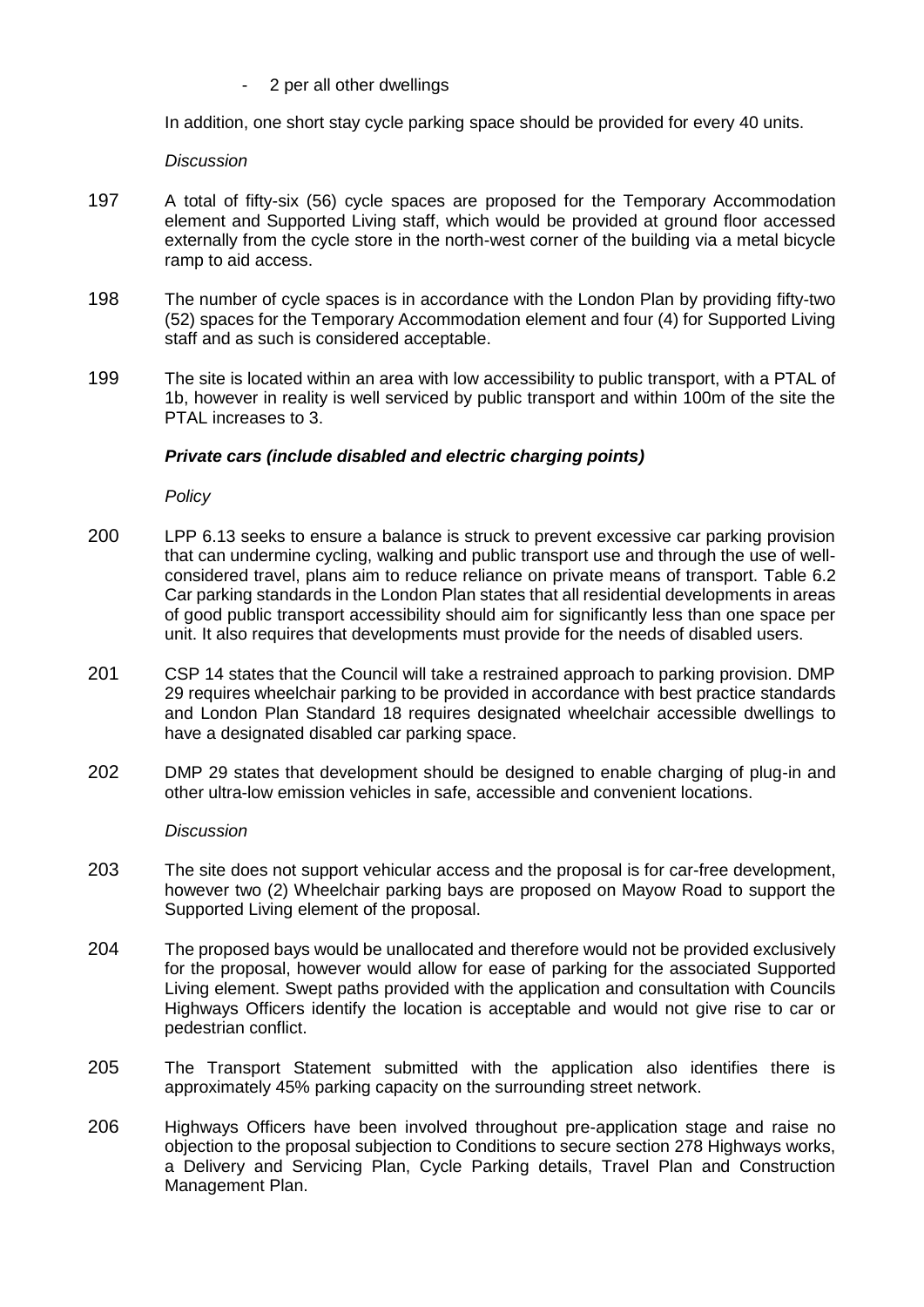# **Transport impact conclusion**

207 Subject to the proposed Conditions, the development proposal would not result in harm to the local highway network or pedestrian or highway safety.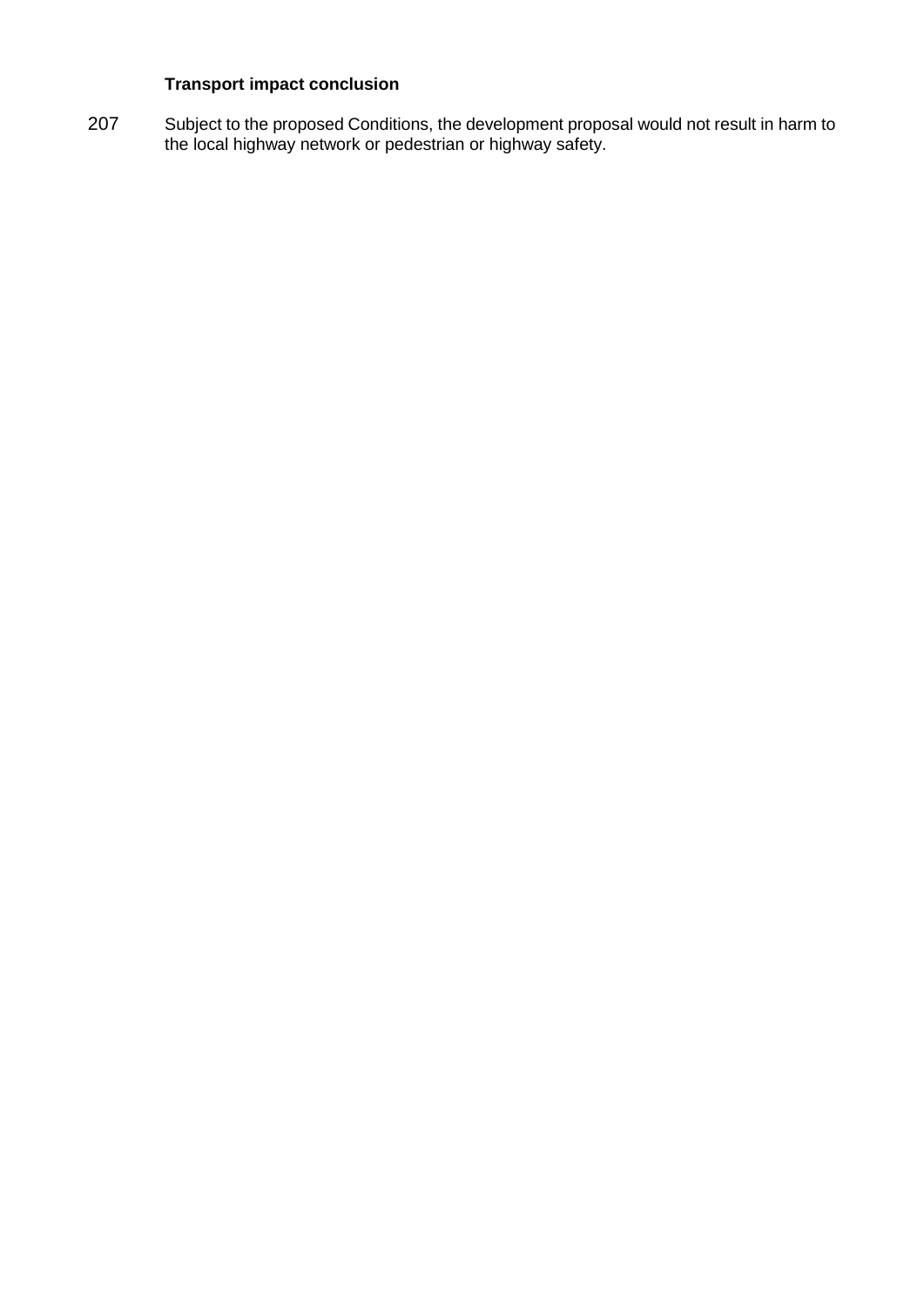## **7.6 IMPACT ON ADJOINING PROPERTIES**

*General Policy*

- 208 NPPF para 127 sets an expectation that new development will be designed to create places that amongst other things have a 'high standard' of amenity for existing and future users. At paragraph 180 it states decisions should ensure that new development is appropriate for its location taking into account the likely effects (including cumulative effects) of pollution on health and living conditions.
- 209 This is reflected in relevant policies of the London Plan (LP7.6), the Core Strategy (CP15), the Local Plan (DMP32) and associated guidance (Housing SPD 2017, GLA).
- 210 DMP 32(1)(b) expects new developments to provide a 'satisfactory level' of privacy, outlook and natural lighting for its neighbours.
- 211 Further guidance is given in Housing SPD 2017, GLA.

#### $7.6.1$ **Enclosure, Outlook and Privacy**

*Policy*

- 212 Overbearing impact arising from the scale and position of blocks is subject to local context. Outlook is quoted as a distance between habitable rooms and boundaries.
- 213 Privacy standards are distances between directly facing existing and new habitable windows and from shared boundaries where overlooking of amenity space might arise.
- 214 LPP 3.5 focuses on standards in new development, with the Mayor of London's Housing SPG noting that former commonly used minimum separation distances between habitable rooms of 18 – 21 metres may be useful guides, but advocates a more flexible approach to managing privacy.

## *Discussion*

- 215 The closest relationship with the proposed building to existing buildings would be the 10.3m separation from existing tower block (Heathwood Point), which would address a proposed flank elevation. Windows have been carefully positioned to ensure an appropriate separation distance. Given the proposal adjoins Mayow Park to the west, small greenspace to the north and Mayow Road to the east, all other separation distances would exceed 21m.
- 216 DM Policy 32 also assesses whether the proposed accommodation would provide a good outlook and adequate privacy. The design proposes all dwellings to be at least single aspect with fourteen (14) dwellings achieving dual aspect, six (6) achieving triple aspect and the remaining twelve (12) achieving single aspect, seven (7) of which would achieve east facing single aspect. Private terraces and perimeter planting are proposed to the ground floor amenity spaces, which will help to increase privacy.

## *Summary*

217 The proposals therefore would provide a good level of privacy for the occupants and not result in a harmful impact on the occupants of any nearby dwellings. Officers consider the proposed impacts are policy compliant and would not be materially harmful to adjoining properties.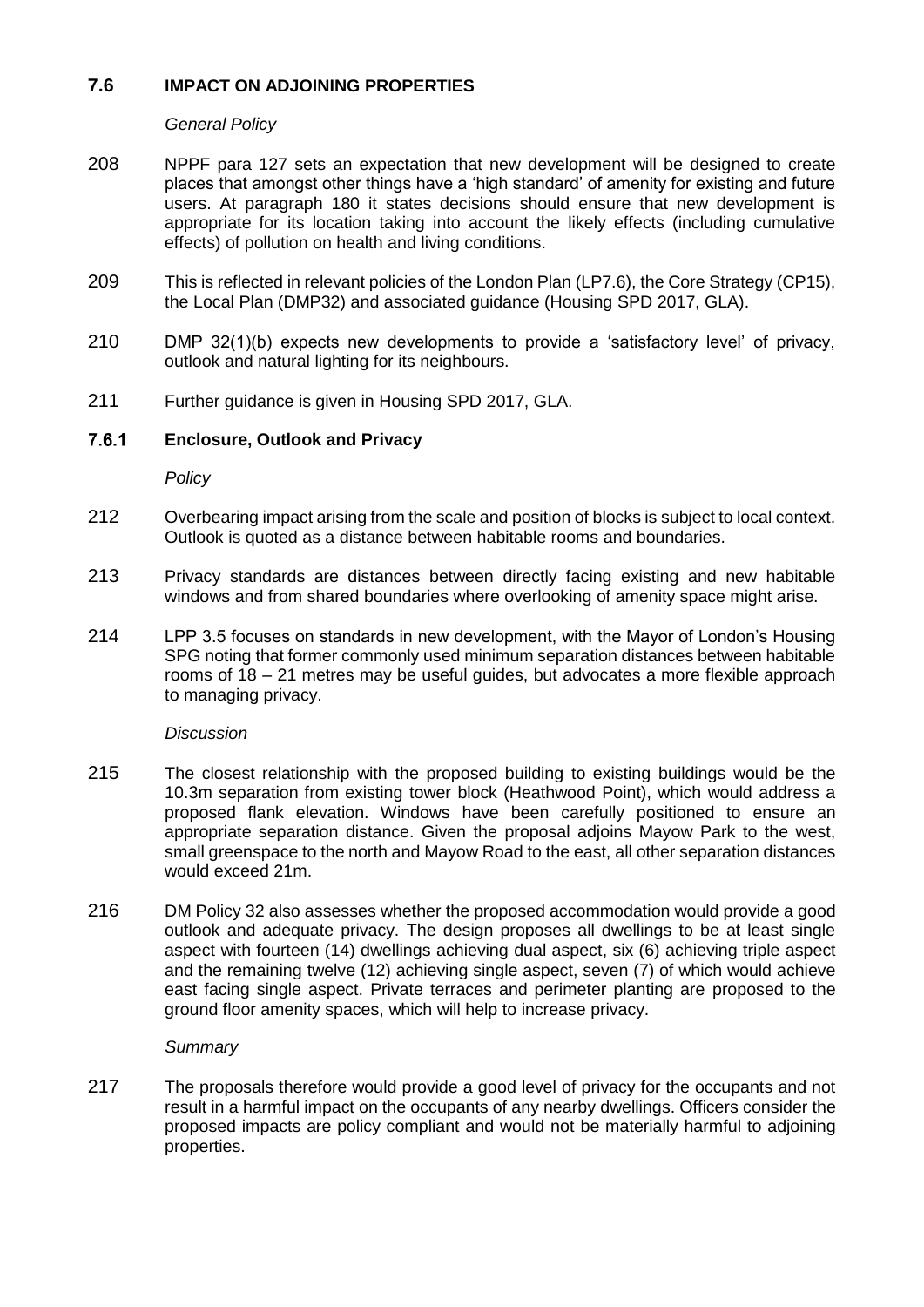#### $7.6.2$ **Daylight and Sunlight**

*Policy*

- 218 Paragraph 127 of the NPPF states that development should create places that are safe, inclusive and accessible and which promote health and well-being, with a high standard of amenity for existing and future users.
- 219 DMP 32 states that new development must be neighbourly, provide a satisfactory level of outlook and natural light for both its future residents and its neighbours. DMP 32(2) also states that new-build housing development, including the housing element of new build housing will need to respond positively to the site specific constraints and opportunities as well as to the existing and emerging context for the site and surrounding area.
- 220 Daylight and sunlight is generally measured against the Building Research Establishment (BRE) standards however this is not formal planning guidance and should be applied flexibly according to context.
- 221 The NPPF does not express particular standards for daylight and sunlight. Para 123 (c) states that, where these is an existing or anticipated shortage of land for meeting identified housing need, LPAs should take a flexible approach to policies or guidance relating to daylight and sunlight when considering applications for housing, where they would otherwise inhibit making efficient use of a site.
- 222 Standard 32 of the Housing SPG details that "All homes should provide for direct sunlight to enter at least one habitable room for part of the day." The Housing SPG further states that where direct sunlight cannot be achieved in line with Standard 32, developers should demonstrate how the daylight standards proposed within a scheme and individual units will achieve good amenity for residents.
- 223 The GLA states that 'An appropriate degree of flexibility needs to be applied when using BRE guidelines to assess the daylight and sunlight impacts of new development on surrounding properties, as well as within new developments themselves. Guidelines should be applied sensitively to higher density development, especially in opportunity areas, town centres, large sites and accessible locations, where BRE advice suggests considering the use of alternative targets. This should take into account local circumstances; the need to optimise housing capacity; and scope for the character and form of an area to change over time.' (GLA, 2017, Housing SPG, para 1.3.45).
- 224 Alternatives may include 'drawing on broadly comparable residential typologies within the area and of a similar nature across London.' (ibid, para 1.3.46).
- 225 It is therefore clear that the BRE standards set out below are not a mandatory planning threshold.
- 226 Daylight is defined as being the volume of natural light that enters a building to provide illumination of internal accommodation between sun rise and sunset. This can be known as ambient light. Sunlight refers to direct sunshine.

# *Daylight guidance*

- 227 The three methods for calculating daylight are as follows: (i) Vertical Sky Component (VSC); (ii) Average Daylight Factor (ADF); and (iii) No Sky Line (NSL).
- 228 The VSC is the amount of skylight received at the centre of a window from an overcast sky. The ADF assesses the distribution of daylight within a room. Whereas VSC assessments are influenced by the size of obstruction, the ADF is more influenced factors including the size of the window relative to the room area and the transmittance of the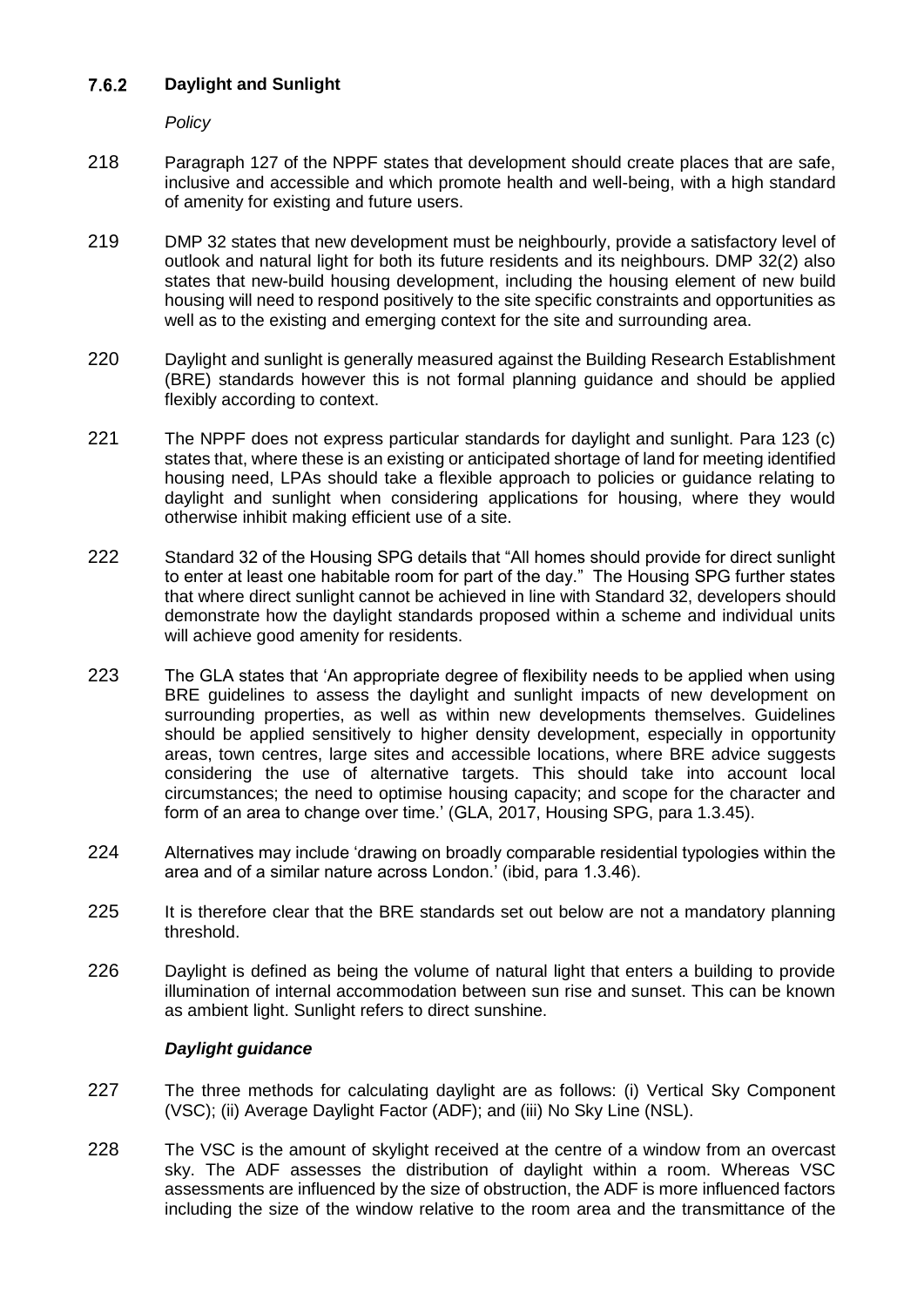glazing, with the size of the proposed obstruction being a smaller influence. NSL is a further measure of daylight distribution within a room. This divides those areas that can see direct daylight from those which cannot and helps to indicate how good the distribution of daylight is in a room.

- 229 In terms of material impacts, the maximum VSC for a completely unobstructed vertical window is 39.6%. If the VSC falls below 27% and would be less than 0.8 times the former value, occupants of the existing building would notice the reduction in the amount of skylight. The acceptable minimum ADF target value depends on the room use: 1% for a bedroom, 1.5% for a living room and 2% for a family kitchen. If the NSL would be less than 0.8 times its former value, this would also be noticeable.
- 230 While any reduction of more than 20% would be noticeable, the significance and therefore the potential harm of the loss of daylight is incremental.
- 231 It is important to consider also the context and character of a site when relating the degree of significance to the degree of harm.

### *Sunlight guidance*

232 Sunlight is measured as follows: (i) Annual Probable Sunlight Hours (APSH); and (ii) Area of Permanent Shadow (APS)

#### *Discussion*

233 The application is accompanied by a Daylight & Sunlight Study (Prepared by Calford Seaden), dated August 2019. This sets out daylight and sunlight impact on adjoining properties.

#### *Daylight*

- 234 The daylight received from the neighbouring properties is summarised as being BRE compliant, aside from four (4) neighbouring window in Heathwood Point, which serve kitchens and a living room. Only one (1) window (kitchen) would receive a noticeable reduction. It should however be noted that the VSC received (25.1%) would only be marginally below the VSC guidance of 27%, which is considered to be appropriate in an urban location. The remaining three (3) windows would notice a negligible reduction (0.77, 0.78 and 0.8 reduction) however these results are primarily owing to the existing inset balconies.
- 235 The daylight distribution was also assessed, which found that four (4) windows within Healthwood Point would notice a Daylight Distribution reduction, which service kitchens. The assessment found that one (1) window would experience a negligible reduction and three (3) would experience a noticeable reduction, however would retain between 56-75% daylight. This is considered to be an acceptable outcome in an urban context.

#### *Sunlight*

236 The report confirms that with regard to sunlight, most windows in Heathwood Point would meet or exceed BRE guidance. Five (5) windows within Heathwood Point would receive a reduction in Annual Probable Sunlight Hours, one (1) which would be negligible and four (4) which would be noticeable. The windows which would receive the most impact would service kitchen windows and it is considered in their existing scenario they receive an unusually high amount of sunlight for an urban context. It is considered that the results are also owing to the existing inset balconies.

#### *Summary*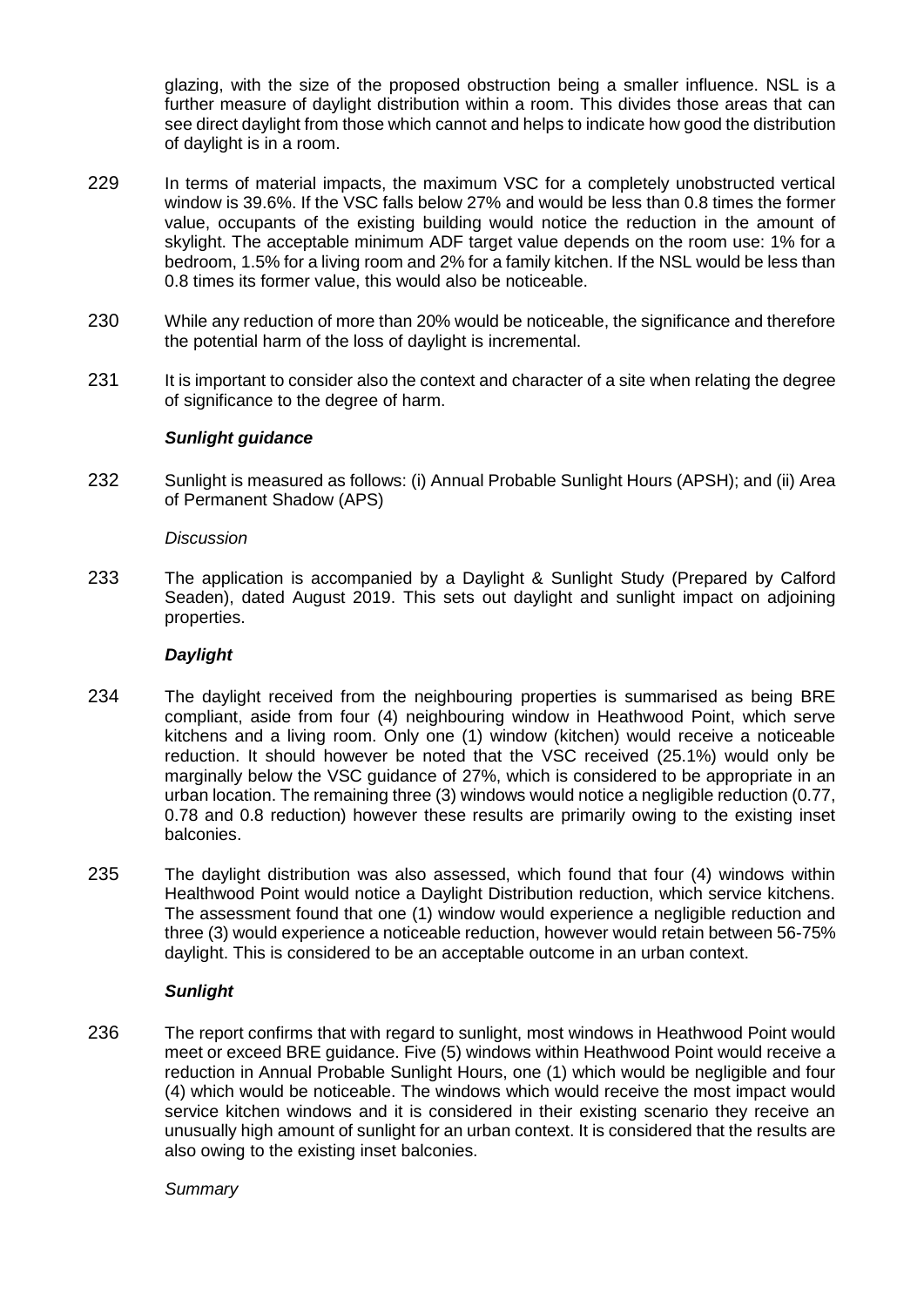237 The proposed development therefore is considered to comply with DM Policy 32 and paragraph 127 of the NPPF.

#### $7.6.3$ **Noise and estate disturbance**

*Policy*

- 238 The NPPF at para 170 states decisions should among other things prevent new and existing development from contributing to, being put at unacceptable risk from, or being adversely affected by, unacceptable levels of noise pollution. Development should help to improve local environmental conditions. Para 180 states decisions should mitigate and reduce to a minimum potential adverse impacts resulting from noise from new development and avoid noise giving rise to significant adverse impacts on health and the quality of life.
- 239 The NPPG states LPAs should consider noise when new developments may create additional noise.
- 240 The objectives of the NPPF and NPPG are reflected in LPP 7.15, Draft LPP D1,D12 and D13, CS Objective 5 and DMP 26.

*Discussion*

241 Officers consider that subject to a Construction Logistics Management Plan being conditioned, the noise and estate disturbance will not be unreasonable.

#### 7.6.4 **Impact on neighbours conclusion**

242 Officers consider that proposed development would result in an acceptable impact on the neighbouring amenity of surrounding properties.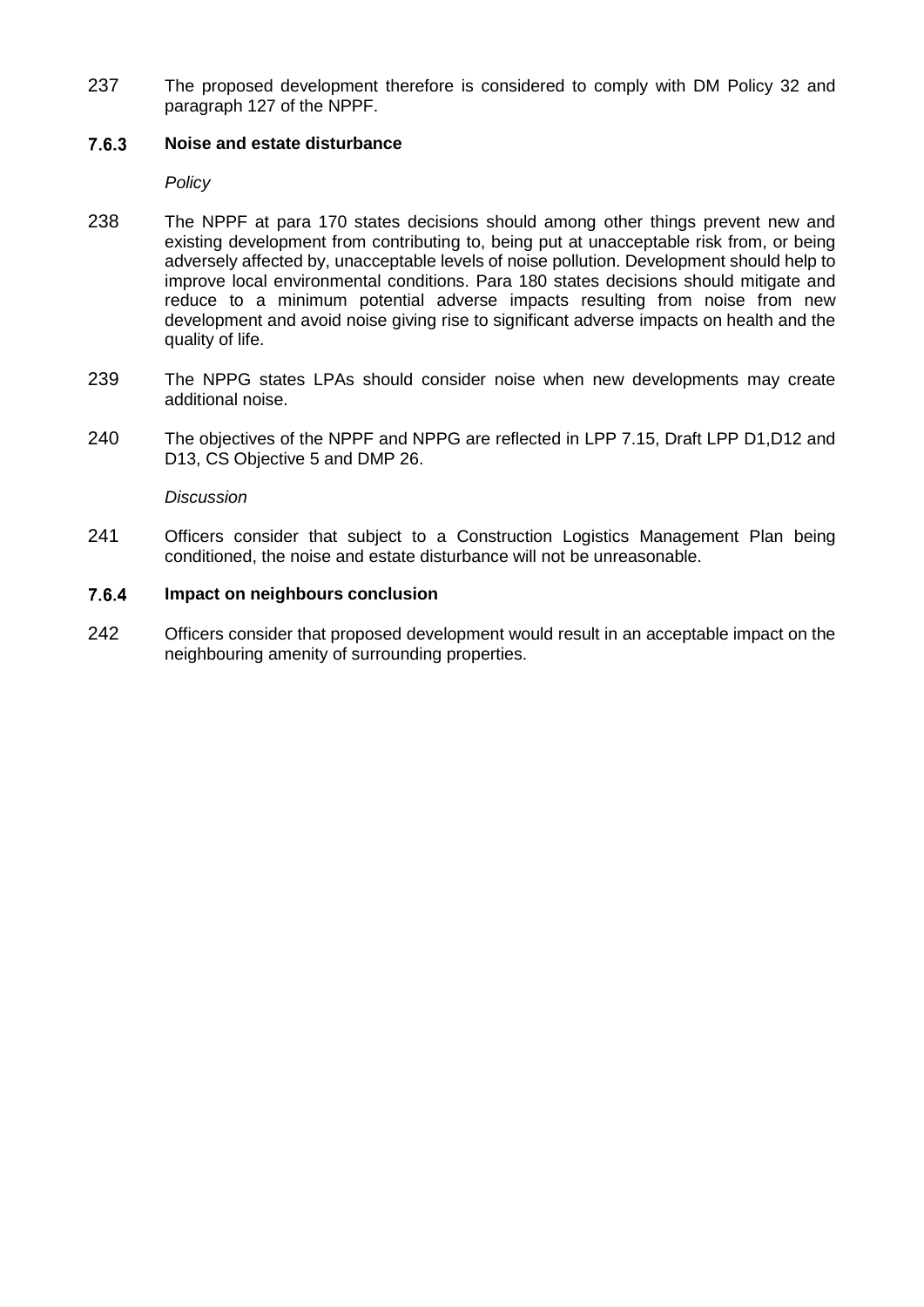# **7.7 SUSTAINABLE DEVELOPMENT**

*General Policy*

- 243 NPPF para 148 sets an expectation that planning will support transition to a low carbon future.
- 244 This is reflected in relevant policies of the London Plan and the Local Plan.

#### $7.7.1$ **Energy and carbon emissions reduction**

*Policy*

- 245 LPP 5.1 seeks an overall reduction in carbon dioxide (CO2) emissions whilst LPP 5.2 (Minimising Carbon Dioxide Emissions) states that major development proposals should make the fullest contribution to minimising CO2 in accordance with the following hierarchy: (1) be lean: use less energy; (2) be clean: supply energy efficiently; and (3) be green: use renewable energy.
- 246 In addition, LPP 5.2 sets targets for CO2 reduction in buildings, expressed as minimum improvements over the Target Emission Rate (TER) outlined in national building regulations. The target for residential buildings is zero carbon from 2016 and non-domestic buildings from 2019, prior to which the target is as per building regulations (35%). LPP 5.3 advocates the need for sustainable development.
- 247 LPP 5.7 presumes that all major development proposals will seek to reduce CO2 by at least 20 per cent through the use of on-site renewable energy generation wherever feasible.
- 248 Further guidance is given in The Mayor's Sustainable Design and Construction SPG (April 2014), which sets out targets and provides guidance as to how to achieve those targets as efficiently as possible.

*Discussion*

249 The application is accompanied by an Energy Strategy (Prepared by MLM Consulting Engineers), dated 13 August 2019. This sets out the measures to be taken to reduce carbon emissions in compliance with the energy hierarchy.

# *Carbon reduction*

- 250 The accompanying Energy Statement identifies that through the incorporation of improved U-values of thermal elements and controlled fittings, careful design and construction to achieve an air tight building, incorporation of accredited construction details, low energy lighting (LED) where viable and an efficient communal gas boiler, the development achieves on site CO2 reduction of 40.98%.
- 251 Given that the site does not achieve zero carbon, a financial carbon offset of £45,725.45 would be secured.

#### $7.7.2$ **Overheating**

*Policy*

252 LP5.9 states that proposals should reduce potential overheating beyond Part L 2013 of the Building Regulations reduce and reliance on air conditioning systems and demonstrate this in accordance with the Mayor's cooling hierarchy.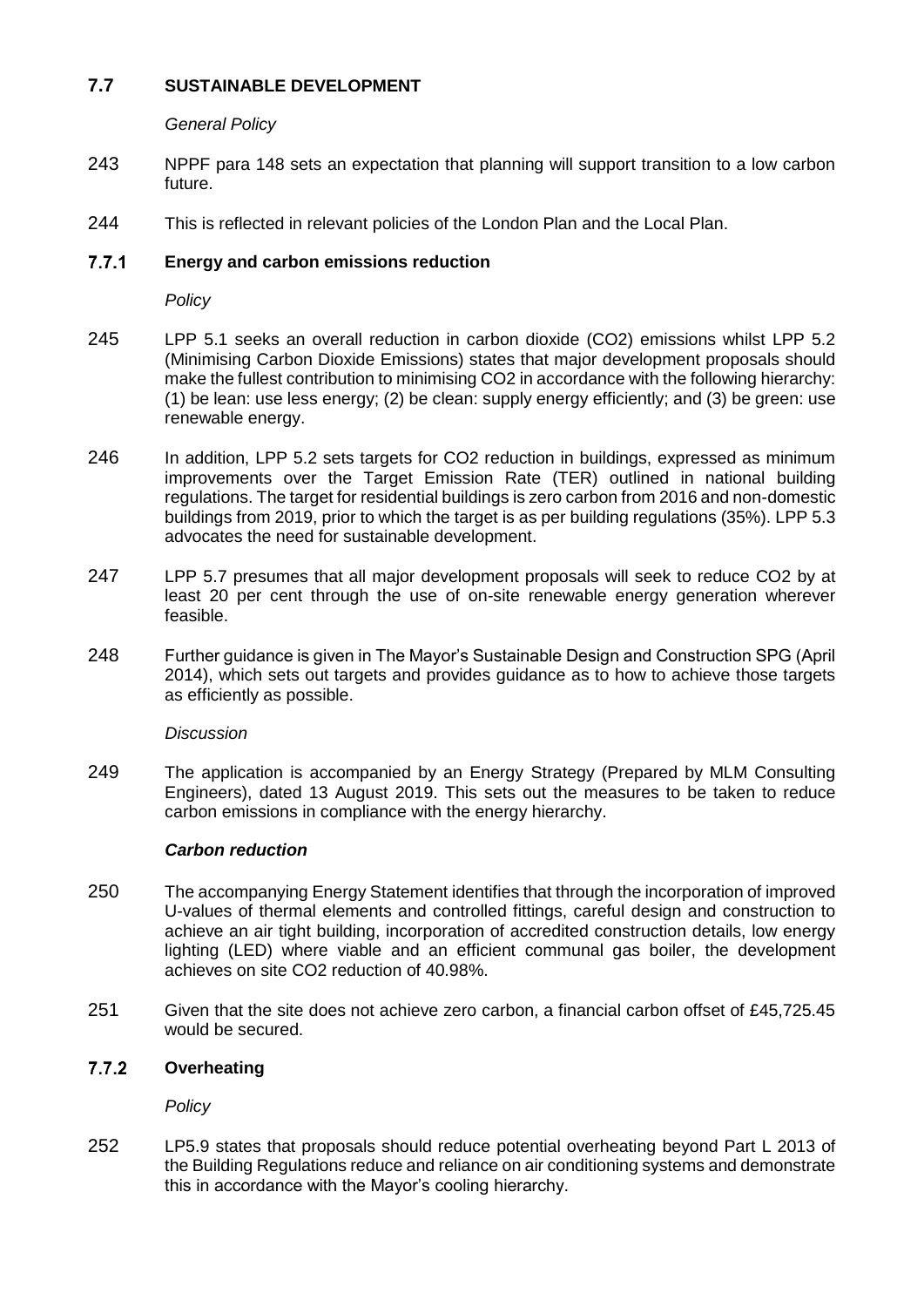- 253 DMP 22 reflects regional policy.
- 254 Further guidance is given in the Sustainable Design and Construction SPG (GLA) and Chapter 5 of the London Climate Change Adaptation Strategy.

### *Discussion*

- 255 Sustainability Officers supported the fabric, levels of thermal insulation for the walls, floor and roof elements and the targeted air tightness achieved.
- 256 They requested further detail relating to SAP calculations, building performance, glazing, heating controls, overheating and ventilation strategy, which has been provided and considered to be acceptable.
- 257 An appropriately worded pre-commencement Condition would be attached to the permission to address outstanding points relating to the communal heating system network and Heat Interface Unit (HIU).

### *Living roofs*

258 The proposal includes  $544m^2$  of living roof above the  $5<sup>th</sup>$  and  $6<sup>th</sup>$  floor, to be laid under the proposed PV panels. The Council's Ecology Officer is supportive of the proposal and has requested the details and size be secured by Condition.

#### $7.7.3$ **Flood Risk and Sustainable Urban Drainage**

*Policy*

- 259 LPP 5.12 requires the mitigation of flooding, or in the case of managed flooding, the stability of buildings, the protection of essential utilities and the quick recovery from flooding. LPP 7.13 expects development to contribute to safety, security and resilience to emergency, including flooding.
- 260 CSP 10 requires developments to result in a positive reduction in flooding to the Borough.
- 261 Further guidance is given in the London Plan's Sustainable Design and Construction Supplementary Planning Guidance.
- 262 The NPPF at paragraph 165 expects major development to incorporate sustainable urban drainage systems (SUDS) unless there is clear evidence it is inappropriate.
- 263 LPP 5.13 requires SUDS unless there are practical reasons for not doing so. In addition, development should aim to achieve greenfield run-off rates and ensure surface water is managed in accordance with the policy's drainage hierarchy. The supporting text to the policy recognises the contribution 'green' roofs can make to SUDS. The hierarchy within LPP 5 establishes that development proposals should include 'green' roofs and that Boroughs may wish to develop their own green roof policies. To this end, CSP 7 specifies a preference for Living Roofs (which includes bio-diverse roofs) which in effect, comprise deeper substrates and a more diverse range of planting than plug-planted sedum roofs, providing greater opportunity for bio-diversity.
- 264 Further guidance is given in the London Plan's Sustainable Design and Construction Supplementary Planning Guidance and the Non-Statutory Technical Standards for Sustainable Drainage Systems.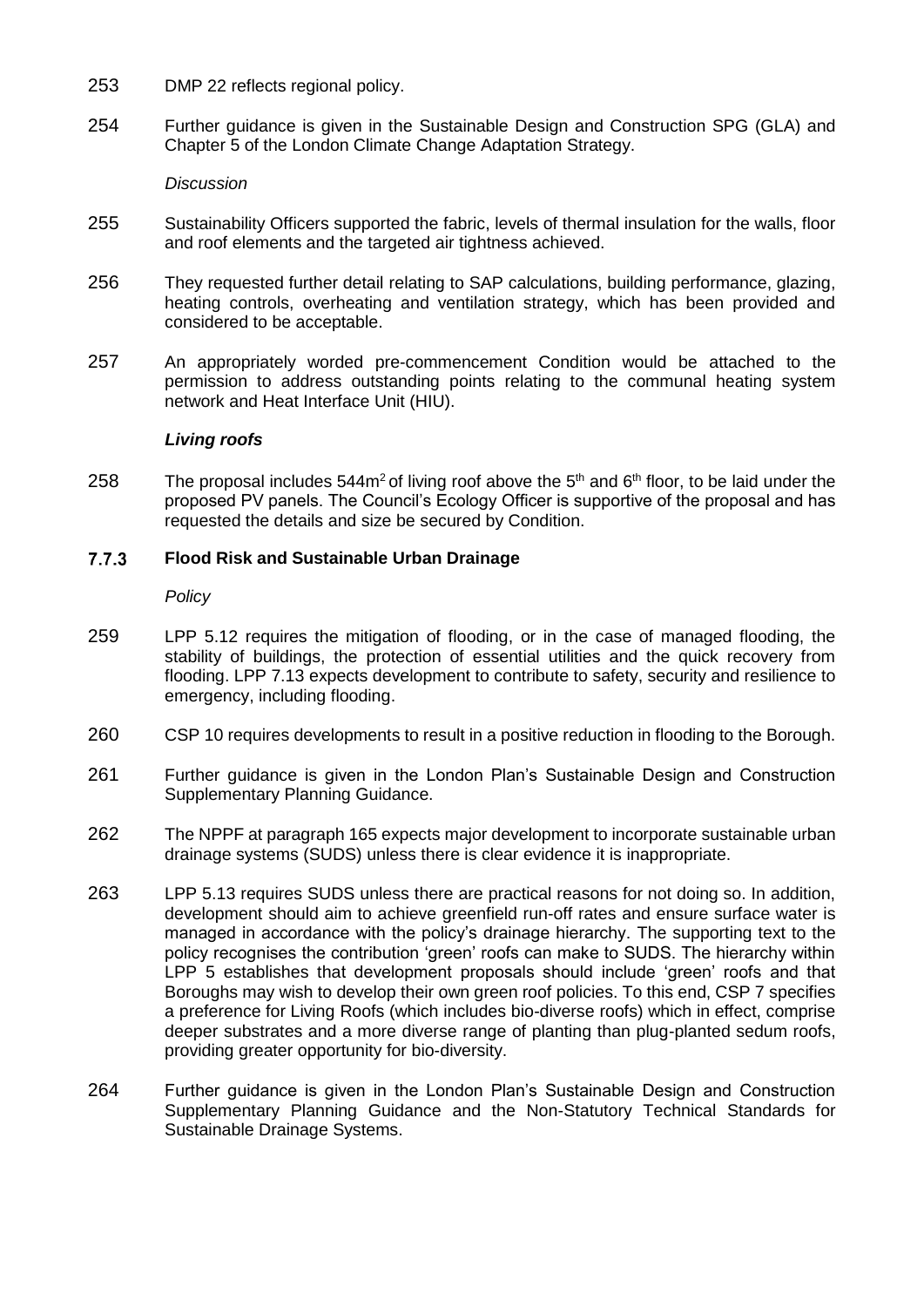#### *Discussion*

- 265 The site is located within Flood Zone 1, which indicates a low probability of fluvial or tidal flooding. The site overall is considered to present a low to moderate risk of flooding, which would be reduced with the incorporation of SuDS measures.
- 266 Sustainability Officers requested additional information relating to the proposed drainage hierarchy, runoff detail, drainage hierarchy, agreed point of discharge and rates, attenuation storage, SuDS modelling and a site-specific Maintenance Plan.
- 267 An appropriately worded pre-commencement Condition would be attached to the permission to address these points.
- 268 Overall, there is considered to be no significant flood risk associated with the proposed development in place.

#### $7.7.4$ **Sustainable Infrastructure conclusion**

269 The proposed development has a low risk of flooding and contributes to sustainable development, providing an improvement beyond the present performance of the site and therefore future and existing occupiers would not be exposed to unacceptable risk associated with flooding.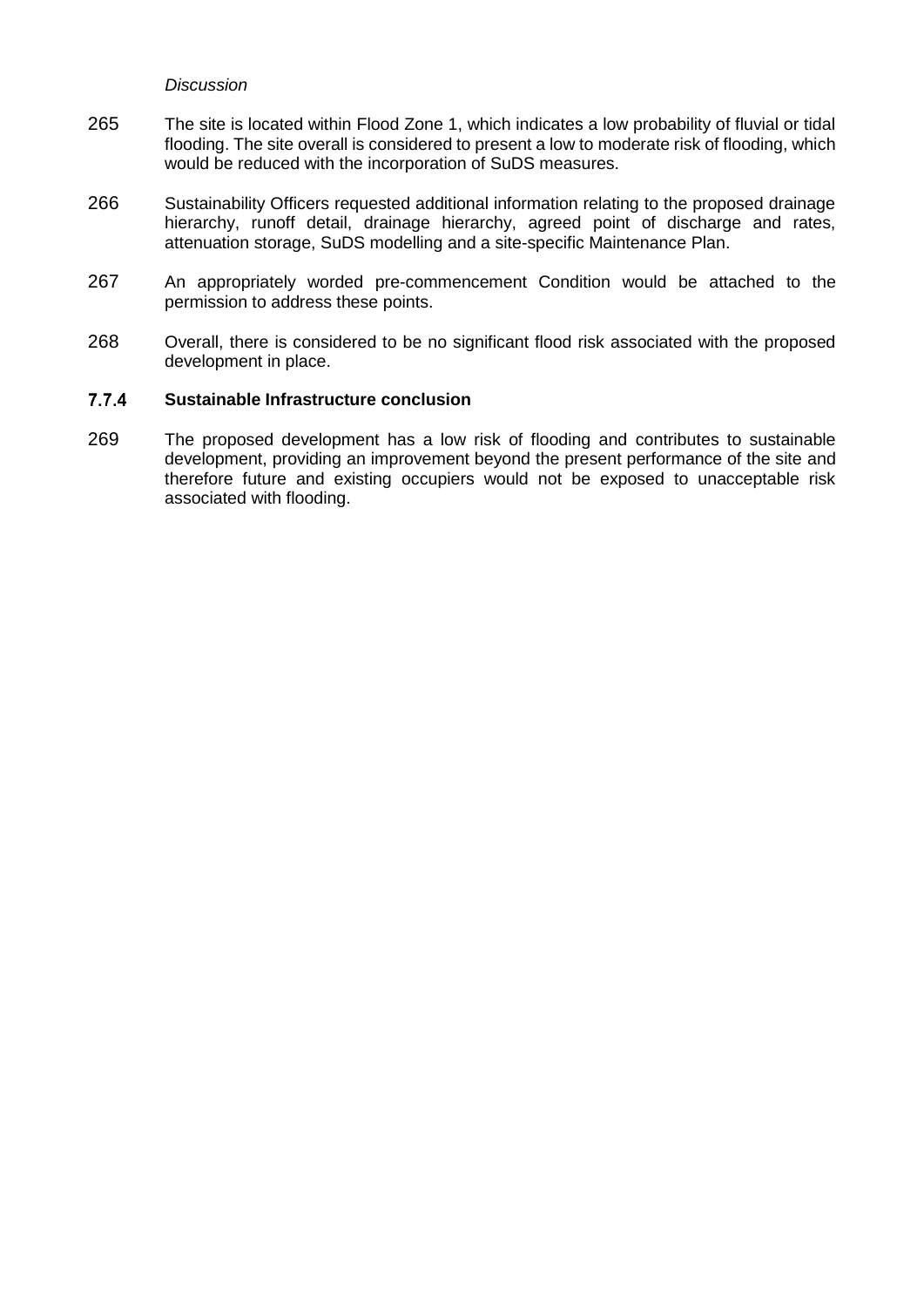## **7.8 NATURAL ENVIRONMENT**

*General Policy*

- 270 Contributing to conserving and enhancing the natural environment and reducing pollution is a core principle for planning.
- 271 The NPPF and NPPG promote the conservation and enhancement of the natural environment (chapter 15) and set out several principles to support those objectives.
- 272 The NPPF at paragraph 180 states decisions should ensure that new development is appropriate for its location taking into account the likely effects (including cumulative effects) of pollution on health, living conditions and the natural environment, as well as the sensitivity of the site or wider area to impacts that could arise from the development.
- 273 LPP 2.18 sets out the Mayor of London's vision for Green Infrastructure as a multifunctional network that brings a wide range of benefits including among other things biodiversity, adapting to climate change, water management and individual and community health and well-being.

#### $7.8.1$ **Ecology and biodiversity**

*Policy*

- 274 Section 40 of the Natural Environment and Rural Communities Act 2006 places a duty on all public authorities in England and Wales to have regard to the purpose of conserving biodiversity.
- 275 The NPPF at paragraph 170 states decisions should minimise impacts on and provide net gains for biodiversity, including by establishing coherent ecological networks that are more resilient to current and future pressures. At paragraph 175, the principles which LPAs should apply when determining applications in respect of biodiversity is set out.
- 276 LPP 7.19 seeks wherever possible to ensure that development makes a positive contribution to the protection, enhancement, creation and management of biodiversity.
- 277 CSP 12 recognises the importance of the natural environment and environmental assets and requires the conservation and enhancement of these assets.

## *Discussion*

- 278 A Preliminary Ecological Appraisal Preliminary Bat Roost Assessment (Prepared by CGO Ecology Ltd), dated March 2019 was submitted with the application. The survey was conducted in February 2019, which is considered to be seasonally appropriate. The existing warehouse and existing trees are considered to have bat roosting potential as well as the possible presence of hedgehog and common birds.
- 279 When surveyed, no evidence of roosting bats were found in the building and during nocturnal surveys, bat activity was recorded around the building but no bats were seen to emerge from or re-enter the building and therefore no further surveys are required.
- 280 Furthermore, the report recommends that new native planting of berry-rich and nectar-rich and shrubs to benefit invertebrates, birds and bats should be incorporated in the design and any tree and vegetation removal must take place between September to February to avoid bird-nesting season or be preceded by a nest-check giving the all-clear. These would be added as informatives.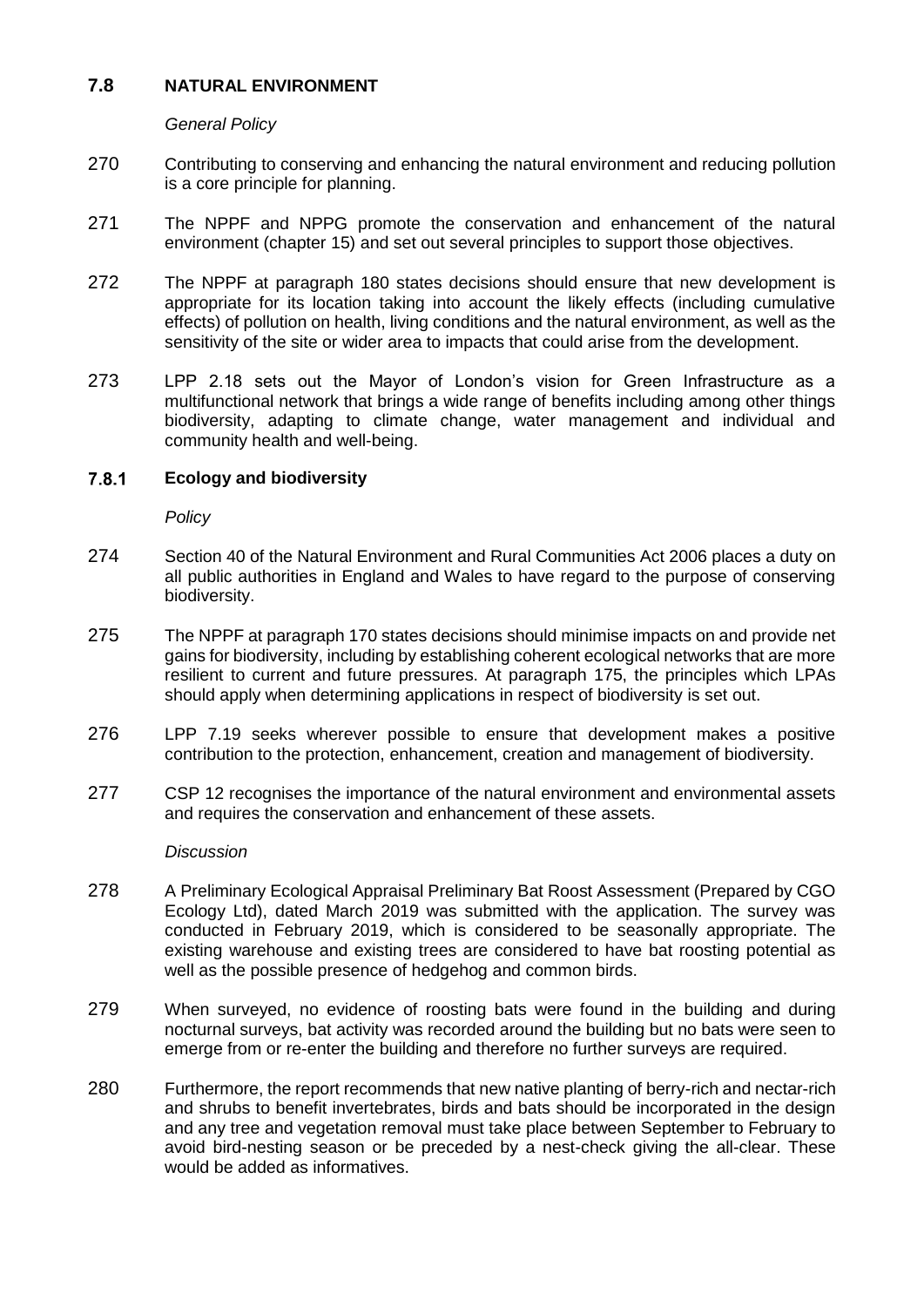- 281 Hedgehog searches should also be undertaken and conducted by an ecologist during site clearance, and hibernation houses provided as enhancement, which has also been added as an informative
- 282 Bat boxes should be incorporated in the design and have therefore be secured by Condition.
- 283 The proposal is acceptable in terms of ecology and biodiversity, subject to those conditions.

#### $7.8.2$ **Green spaces and trees**

*Policy*

- 284 Section 197 of the Town and Country Planning Act gives LPAs specific duties in respect of trees. This includes a duty to, wherever it is appropriate, that in granting planning permission for any future development adequate provision is made, by the imposition of conditions, for the preservation and planting of trees.
- 285 LPP 7.21 protects trees of value and replacements should follow the principle of 'right place, right tree'. New development should include additional trees wherever appropriate, particularly large-canopied species.
- 286 Core Strategy Policy 12 (Open Space and Environmental Assets) recognises the importance of trees and details the arboricultural considerations required during the planning process. It states that the Council's targets to conserve nature and green the public realm will be achieved by "protecting trees, including street trees, and preventing the loss of trees of amenity value, and replacing trees where loss does occur".
- 287 DM Policy 25 (Landscaping and Trees) states that Development schemes should not result in an unacceptable loss of trees, especially those that make a significant contribution to the character or appearance of an area, unless they are considered dangerous to the public by an approved Arboricultural Survey. Where trees are removed as part of new development, replacement planting will normally be required. New or replacement species should be selected to avoid the risk of decline or death arising from increases in non-native pests and diseases.

#### *Discussion*

- 288 The proposal requires the removal of four (4) trees, which will be replaced in addition to green living roof, new planting, Supported Living amenity space, hard and soft landscaping and tree-loss provision which cumulatively would present a net gain in green infrastructure.
- 289 The four (4) proposed trees to be removed include two (2) Category U trees (unsuitable for retention) and two (2) Category B trees.
- 290 Both of the Category B trees to be removed are Horse Chestnut species. One (T8) is a mature tree located very close to the building and has already been heavily pruned as it overhangs the existing warehouse. Ecology and tree officers are supportive of its removal. The other Category B tree for removal (T17) is a mature tree in the raised planter on the eastern boundary, which is required to be removed to facilitate the access ramp. Throughout the design process options were explored to avoid their removal however were not possible. While it is acknowledged that their loss is regrettable, on balance, is considered to be acceptable as its retention would have compromised the design of the building and allow for the provision of thirty-two (32), high quality, 100% affordable dwellings.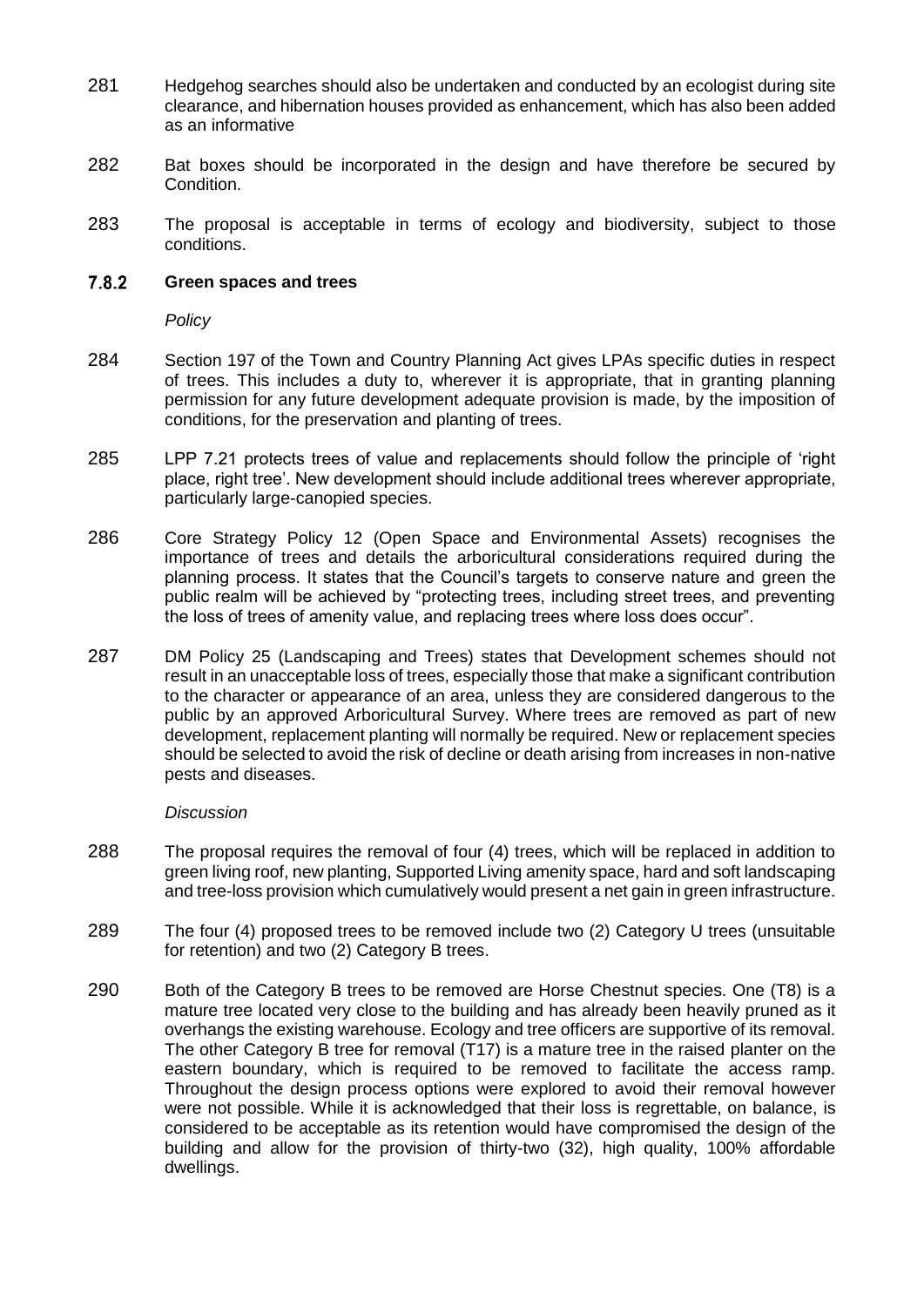- 291 There are no Category A (high quality) trees on site and none of the trees are covered by Tree Preservation Orders (TPOs).
- 292 Some construction works are proposed within root protection areas and therefore a Condition would be attached to ensure they are protected.

#### $7.8.3$ **Ground pollution**

*Policy*

- 293 The NPPF at paragraph 170 states decisions should among other things prevent new and existing development from contributing to, being put at unacceptable risk from, or being adversely affected by, unacceptable levels of soil pollution. Development should help to improve local environmental conditions.
- 294 The NPPF states decisions should contribute to and enhance the natural and local environment by remediating and mitigating contaminated land, where appropriate (para 170). Further, the NPPF at paragraph 178 and NPPG states decisions should ensure a site is suitable for its proposed use taking account of ground conditions and any risks arising from contamination.
- 295 The test is that after remediation, land should not be capable of being determined as "contaminated land" under Part 2A of the Environmental Protection Act 1990.
- 296 LPP 5.21 reflects national policy. DMP 28 further reflects national policy and seeks to ensure that future residents are protected from exposure to contaminants.
- 297 Further guidance is given in *Contaminated Land Statutory Guidance* (Defra, 2012)

*Discussion*

- 298 A condition requiring a land contamination report would need to be imposed to ascertain likely risks.
- 299 The recommended condition would align with the consultation responses received from Environmental Protection which have requested further information relating to land contamination.

#### 7.8.4 **Air pollution**

*Policy*

- 300 The NPPF at paragraph 170 states decisions should among other things prevent new and existing development from contributing to, being put at unacceptable risk from, or being adversely affected by, unacceptable levels of air pollution. Development should, wherever possible, help to improve local environmental conditions such as air quality.
- 301 Proposals should be designed and built to improve local air quality and reduce the extent to which the public are exposed to poor air quality.
- 302 LP7.14 states new development amongst other requirements must endeavour to maintain the best ambient air quality (air quality neutral) and not cause new exceedances of legal air quality standards. Draft LP SI1 echoes this.
- 303 Further guidance is given in the Mayor of London's Air Quality Strategy.
- 304 CSP 7 and DMP 23 echo this.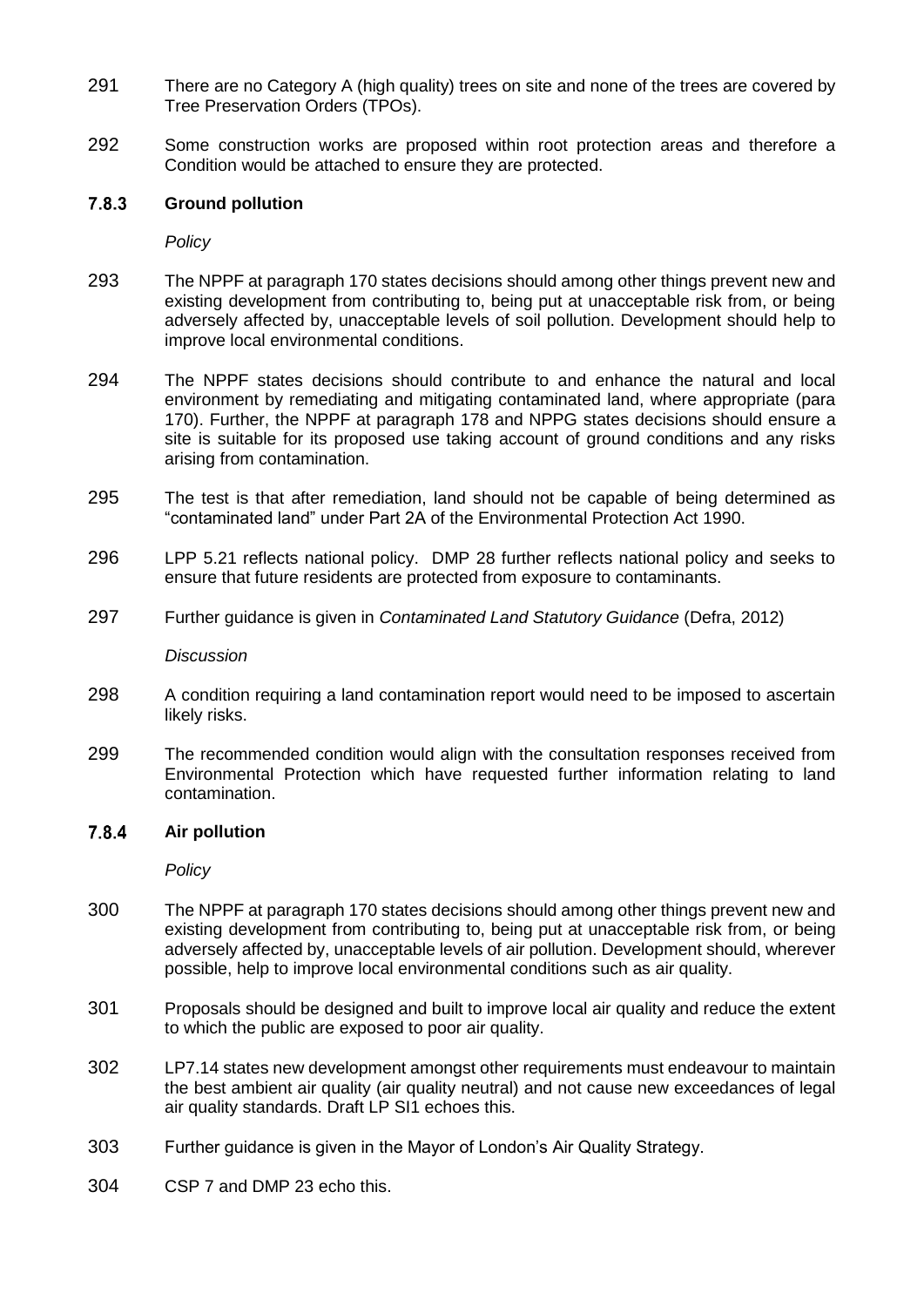### *Discussion*

305 The application is accompanied by an Air Quality Assessment (Prepared by MLM), dated August 2019. The assessment indicates that the air quality impacts during construction has a low risk of dust soiling and the pollutant concentrations will be within the relevant air quality objectives and concludes that based on the results of the assessment, it is not considered that the air quality would impact on the development.

#### $7.8.5$ **Natural Environment conclusion**

306 The development proposals are appropriate for the context of this urban area and a site which is characterised by its built urban form. The applicant has demonstrated that the proposals will safeguard both the natural environment and the health of surrounding residents and future residents of the proposed development.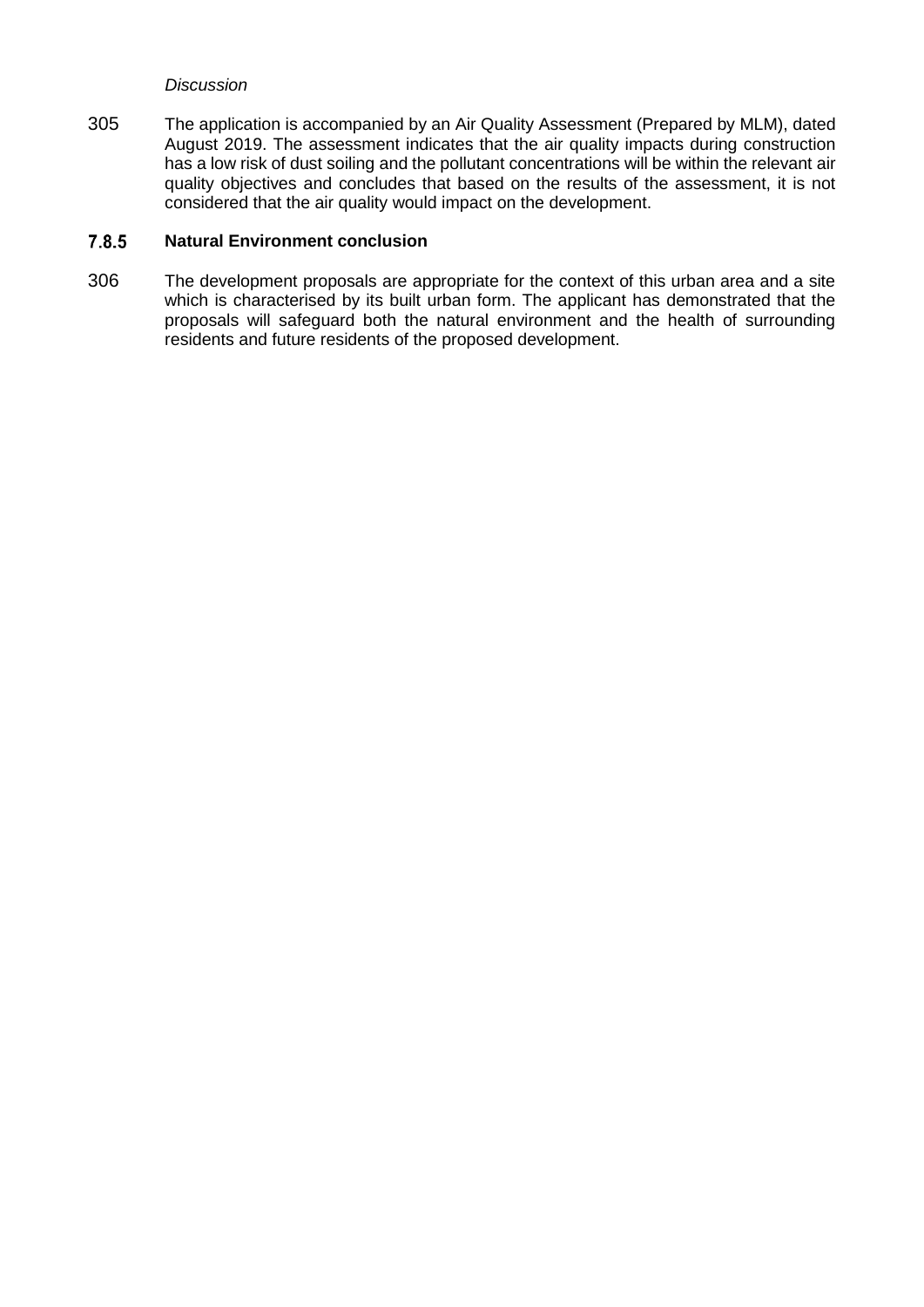## **8 LOCAL FINANCE CONSIDERATIONS**

- 307 Under Section 70(2) of the Town and Country Planning Act 1990 (as amended), a local finance consideration means:
	- a grant or other financial assistance that has been, or will or could be, provided to a relevant authority by a Minister of the Crown; or
	- sums that a relevant authority has received, or will or could receive, in payment of Community Infrastructure Levy (CIL).
- 308 The weight to be attached to a local finance consideration remains a matter for the decision maker.
- 309 The CIL is therefore a material consideration.
- 310 The proposed development is CIL liable and the applicant will claim social housing exemption.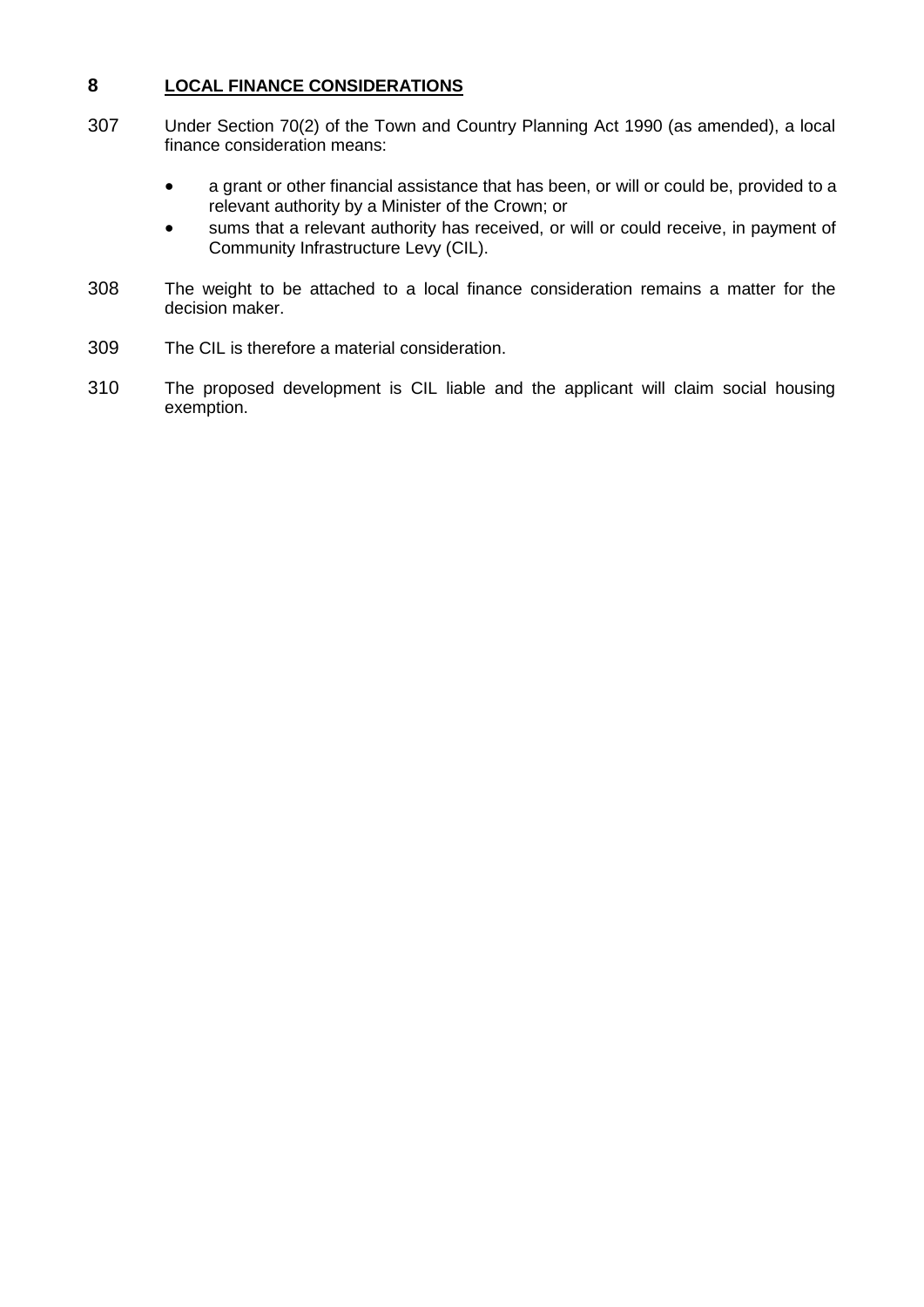# **9 EQUALITIES CONSIDERATIONS**

- 312 The Equality Act 2010 (the Act) introduced a new public sector equality duty (the equality duty or the duty). It covers the following nine protected characteristics: age, disability, gender reassignment, marriage and civil partnership, pregnancy and maternity, race, religion or belief, sex and sexual orientation.
- 313 In summary, the Council must, in the exercise of its function, have due regard to the need to:
	- eliminate unlawful discrimination, harassment and victimisation and other conduct prohibited by the Act;
	- advance equality of opportunity between people who share a protected characteristic and those who do not;
	- foster good relations between people who share a protected characteristic and persons who do not share it.
- 314 The duty continues to be a "have regard duty", and the weight to be attached to it is a matter for the decision maker, bearing in mind the issues of relevance and proportionality. It is not an absolute requirement to eliminate unlawful discrimination, advance equality of opportunity or foster good relations.
- 315 The Equality and Human Rights Commission has recently issued Technical Guidance on the Public Sector Equality Duty and statutory guidance entitled "Equality Act 2010 Services, Public Functions & Associations Statutory Code of Practice". The Council must have regard to the statutory code in so far as it relates to the duty and attention is drawn to Chapter 11 which deals particularly with the equality duty. The Technical Guidance also covers what public authorities should do to meet the duty. This includes steps that are legally required, as well as recommended actions. The guidance does not have statutory force but nonetheless regard should be had to it, as failure to do so without compelling reason would be of evidential value. The statutory code and the technical guidance can be found at: [https://www.equalityhumanrights.com/en/publication](https://www.equalityhumanrights.com/en/publication-download/technical-guidance-public-sector-equality-duty-england)[download/technical-guidance-public-sector-equality-duty-england](https://www.equalityhumanrights.com/en/publication-download/technical-guidance-public-sector-equality-duty-england) and https://www.equalityhumanrights.com/en/publication-download/services-public-functionsand-associations-statutory-code-practice
- 316 The Equality and Human Rights Commission (EHRC) has previously issued five guides for public authorities in England giving advice on the equality duty:
	- The essential quide to the public sector equality duty
	- Meeting the equality duty in policy and decision-making
	- Engagement and the equality duty
	- **Equality objectives and the equality duty**
	- Equality information and the equality duty
- 317 The essential guide provides an overview of the equality duty requirements including the general equality duty, the specific duties and who they apply to. It covers what public authorities should do to meet the duty including steps that are legally required, as well as recommended actions. The other four documents provide more detailed guidance on key areas and advice on good practice. Further information and resources are available at: [https://www.equalityhumanrights.com/en/advice-and-guidance/public-sector-equality](https://www.equalityhumanrights.com/en/advice-and-guidance/public-sector-equality-duty-guidance)duty-quidance
- 318 The planning issues set out above do not include any factors that relate specifically to any of the equalities categories set out in the Act, and therefore it has been concluded that there is no impact on equality.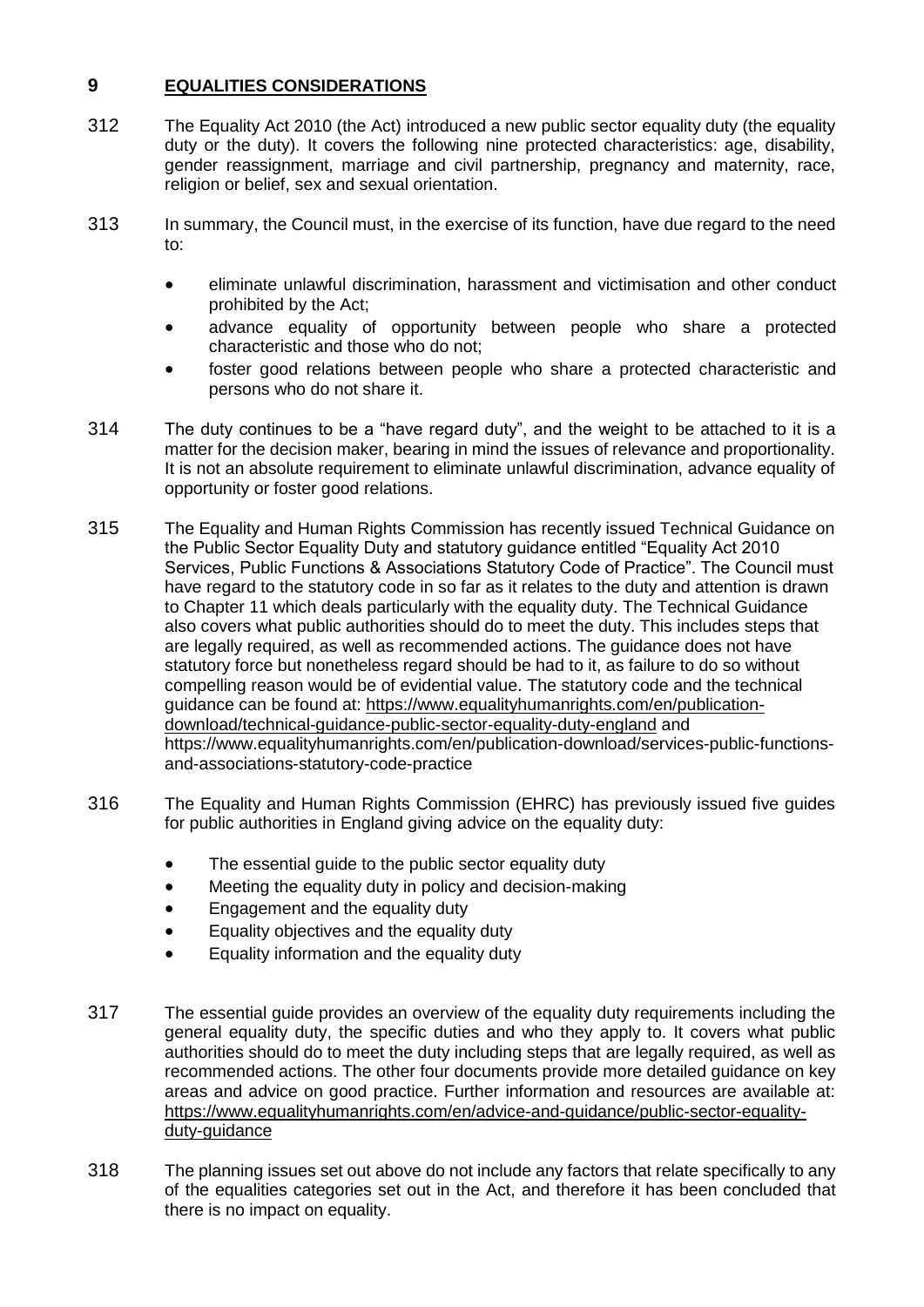# **10 HUMAN RIGHTS IMPLICATIONS**

- 319 In determining this application the Council is required to have regard to the provisions of the Human Rights Act 1998. Section 6 of the Human Rights Act 1998 prohibits authorities (including the Council as local planning authority) from acting in a way which is incompatible with the European Convention on Human Rights. ''Convention'' here means the European Convention on Human Rights, certain parts of which were incorporated into English law under the Human Rights Act 1998. Various Convention rights are likely to be relevant including:
	- Article 8: Respect for your private and family life, home and correspondence
	- Protocol 1, Article 1: Right to peaceful enjoyment of your property
- 320 This report has outlined the consultation that has been undertaken on the planning application and the opportunities for people to make representations to the Council as Local Planning Authority.
- 321 Members need to satisfy themselves that the potential adverse amenity impacts are acceptable and that any potential interference with the above Convention Rights will be legitimate and justified. Both public and private interests are to be taken into account in the exercise of the Local Planning Authority's powers and duties. Any interference with a Convention right must be necessary and proportionate. Members must therefore, carefully consider the balance to be struck between individual rights and the wider public interest.
- 322 This application has the legitimate aim of providing thirty-two (32) new 100% affordable dwellings. The rights potentially engaged by this application, including respect for your private and family life, home and correspondence and the freedom to enjoy one's home are not considered to be unlawfully interfered with by this proposal.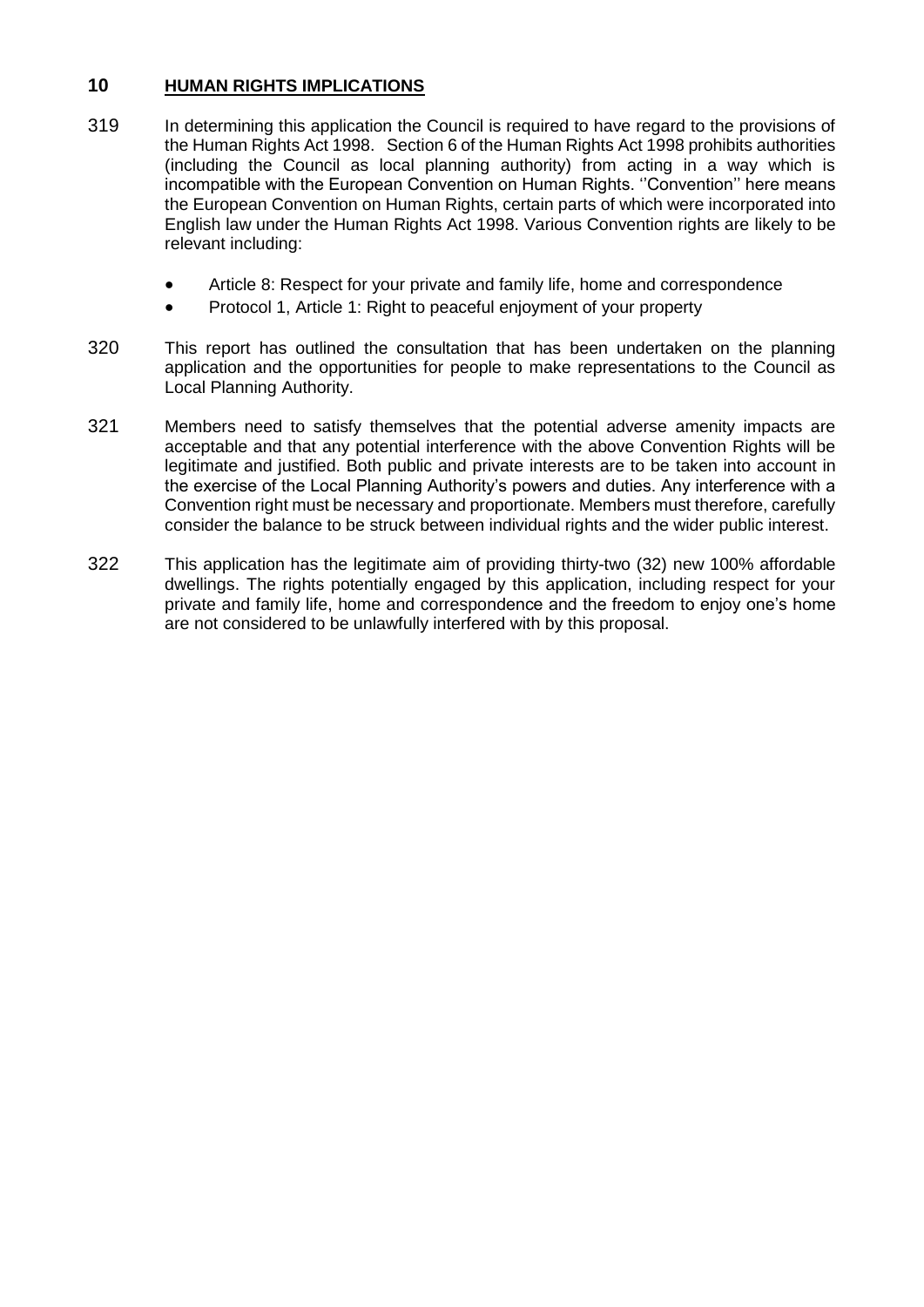# **11 CONCLUSION**

- 324 This application has been considered in the light of policies set out in the development plan and other material considerations.
- 325 The thirty-two (32) proposed dwellings for 100% affordable will meet a defined need, addressing the shortage of affordable housing in the borough, specifically for Supported Living and Temporary Accommodation.
- 326 Subject to the imposition of conditions the development is judged acceptable and in accordance with the development plan.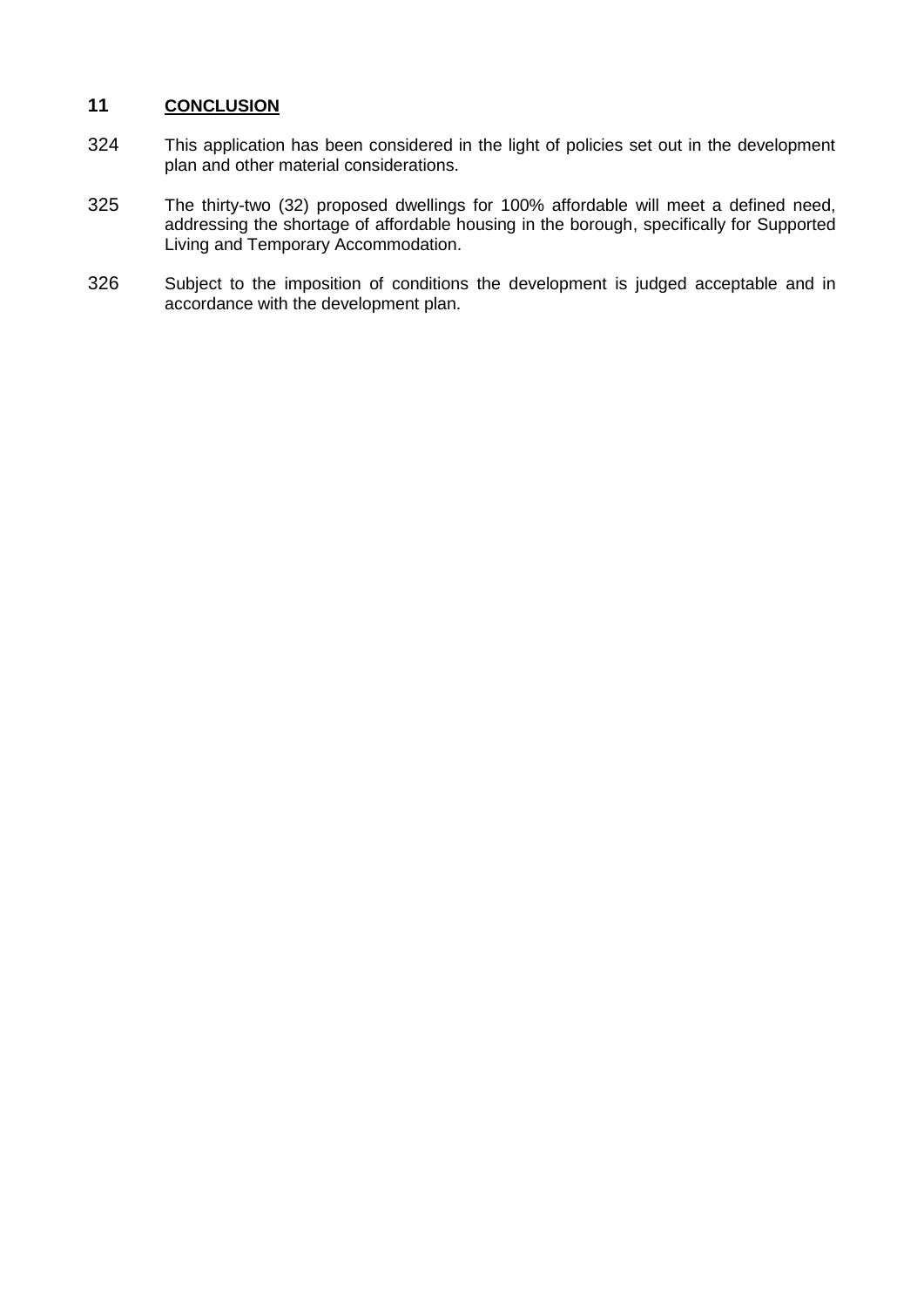## **12 RECOMMENDATION**

327 That the Committee resolve to **GRAN**T planning permission subject to the following conditions and informatives:

# **12.1 CONDITIONS**

# 1. **Full Planning Permission Time Limit**

The development to which this permission relates must be begun not later than the expiration of three (3) years beginning with the date on which the permission is granted.

**Reason:** As required by Section 91 of the Town and Country Planning Act 1990.

## 2. **Develop in Accordance with Approved Plan**

The development shall be carried out strictly in accordance with the application plans, drawings and documents hereby approved and as detailed below:

Site Location Plan (Drawing No. 18047-PL-MAY-SI-001); Plan of Demolition (Drawing No. 1804-PL-MAY-DM-001); Existing Elevations and Sections Showing Demolition (Drawing No. 18047-PL-MAY-DM-002); Plan of Existing Warehouse Building (Drawing No. 18047-PL-MAY-001); Existing Elevations and Sections (Drawing No. 18047-PL-MAY-EX-002); Proposed South Elevation (Drawing No. 18047-PL-MAY-EL-001); Proposed East Elevation (Drawing No. 18047-PL-MAY-EL-002); Proposed West Elevation (Drawing No. 18047-MAY-EL-003); Proposed North Elevation (Drawing No. 18047-PL-MAY-EL-004); Ground Floor Plan (Drawing No. 18047-MAY-PL-GA-001); First Floor Plan (Drawing No. 18047-PL-MAY-GA-002); Upper Flood Plans (Level 2, 3, 4, 5) (Drawing No. 18047-PL-MAY-GA-003); Sixth Floor Plan (Drawing No. 18047-PL-MAY-GA-004); Roof Plan (Drawing No. 18047-PL-MAY-GA-005); Proposed Section AA (Drawing No. 18047-PL-MAY-SE-001); Proposed Section BB (Drawing No. 18047-PL-MAY-SE-002); Topographical Survey and Basement Floor Plan (Drawing No. L8956/1 (Rev 0)); Illustrative Master Plan (Drawing No. D7676.01.001); Planting Plan (Drawing No. D7671.01.201); Tree Pit Details (Drawing No. D7671.01.401); Planting Schedule (Drawing No. D7671.01.200; Section 9 of the Design and Access Statement (Prepared by Avanti Architects), dated August 2019; Tree Protection Plan (Appendix A – Arboricultural Impact Assessment) (Prepared by PJC Consultancy), dated 19 June 2019

**Reason:** To ensure that the development is carried out in accordance with the approved documents, plans and drawings submitted with the application and is acceptable to the local planning authority.

# 3. **Construction Management Plan (Construction)**

No development (excluding demolition) shall commence on site until such time as a Construction Management Plan has been submitted to and approved in writing by the local planning authority. The plan shall cover:-

- (a) Dust mitigation measures.
- (b) The location and operation of plant and wheel washing facilities
- (c) Details of best practical measures to be employed to mitigate noise and vibration arising out of the construction process
- (d) Details of construction traffic movements including cumulative impacts which shall demonstrate the following:-
	- (i) Rationalise travel and traffic routes to and from the site.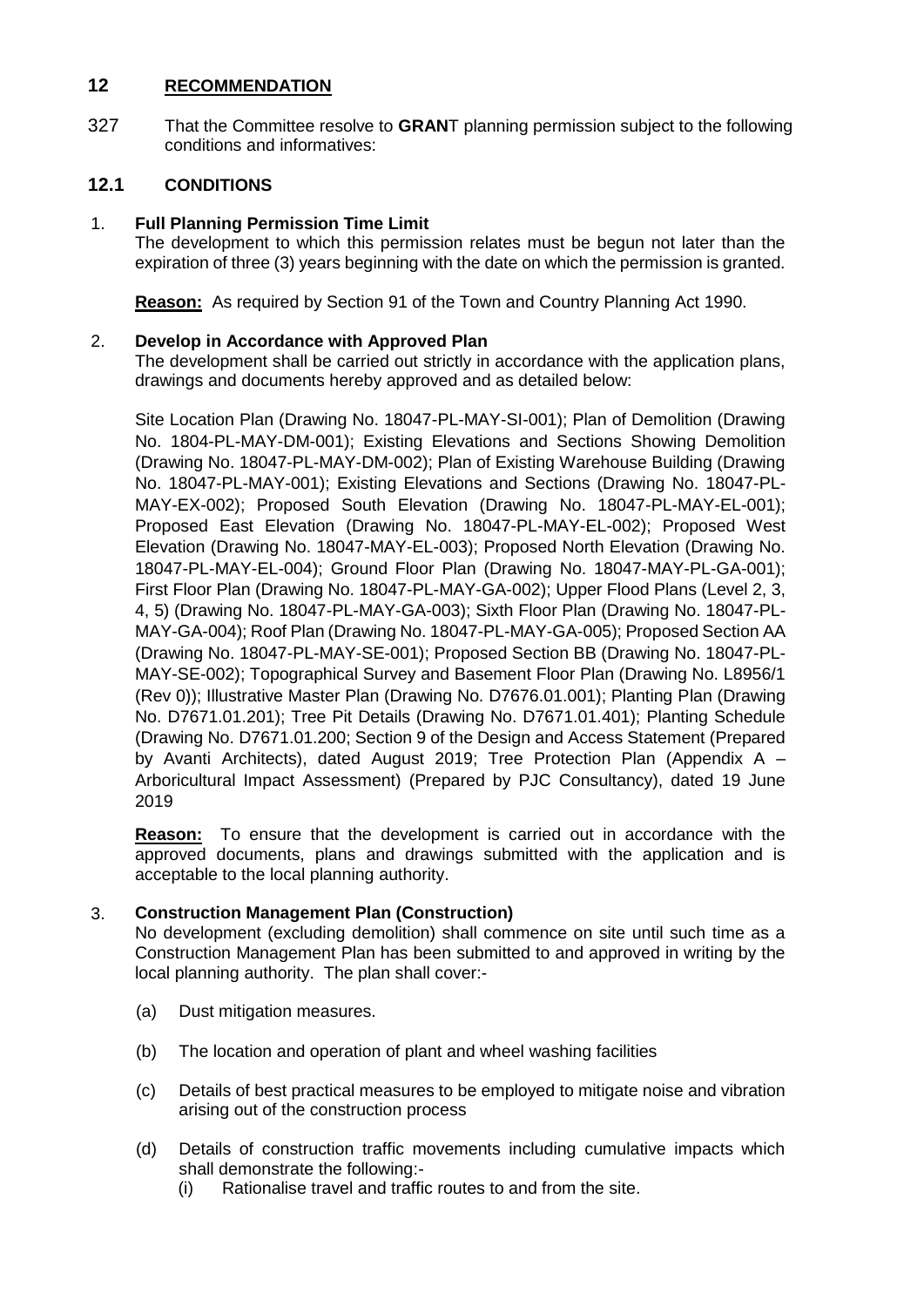- (ii) Provide full details of the number and time of construction vehicle trips to the site with the intention and aim of reducing the impact of construction relates activity.
- (iii) Measures to deal with safe pedestrian movement.
- (iv) Provide full details of how the impacts of construction activities and associated traffic will be managed.
- (v) Consideration of the construction phasing of the proposed development opposite the site at the former Brent Knoll School.
- (vi) Restrict construction deliveries between school arrival and departure times of the nearby Forest Hill School.
- (e) Security Management (to minimise risks to unauthorised personnel).

**Reason:** In order that the local planning authority may be satisfied that the demolition and construction process is carried out in a manner which will minimise possible noise, disturbance and pollution to neighbouring properties and to comply with Policy 5.3 Sustainable design and construction, Policy 6.3 Assessing effects of development on transport capacity and Policy 7.14 Improving air quality of the London Plan (2016).

### 4. **Construction Management Plan (Demolition)**

No development shall commence on site until such time as a Construction Management Plan has been submitted to and approved in writing by the local planning authority. The plan shall cover:-

- (a) Dust mitigation measures.
- (b) The location and operation of plant and wheel washing facilities
- (c) Details of best practical measures to be employed to mitigate noise and vibration arising out of the construction process
- (d) Details of construction traffic movements including cumulative impacts which shall demonstrate the following:-
	- (i) Rationalise travel and traffic routes to and from the site.
	- (ii) Provide full details of the number and time of construction vehicle trips to the site with the intention and aim of reducing the impact of construction relates activity.
	- (iii) Measures to deal with safe pedestrian movement.
	- (iv) Provide full details of how the impacts of construction activities and associated traffic will be managed.
	- (v) Consideration of the construction phasing of the proposed development opposite the site at the former Brent Knoll School.
	- (vi) Restrict construction deliveries between school arrival and departure times of the nearby Forest Hill School.
- (e) Security Management (to minimise risks to unauthorised personnel).

**Reason:** In order that the local planning authority may be satisfied that the demolition and construction process is carried out in a manner which will minimise possible noise, disturbance and pollution to neighbouring properties and to comply with Policy 5.3 Sustainable design and construction, Policy 6.3 Assessing effects of development on transport capacity and Policy 7.14 Improving air quality of the London Plan (2016).

#### 5. **Site Contamination**

(a) No development or phase of development (including demolition of existing buildings and structures, except where prior agreement with the Council for site investigation enabling works has been received) shall commence until :-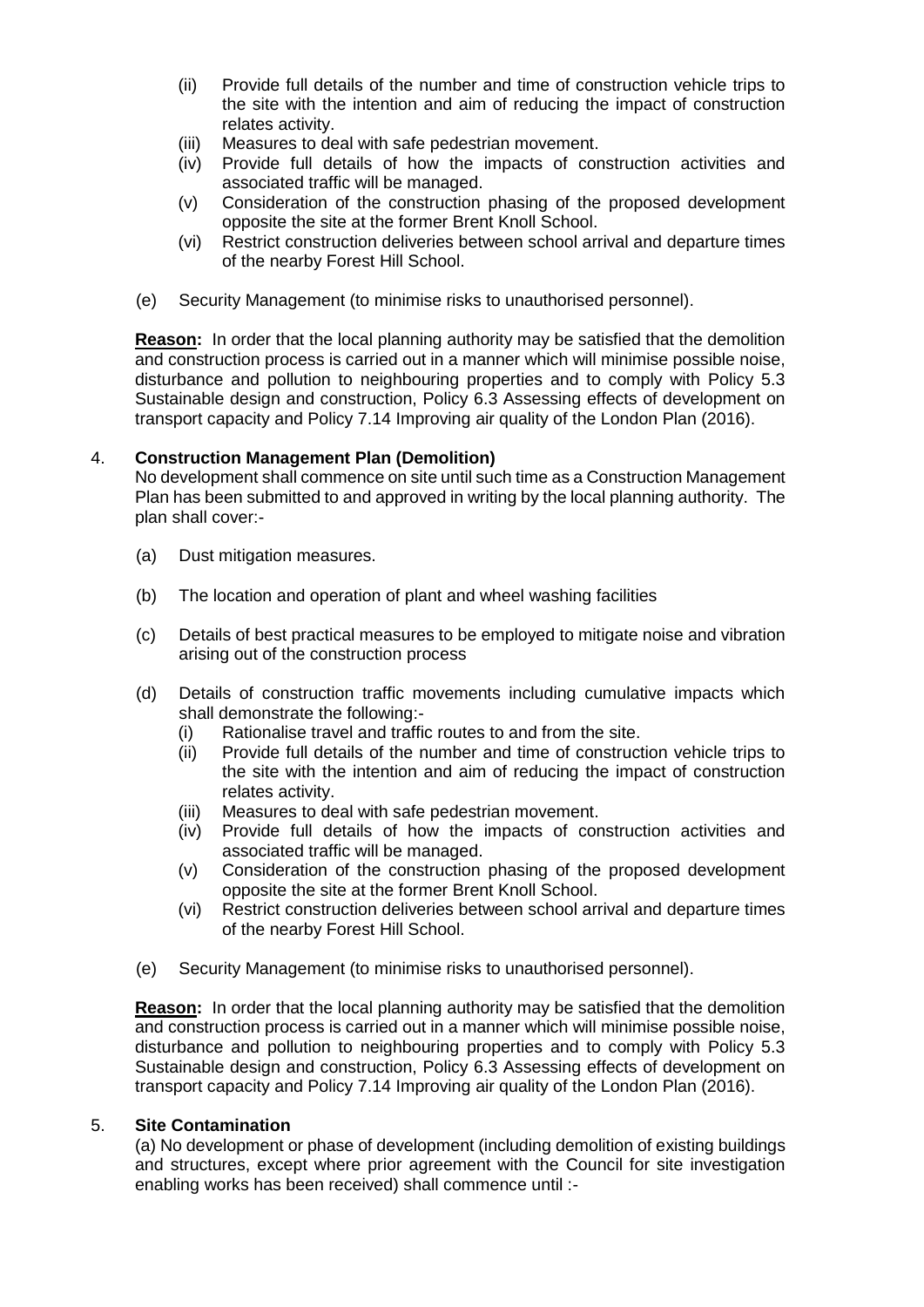- (i) A desk top study and site assessment to survey and characterise the nature and extent of contamination and its effect (whether on or off-site) and a conceptual site model have been submitted to and approved in writing by the local planning authority.
- (ii) A site investigation report to characterise and risk assess the site which shall include the gas, hydrological and contamination status, specifying rationale; and recommendations for treatment for contamination encountered (whether by remedial works or not) has been submitted to and approved in writing by the Council.

(b) If during any works on the site, contamination is encountered which has not previously been identified ("the new contamination") the Council shall be notified immediately and the terms of paragraph (a), shall apply to the new contamination. No further works shall take place on that part of the site or adjacent areas affected, until the requirements of paragraph (a) have been complied with in relation to the new contamination.

(c) The development shall not be occupied until a closure report has been submitted to and approved in writing by the Council.

This shall include verification of all measures, or treatments as required in (Section (a) i & ii) and relevant correspondence (including other regulating authorities and stakeholders involved with the remediation works) to verify compliance requirements, necessary for the remediation of the site have been implemented in full.

The closure report shall include verification details of both the remediation and postremediation sampling/works, carried out (including waste materials removed from the site); and before placement of any soil/materials is undertaken on site, all imported or reused soil material must conform to current soil quality requirements as agreed by the authority. Inherent to the above, is the provision of any required documentation, certification and monitoring, to facilitate condition requirements.

**Reason:** To ensure that the local planning authority may be satisfied that potential site contamination is identified and remedied in view of the historical use(s) of the site, which may have included industrial processes and to comply with DM Policy 28 Contaminated Land of the Development Management Local Plan (November 2014).

## 6. **Future Heating**

(a) No development above ground level (excluding demolition) shall commence until written information has been provided to approved in writing by the Local Planning Authority, identifying:

- (i) Evidence to demonstrate the communal heating system network has been designed in accordance with CIBSE CP1 - to include but not limited to design flow and return temperatures, minimisation of lateral pipework and plant and network sizing;
- (ii) Evidence to demonstrate the make and model of Heat Interface Unit (HIU) specified and installed has undergone BESA testing and provide the result.

**Reason:** To comply with Policies 5.1 Climate change and mitigation, 5.2 Minimising carbon dioxide emissions, 5.3 Sustainable design and construction, 5.5 Decentralised energy networks and 5.7 Renewable energy in the London Plan (2016) and Core Strategy Policy 7 Climate change and adapting to the effects and Core Strategy Policy 8 Sustainable design and construction and energy efficiency (2011).

#### 7. **Site Wide Maintenance Plan**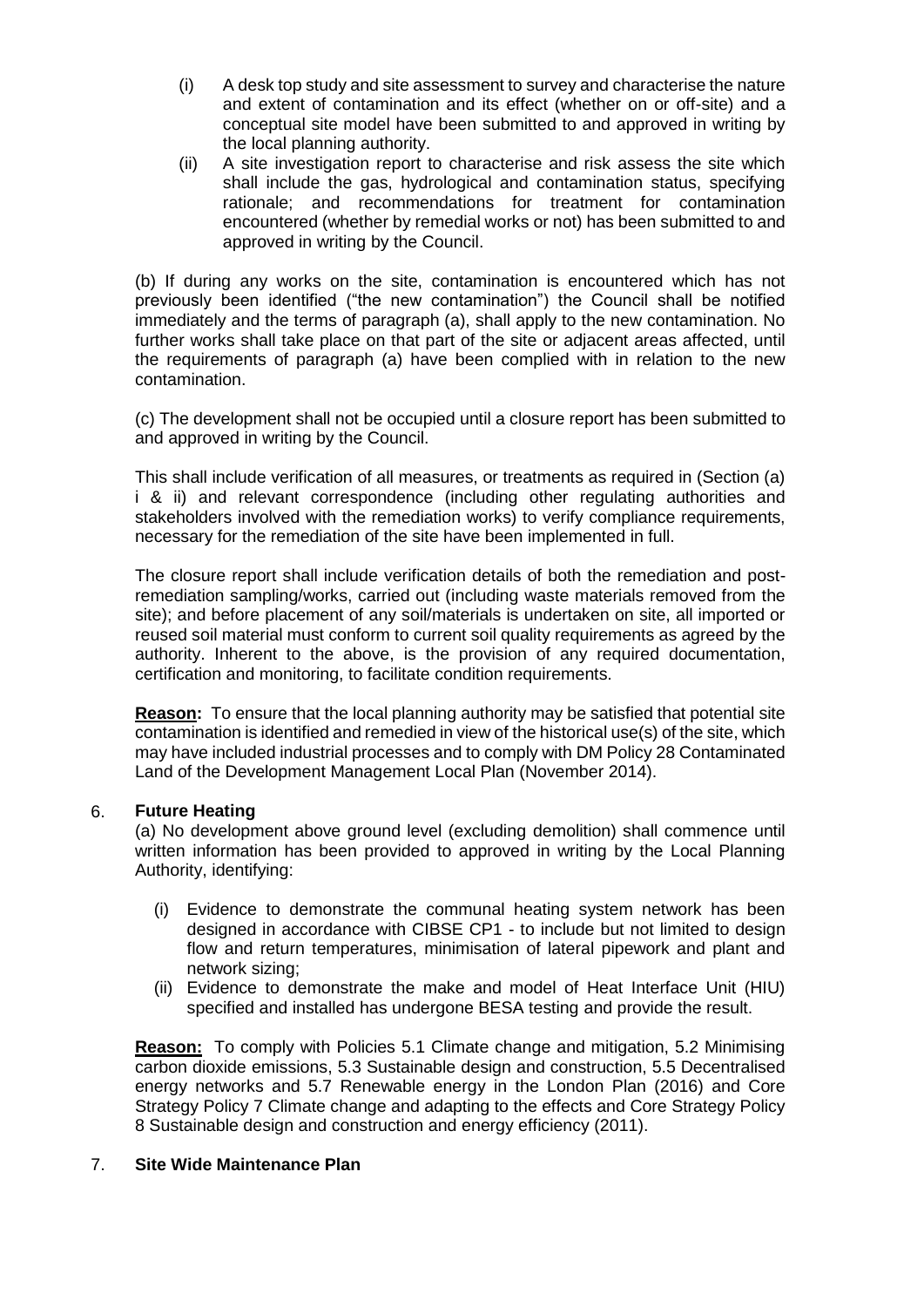(a) Prior to commencement of above ground works (excluding demolition), a sitespecific Maintenance Plan must be submitted to and approved in writing by the Local Planning Authority, which should include the following:

- (i) Description of maintenance schedule;<br>(ii) Details of who will maintain the propose
- Details of who will maintain the proposed drainage system together with the full list of Sustainable Urban Drainage System elements over the lifetime of the development, confirming any adoption arrangements;
- (iii) Confirm who will maintain the full proposed drainage system with individual SuDS elements over the lifetime of the development, confirming any adoption arrangements;
- (iv) Provide evidence that access (e.g. easement or rights of way for access) will be physically possible for maintenance to be carried out as SuDS features should be located within public space;
- (v) Provide a plan for the safe and sustainable removal and disposal of waste periodically arising from the drainage system. A maintenance manual should also be produced to pass to the future maintainer. If other parties are responsible for different parts of a scheme, this should be clearly shown on the plan;
- (vi) Outline clearly the frequency of maintenance activities/timetables associated with each drainage system and SuDS elements, linking these into the site plan. Some of these information can be obtained through each proprietary product's manufacturer's instructions and specifications;
- (vii) Reference to CIRIA RP992 The SuDS Manual Update Paper RP992/23 for a guidance on completing a SuDS Maintenance Plan;
- (viii) Reflect the technical details and specifications of the final proposed drainage strategy including individual SuDS elements associated (including proposed geocellular storage and proposed surface water pipes) in the plans and drawings.

(b) The development shall be carried out in accordance with the approved scheme and thereafter the approved scheme is to be retained in accordance with the details approved therein.

**Reason:** To prevent the increased risk of flooding and to improve water quality in accordance with Policies 5.12 Flood risk management and 5.13 Sustainable drainage in the London Plan (2016) and Objective 6: Flood risk reduction and water management and Core Strategy Policy 10 Managing and reducing the risk of flooding (2011).

## 8. **Surface Water and SuDS**

(a) Prior to commencement of development above ground (excluding demolition), a revised scheme for Surface Water Management, must be submitted to and approved in writing by the Local Planning Authority. The detail should include:

- (i) Confirmation of all area of site development within the area that will contribute to runoff;
- (ii) An explanation (drawing) of methodology in determining both impermeable and permeable areas used in the detailed calculation sheets;
- (iii) An explanation of how the London Plan Policy 5.13 and individual drainage hierarchy has been followed and provide full explanation of the forms of SuDS to be used on the site including justification for their use, and what flood mitigation, water quality, environmental and social benefits they achieve;
- (iv) Evidence that the site has an agreed point of discharge;
- (v) Existing surface water run-off rates from the site (whole area of contributing runoff);
- (vi) Detailed calculations of the post development discharge rates and an explanation of methodology of the calculation;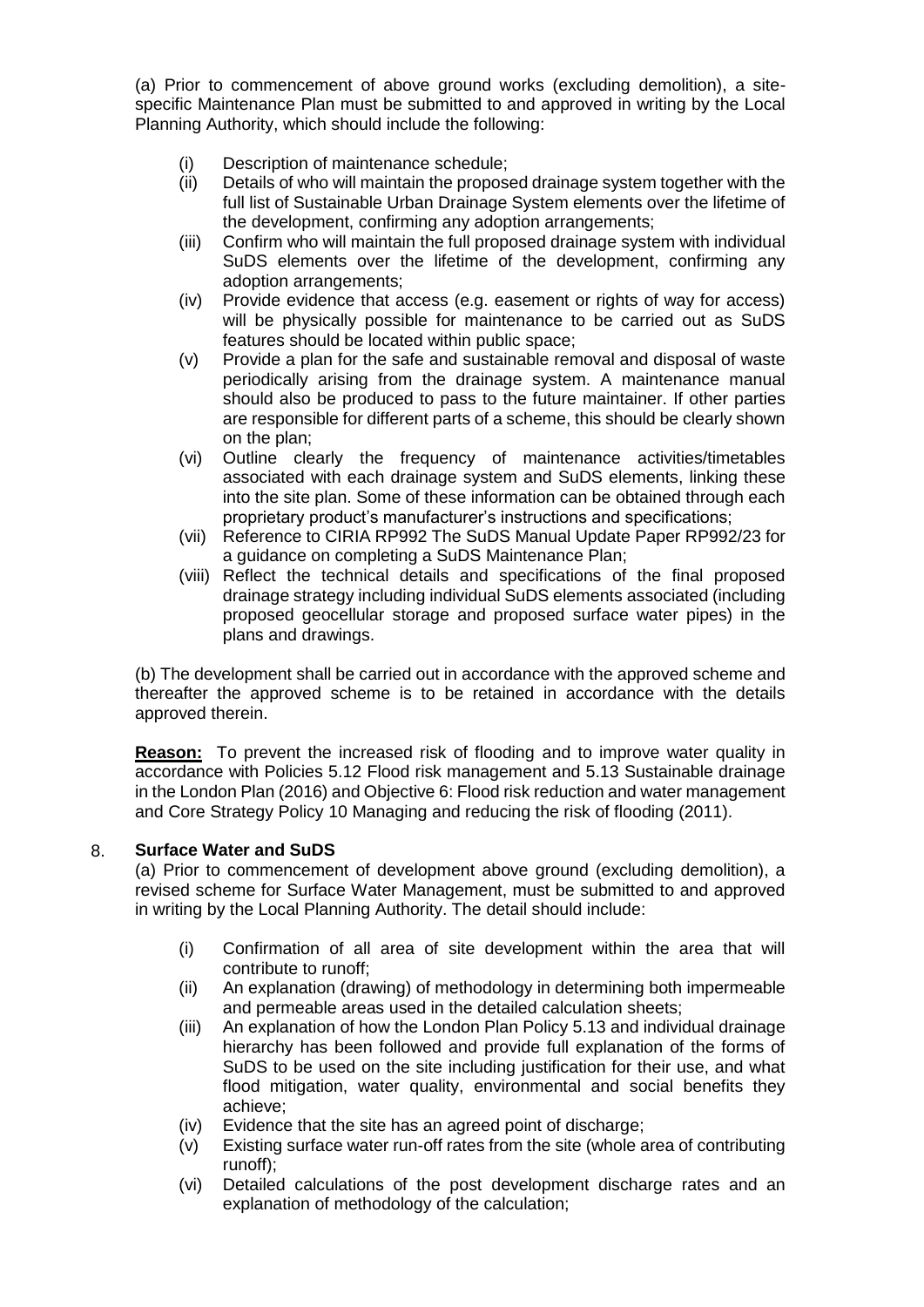- (vii) Detailed estimates of the volume of attenuation storage that would be required on site, which should be based on the 100 year critical storm duration with climate change for the site and the allowable discharge rate;
- (viii) Detailed assessment of the need for long term storage to address the additional volume of runoff generated by the development;
- (ix) Modelling of all the proposed SuDS system for the site (e.g. Microdrainage), showing the behaviour of the site for the main rainfall events (Qbar, 30 year, 100 year, 100 year + climate change) and ensuring:
	- Typical operation of the system for low rainfall and first-flush events, with indication of how treatment of surface water will be achieved
	- Drainage system can contain the 1 in 30 year storm event without flooding occurring on any part of the site
	- Any flooding between the 1 in 30 and 1 in 100 year + climate change storm events will be safely contained on site
	- No flooding from the system to downstream property or access routes for the 100 year + climate change event
- (x) Detailed plan outlining the location for the storage within the proposed development;
- (xi) Fully labelled network diagram showing all dimensions (pipe numbers, gradients, sizes, locations, manhole details etc.) of every element of the proposed drainage system (swales, storage areas, ponds, etc) and how these relate to submitted calculations. Separate, more detailed engineering plans (including levels, detailed drawings, long sections and cross sections etc.) will be needed for each of the SuDS and critical drainage elements, including the details of the methods of flow control.

(b) The development shall be carried out in accordance with the approved scheme and thereafter the approved scheme is to be retained in accordance with the details approved therein.

**Reason:** To prevent the increased risk of flooding and to improve water quality in accordance with Policies 5.12 Flood risk management and 5.13 Sustainable drainage in the London Plan (2016) and Objective 6: Flood risk reduction and water management and Core Strategy Policy 10 Managing and reducing the risk of flooding (2011).

## 9. **Piling Operations**

(a) No piling or any other foundation designs using penetrative methods shall take place, other than with the prior written approval of the Local Planning Authority, until a Piling Method Statement (detailing depth and type of piling to be undertaken and the methodology by which such piling will be carried out, including measures to prevent and minimise the potential for damage to subsurface sewerage infrastructure, and the programme for the works) has been submitted to and approved in writing by the Local Planning Authority in consultation with Thames Water.

(b) Any piling must be undertaken in accordance with the terms of the approved piling method statement.

**Reason:** To prevent pollution of controlled waters and to comply with Core Strategy (2011) Policy 11 River and waterways network and Development Management Local Plan (November 2014) DM Policy 28 Contaminated land.

#### 10. **Materials/Design Quality**

(a) No development above ground shall commence on site until a detailed schedule and specification/samples of all external materials and finishes/windows and external doors/roof coverings/other site specific features to be used on the building(s) have been submitted to and approved in writing by the Local Planning Authority.

(b) The development shall be carried out in accordance with the approved details.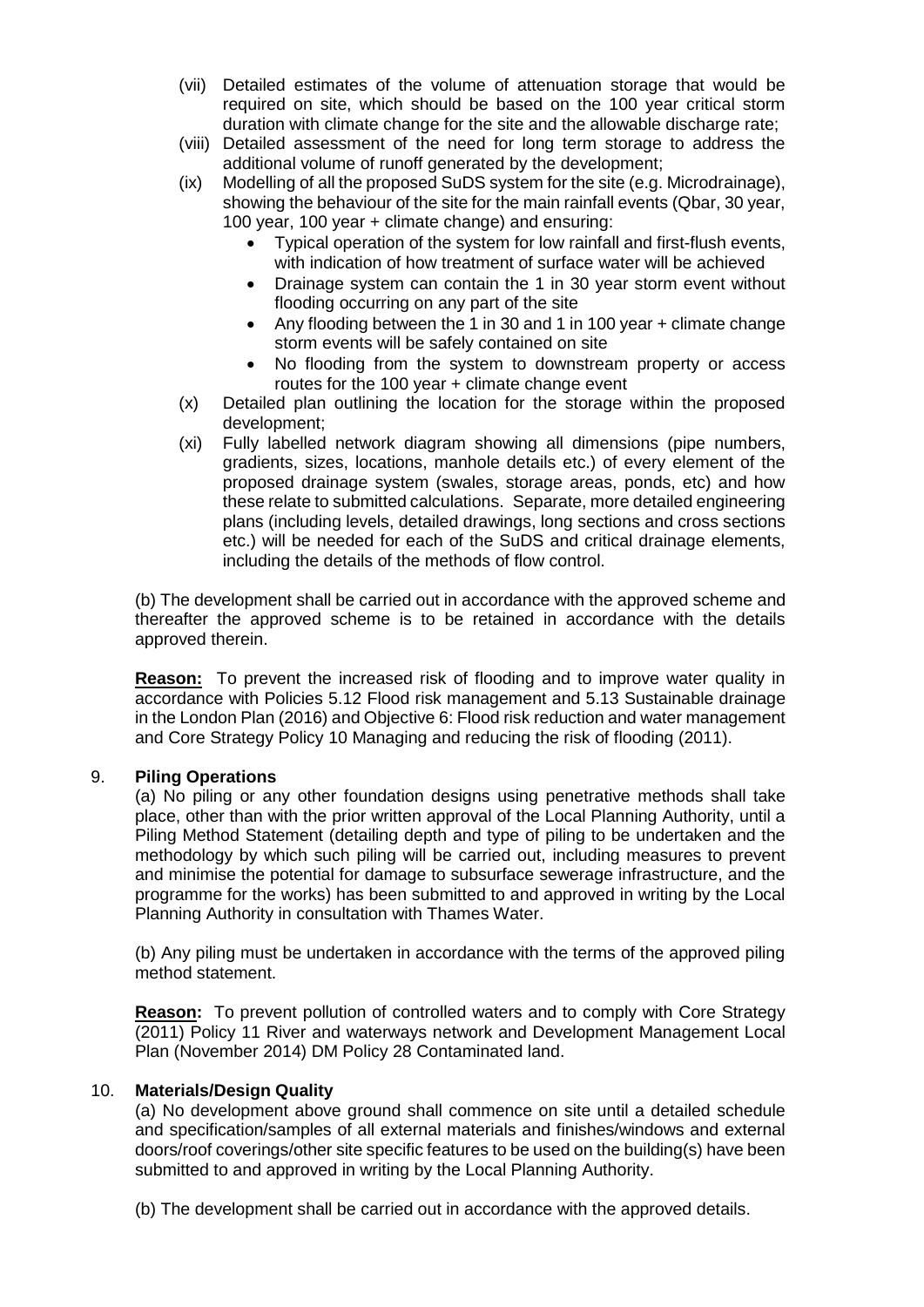**Reason:** To ensure that the design is delivered in accordance with the details submitted and assessed so that the development achieves the necessary high standard and detailing in accordance with Policies 15 High quality design for Lewisham of the Core Strategy (June 2011) and Development Management Local Plan (November 2014) DM Policy 30 Urban design and local character.

### 11. **Refuse and Recycling Facilities**

(a) The storage of refuse and recycling facilities as approved shall be provided in accordance with the Refuse and Recycling Strategy in Section 3.8 of the Design and Access Statement (Prepared by Avanti Architects), dated August 2019 and Ground Floor Plan (Drawing No. 18047-MAY-PL-GA-001);

(b) All proposed Refuse and Recycling Facilities shall be provided in full prior to first occupation of any building and permanently retained and maintained, thereafter.

**Reason**: In order that the local planning authority may be satisfied with the provisions for recycling facilities and refuse storage in the interest of safeguarding the amenities of neighbouring occupiers and the area in general, in compliance with Development Management Local Plan (November 2014) DM Policy 30 Urban design and local character and Core Strategy Policy 13 Addressing Lewisham waste management requirements (2011).

## 12. **Air Quality**

Prior to commencement of above ground work (excluding demolition), further Air Quality information must be provided to and approved in writing by the Local Planning Authority, which must include the following: -

- (i) Evidence that all plant and equipment will meet NRMM standards in relation to emissions;
- (ii) Confirmation of the number of boilers proposed;
- (iii) Evidence (including calculations) that demonstrate the site's NO2 and PM10 emissions from the proposed plant and building have been assessed against the relevant benchmarks.

**Reason:** In order that the local planning authority may be satisfied that the development is not going to result in significant health impacts to existing and future residents from a deterioration in local air quality and to comply with Development Management Local Plan (November 2014) Policy 23 Air quality.

#### 13. **Cycle Parking Provision**

(a) Prior to first occupation, full details (including the design/type) of the fifty-six (56) cycle parking shall be submitted to and approved in writing by the Local Planning Authority as indicated on Ground Floor Plan (Drawing No. 18047-MAY-PL-GA-001) hereby approved unless otherwise agreed in writing.

(b) With consideration to the profile of the Supported Living element, the details of the cycle parking (a) should also consider flexibility to allow for wheelchair or mobility scooter storage and associated charging bays, if deemed necessary in the future.

(c) All cycle parking spaces, as approved, shall be provided and made available for use prior to occupation of the development and maintained thereafter.

**Reason:** In order to ensure adequate provision for cycle parking and to comply with Policy 14: Sustainable movement and transport of the Core Strategy (2011).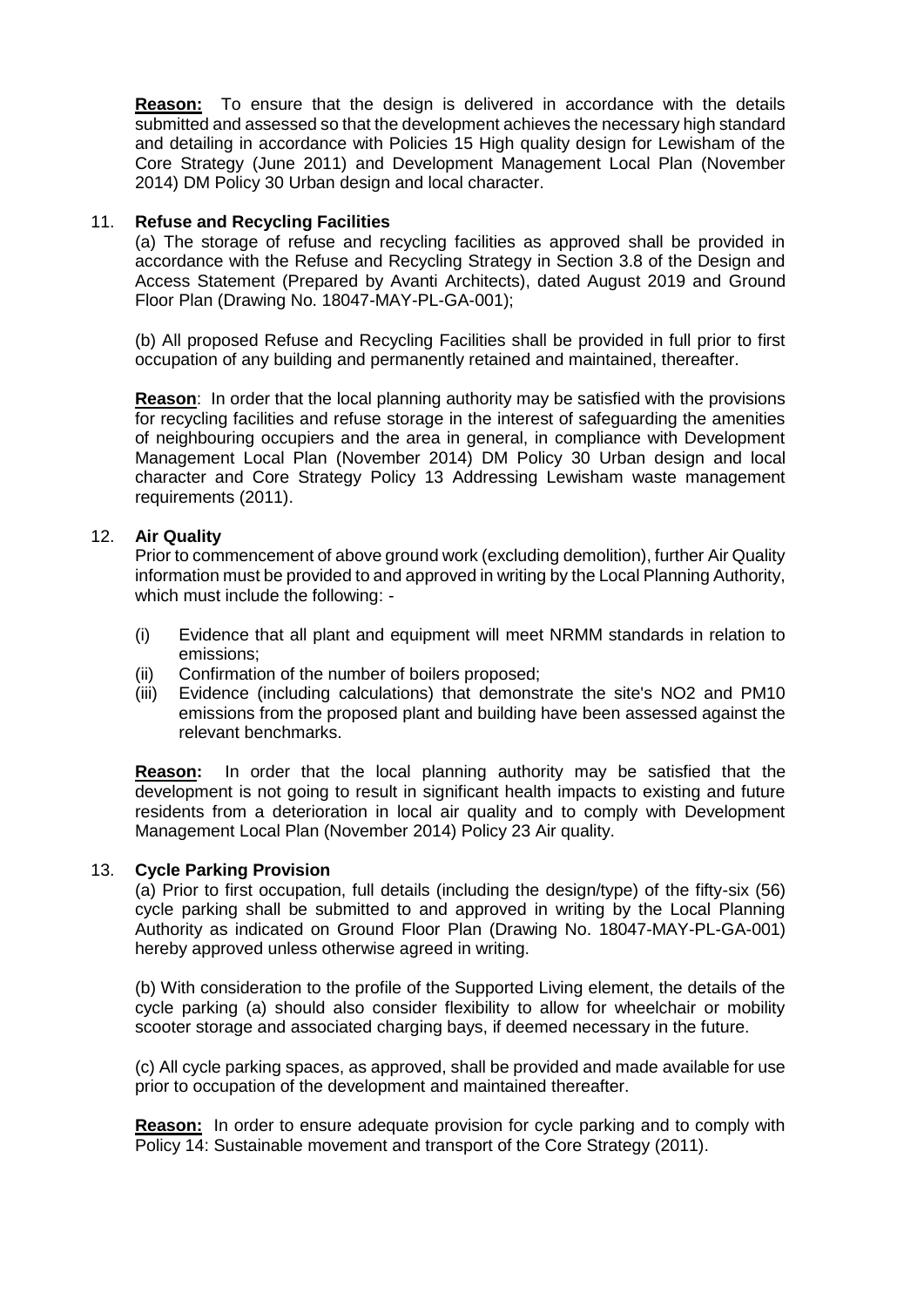## 14. **Hard Landscaping Details**

(a) Prior to commencement of above ground works, drawings showing hard landscaping of any part of the site not occupied by buildings (including details of the permeability of hard surfaces) must be submitted and approved in writing by the Local Planning Authority.

(b) All hard landscaping works which form part of the approved scheme under part (a) shall be completed prior to occupation of the development.

**Reason:** In order that the local planning authority may be satisfied as to the details of the proposal and to comply with Policies 5.12 Flood risk management and 5.13 Sustainable Drainage in the London Plan (2016), Policy 15 High quality design for Lewisham of the Core Strategy (June 2011) and Development Management Local Plan (November 2014) Policy 25 Landscaping and trees, and DM Policy 30 Urban design and local character.

## 15. **Soft Landscaping**

- (a) Details of the management and maintenance of the landscaping for a period of five years shall be submitted to and approved in writing by the local planning authority prior to construction of the above ground works.
- (b) None of the trees showing as being retained on the permitted plans shall be felled without the prior written consent of the Local Planning Authority.
- (c) All planting, seeding or turfing shall be carried out in the first planting and seeding seasons following the completion of the development, in accordance with the approved scheme under part (a). Any trees or plants which within a period of five years from the completion of the development die, are removed or become seriously damaged or diseased, shall be replaced in the next planting season with others of similar size and species.

**Reason:** In order that the local planning authority may be satisfied as to the details of the proposal and to comply with Core Strategy Policy 12 Open space and environmental assets, Policy 15 High quality design for Lewisham of the Core Strategy (June 2011), and DM Policy 25 Landscaping and trees and DM Policy 30 Urban design and local character of the Development Management Local Plan (November 2014).

#### 16. **Boundary Treatment**

- (a) Details of the proposed boundary treatments including any gates, walls or fences shall be submitted to and approved in writing by the local planning authority prior to construction of the above ground works.
- (b) The approved boundary treatments shall be implemented prior to occupation of the buildings and retained in perpetuity.

**Reason:** To ensure that the boundary treatment is of adequate design in the interests of visual and residential amenity and to comply with Policy 15 High quality design for Lewisham of the Core Strategy (June 2011) and DM Policy 30 Urban design and local character of the Development Management Local Plan (November 2014).

#### 17. **Bird/Bat/Swift Boxes**

Prior to the commencement of above ground works, details of the location of two (2) swift boxes, two (2) bird boxes (2M Schwegler Bird Box) and four (4) bat boxes (2M Schwegler Bat Box) to be provided as part of the development hereby approved shall be submitted to and approved in writing by the Local Planning Authority and shall be installed before occupation of the building and maintained in perpetuity.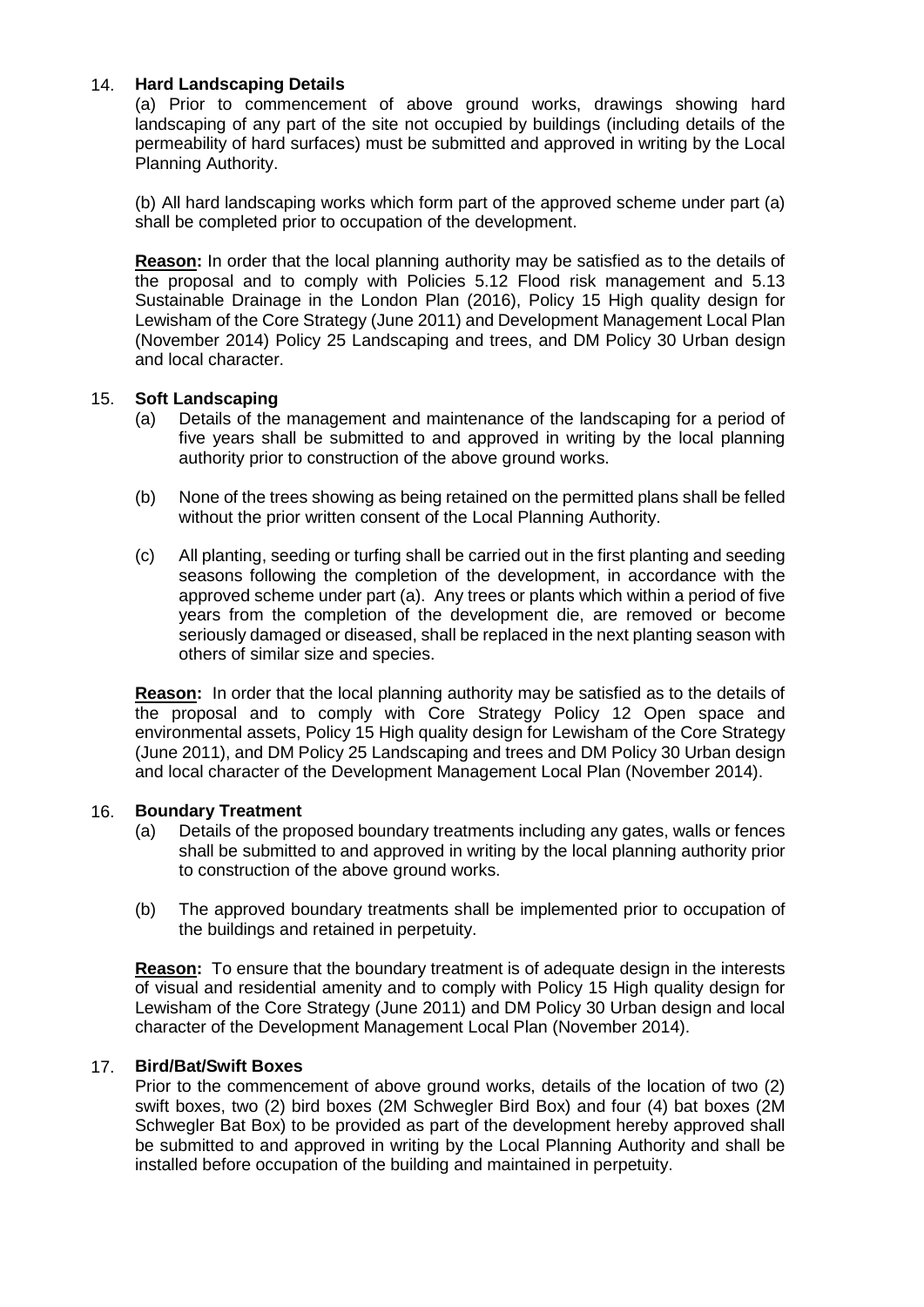**Reason:** To comply with Policy 7.19 Biodiversity and access to nature conservation in the London Plan (2016), Policy 12 Open space and environmental assets of the Core Strategy (June 2011), and DM Policy 24 Biodiversity, living roofs and artificial playing pitches and local character of the Development Management Local Plan (November 2014).

### 18. **Living Roof**

(a) The development shall be constructed with a (544m2) living roof laid out in accordance with the Roof Plan (Plan no. 3391-LB-000-05-DR-A-0155 (Rev P1)) hereby approved, and maintained thereafter.

(b) A living roof section (to scale), access and watering provision arrangements for the proposed living roof along with details for management/establishment guarantees for a minimum of two growing seasons shall be submitted to and approved in writing by the Local Planning Authority prior to the first occupation of the development hereby approved and maintained in perpetuity.

(c) The living roof must be seeded and plug planted with locally appropriate wildflowers.

(d) The living roofs shall not be used as an amenity or sitting out space of any kind whatsoever.

(e) Evidence that the roof has been installed in accordance with (a)-(c) shall be submitted to the Local Planning Authority for its approval in writing prior to the first occupation of the development hereby approved and thereafter maintained in perpetuity.

**Reason:** To comply with Policies 5.10 Urban greening, 5.11 Green roofs and development site environs, 5.12 Flood risk management, 5.13 Sustainable Drainage and 7.19 Biodiversity and access to nature conservation in the London Plan (2016), Policy 10 managing and reducing flood risk and Policy 12 Open space and environmental assets of the Core Strategy (June 2011), and DM Policy 24 Biodiversity, living roofs and artificial playing pitches of the Development Management Local Plan (November 2014).

## 19. **External Lighting**

(a) Prior to first occupation, full details (including beam orientation, illumination, schedule of equipment, directional hoods (or similar)) of the external lighting shall be submitted to and approved in writing by the Local Planning Authority

(b) Any such external lighting as approved shall be installed and retained permanently.

**Reason:** In order that the local planning authority may be satisfied that the lighting is installed and maintained in a manner which will minimise possible light pollution to the night sky and neighbouring properties and to comply with DM Policy 27 Lighting of the Development Management Local Plan (November 2014).

#### 20. **Delivery and Servicing Plan**

(a) The development shall not be occupied until a Delivery and Servicing Plan has been submitted to and approved in writing by the Local Planning Authority.

(b) The plan shall demonstrate the expected number and time of delivery and servicing trips to the site, with the aim of reducing the impact of servicing activity.

(c) The approved Delivery and Servicing Plan shall be implemented in full accordance with the approved details from the first occupation of the development and shall be adhered to in perpetuity.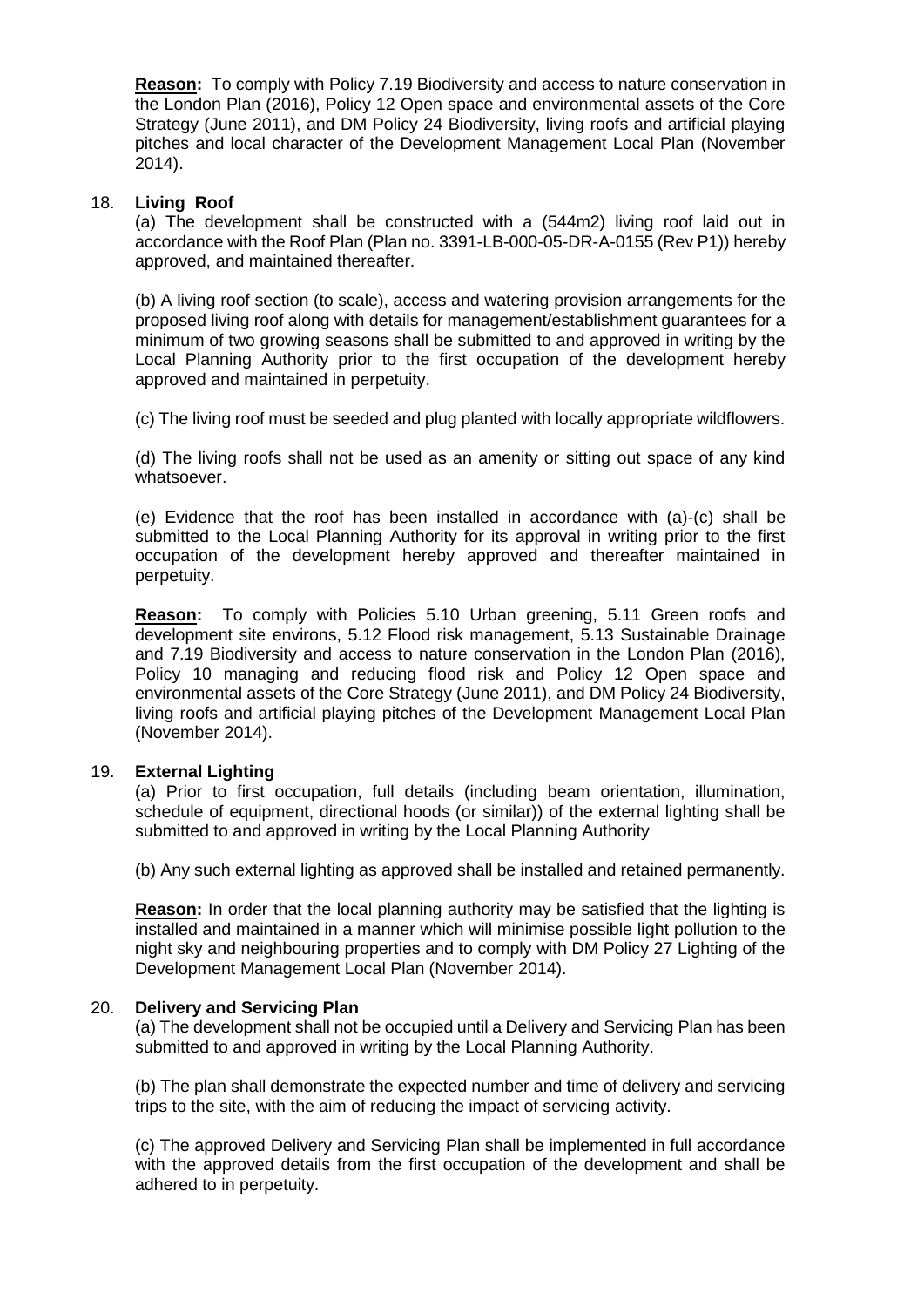**Reason:** In order to ensure satisfactory vehicle management and to comply with Policy 14 Sustainable movement and transport of the Core Strategy (June 2011).

#### 21. **Accessible, Adaptable and Wheelchair User Dwellings**

(a) The detailed design for six (6) wheelchair dwellings (No. SL.001, SL002, SL003, SL101, SL102, SL103) hereby approved shall meet the required standard of the Approved Document M4(3) of the Building Regulations (2015), all other dwellings shall meet the required standard of the Approved Document M4(2) of the Building Regulations (2015).

(b) Prior to commencement of above ground works, written confirmation from the appointed Building Control Body shall be submitted to and approved in writing by the Local Planning Authority to demonstrate compliance with (a).

(c) The development shall be carried out in accordance with the approved details under part (b).

**Reason:** To ensure that there is an adequate supply of wheelchair accessible housing in the Borough in accordance with Policy 1 Housing provision, mix and affordability and Policy 15 High quality design for Lewisham of the Core Strategy (June 2011) and DM Policy 32 Housing design, layout and space standards of the Development Management Local Plan (November 2014).

### 22. **Plumbing and Pipes**

Notwithstanding the Town and Country Planning (General Permitted Development) Order 2015 (or any Order revoking, re-enacting or modifying that Order), no plumbing or pipes, including rainwater pipes, shall be fixed on the external faces/front elevation of the building(s), unless otherwise agreed in writing.

**Reason:** In order that the local planning authority may be satisfied with the details of the proposal and to accord with Policy 15 High quality design for Lewisham of the Core Strategy (June 2011) and DM Policy 30 Urban design and local character of the Development Management Local Plan (November 2014).

#### 23. **Construction Deliveries and Hours**

(a) No deliveries in connection with construction works shall be taken at or despatched from the site other than between the hours of 8 am and 6 pm on Mondays to Fridays and 8 am and 1 pm on Saturdays and not at all on Sundays or Public Holidays.

(b) No work shall take place on the site other than between the hours of 8 am and 6 pm on Mondays to Fridays and 8 am and 1 pm on Saturdays and not at all on Sundays or Public Holidays.

**Reason:** In order to safeguard the amenities of adjoining occupants at unsociable periods and to comply with Paragraph 120 of the National Planning Policy Framework and DM Policy 26 Noise and Vibration, and DM Policy 32 Housing design, layout and space standards of the Development Management Local Plan (November 2014).

#### 24. **Affordable Housing**

Of the thirty-two (32) residential units hereby granted permission, 100% shall be provided and maintained in perpetuity as affordable housing to meet the needs of householders whose incomes are not sufficient to permit them to access and afford to rent on the open market. The affordable housing shall meet the definition of affordable housing in Annex 2 of the National Planning Policy Framework or any future guidance that replaces it.

**Reason:** In order to meet the housing needs of the borough and comply with Core Strategy Policy 1 of the Lewisham Core Strategy (2011).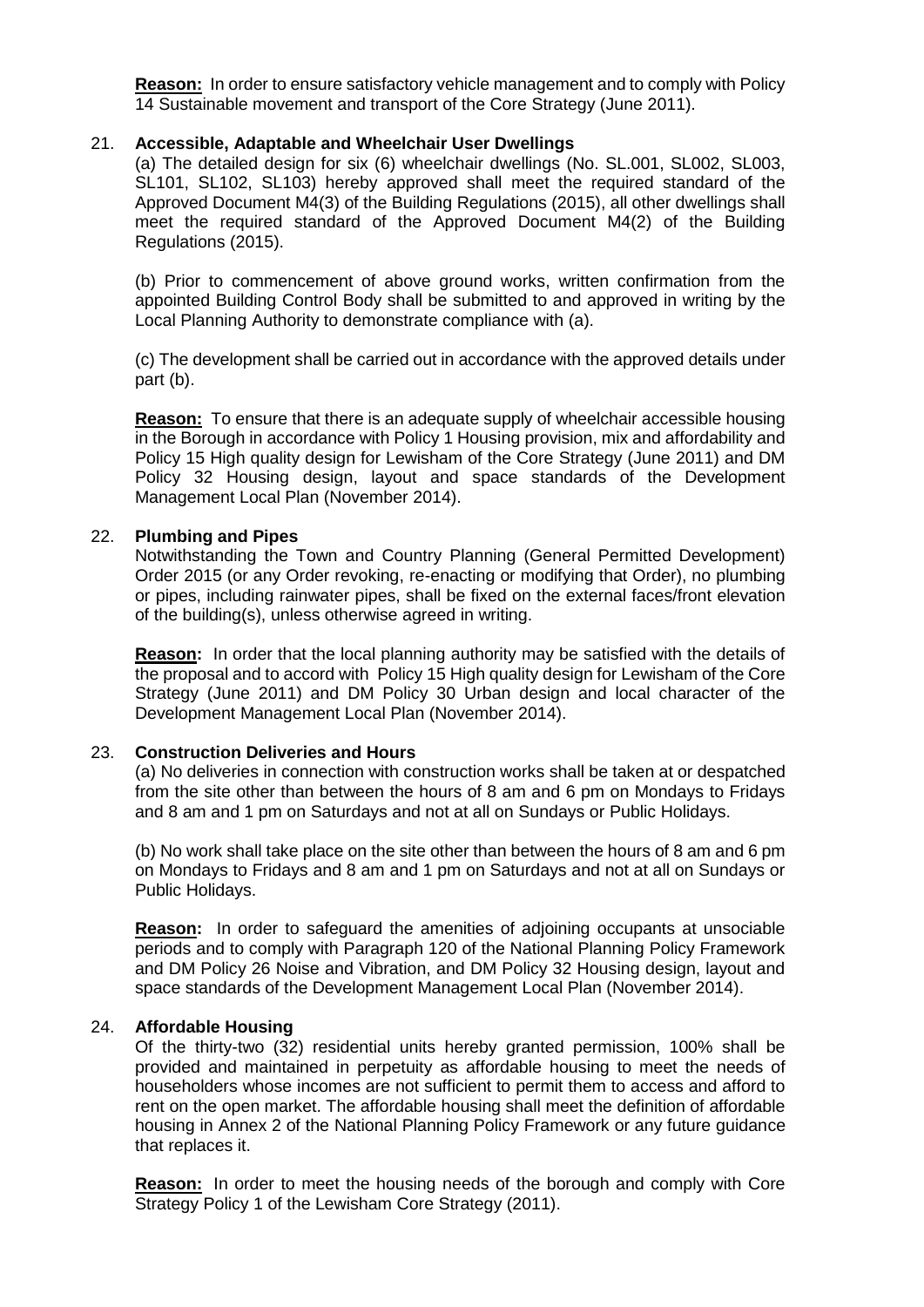## 25. **Specialist Residential Accommodation**

All twenty-six (26) Temporary Accommodation and all six (6) Supported Living residential units hereby granted permission shall be provided and maintained in perpetuity in accordance with Section 9 of the Design and Access Statement (Prepared by Avanti Architects), dated August 2019 hereby approved.

**Reason:** In order to meet the housing needs of the borough and comply with Core Strategy Policy 1 of the Lewisham Core Strategy (2011).

### 26. **S278 Highway Works**

(a) Prior to first occupation details of the following highways works (including drawings and specifications) must be submitted to and approved in writing by the Local Planning Authority, including:

- (i) Details of two (2) proposed Wheelchair Parking Bays on Mayow Road;
- (ii) Removal of the redundant vehicle crossovers on Mayow Road (the two (2) existing vehicular access points) to be reinstated as footway;
- (iii) Improvement works (including raising) to the pedestrian crossing point at the Mayow Road/Dacres Road junction to improve accessibility, calm traffic and reduce vehicle speeds; and
- (iv) Realignment of tactile paving and dropped kerbs at the pedestrian crossing point at the Mayow Road/Dacres Road junction.

(b) Prior to occupation the works as required under (a) must be completed and evidence of approval from the Highways Authority to this work must be submitted and approved by the Local Planning Authority.

**Reason:** To secure highways improvement works on the public highway and to accord with Policy 14: Sustainable movement and transport of the Core Strategy (2011).

# **I N F O R M A T I V E S**

## A. **Positive and Proactive Statement**

The Council engages with all applicants in a positive and proactive way through specific pre-application enquiries and the detailed advice available on the Council's website. On this particular application, positive and proactive discussions took place with the applicant prior to the application being submitted through a pre-application discussion. As the proposal was in accordance with these discussions and was in accordance with the Development Plan, no contact was made with the applicant prior to determination.

## B. **Thames Water - Prevent Sewage Flooding**

As required by Building regulations part H paragraph 2.36, Thames Water requests that the Applicant should incorporate within their proposal, protection to the property to prevent sewage flooding, by installing a positive pumped device (or equivalent reflecting technological advances), on the assumption that the sewerage network may surcharge to ground level during storm conditions. If as part of the basement development there is a proposal to discharge ground water to the public network, this would require a Groundwater Risk Management Permit from Thames Water. Any discharge made without a permit is deemed illegal and may result in prosecution under the provisions of the Water Industry Act 1991. We would expect the developer to demonstrate what measures will be undertaken to minimise groundwater discharges into the public sewer. Permit enquiries should be directed to Thames Water's Risk Management Team by telephoning 02035779483 or by emailing wwqriskmanagement@thameswater.co.uk.

# C. **Thames Water - Surface Water**

Where the developer proposes to discharge to a public sewer, prior approval from Thames Water Developer Services will be required.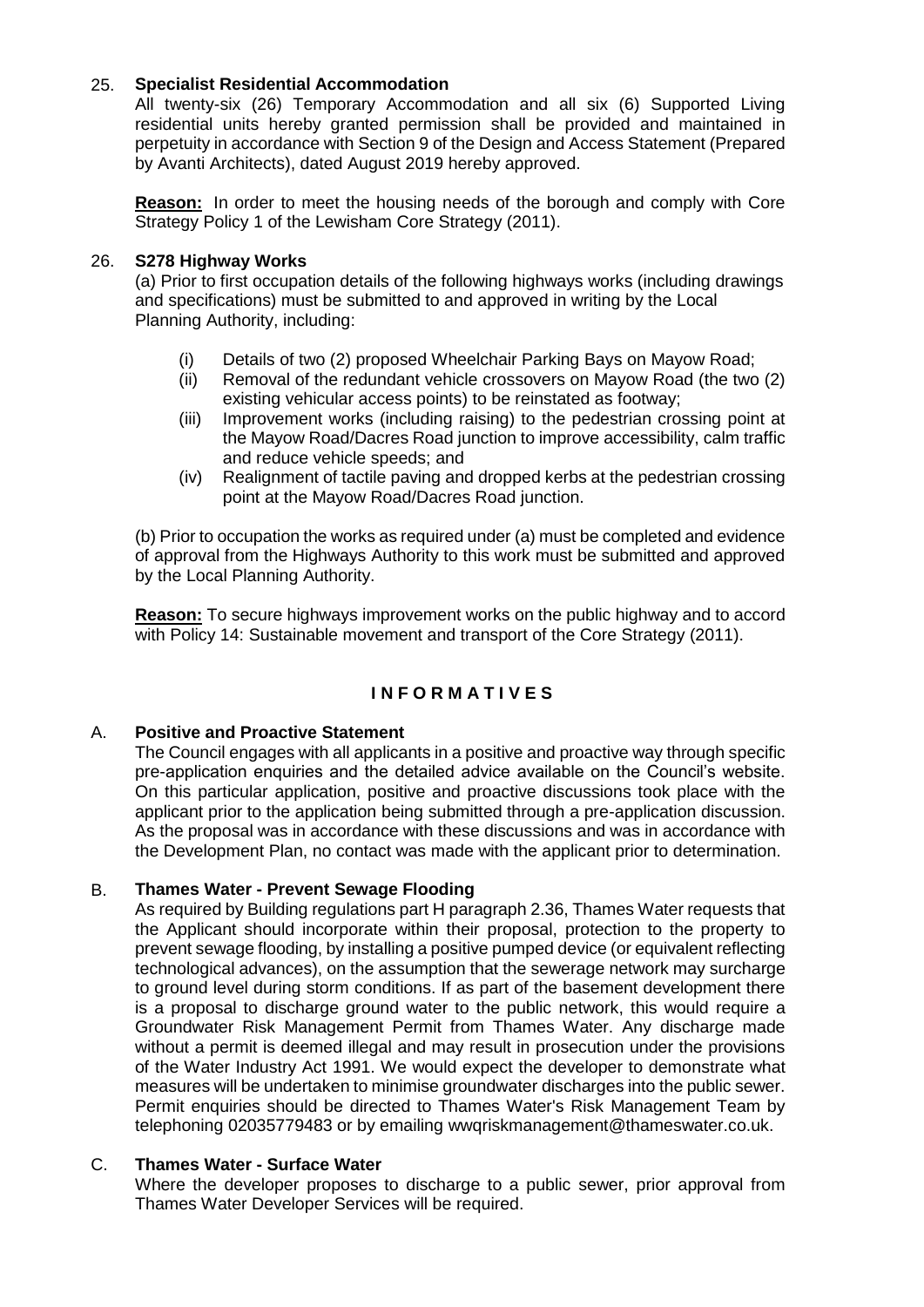## D. **Native Planting**

New native planting of berry-rich and nectar-rich and shrubs to benefit invertebrates, birds and bats.

# E. **Tree Removal**

Any tree and vegetation removal must take place between September to February to avoid bird-nesting season or be preceded by a nest-check giving the all-clear.

## F. **Hedgehog Searches**

Hedgehog searches must be conducted by an ecologist during site clearance and hibernation houses provided as enhancement.

## G. **Designing Out Crime**

- Compartmentalisation of the temporary accommodation for security purposes is recommended. Each floor should only be able to be accessed by persons who live on that floor or legitimate visitors to that floor.
- Stair core should be secure and allow egress from the building while preventing unrestricted access to each floor.
- There should be a secure lobby on ground floor before access to the lift is gained.
- The stair core at ground floor should be controlled, which would provide a secure lobby on each floor.
- The supported living element ground floor lobby should be secure.
- Defensible planting (privacy planting) would prevent people from being able to access windows at ground floor. Plants that are prickly or thorny should be used to create a defensive barrier.
- Shrubs and bushes must be maintained so that they do not increase to more than 1m in height and branches should not go lower than 2m in height to assist in keeping clear sight lines.
- Visitor access should be via an audio visual access control panel and CCTV is encouraged to cover each of the main entrance doors, ground floor lobby and cycle store.
- Secure gates are encouraged where necessary.

## H. **Thames Water - Waste Comments**

A Groundwater Risk Management Permit from Thames Water will be required for discharging groundwater into a public sewer. Any discharge made without a permit is deemed illegal and may result in prosecution under the provisions of the Water Industry Act 1991. We would expect the developer to demonstrate what measures he will undertake to minimise groundwater discharges into the public sewer. Permit enquiries should be directed to Thames Water's Risk Management Team by telephoning 020 3577 9483.

There are public sewers crossing or close to your development. If you're planning significant work near our sewers, it's important that you minimize the risk of damage. We'll need to check that your development doesn't limit repair or maintenance activities,